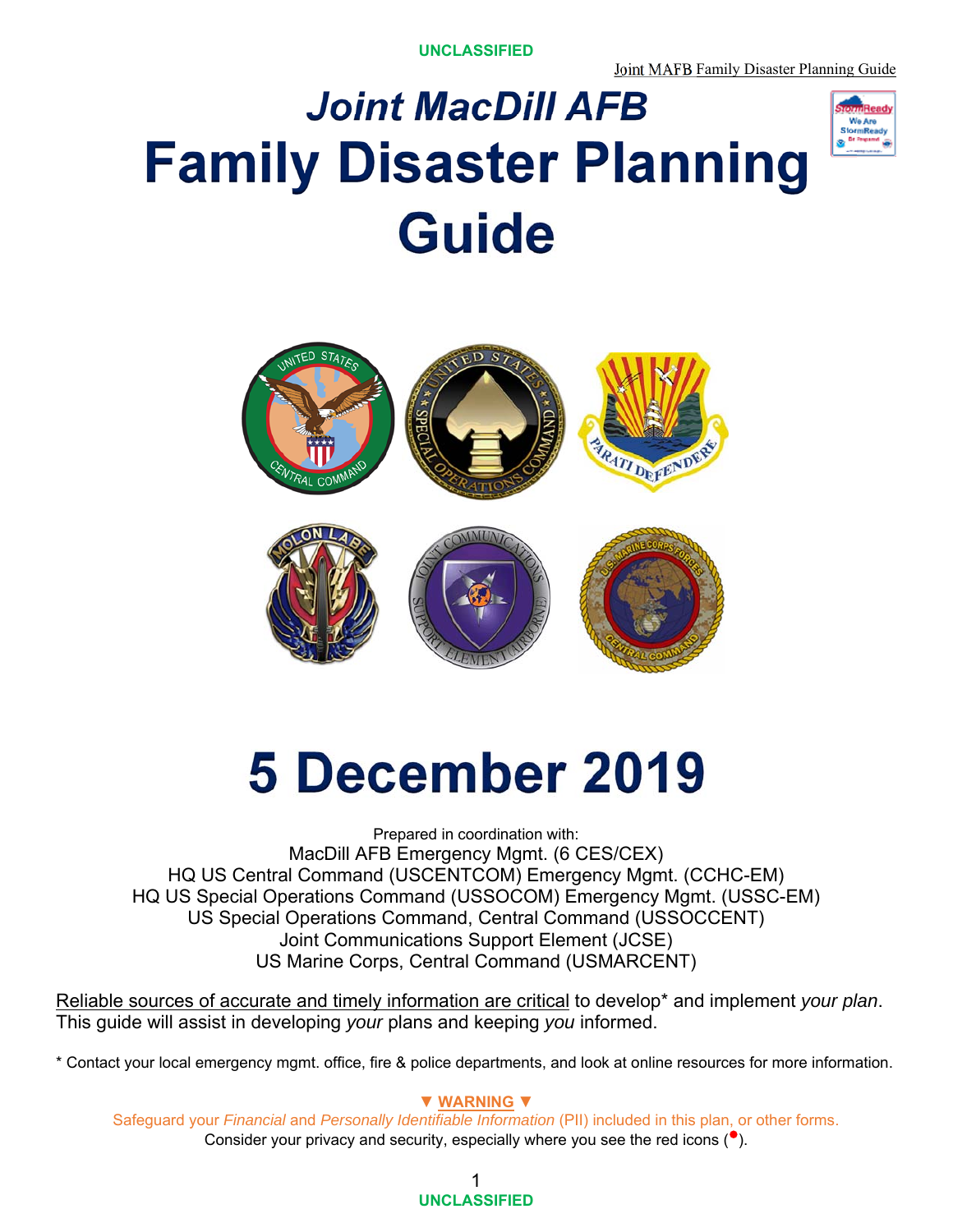# **TABLE of CONTENTS**

| <b>Principles of Being Prepared</b>                                           | $\mathbf{3}$            |
|-------------------------------------------------------------------------------|-------------------------|
| The 3 Steps of Preparedness (1. Get Informed. 2. Have a Plan. 3. Build a Kit) | $\overline{\mathbf{3}}$ |
| 1. Get Informed  Stay Informed                                                |                         |
| <b>Flood vs. Evacuation Zones</b>                                             | $\overline{\mathbf{4}}$ |
| <b>Tropical Storm vs. Hurricane Risks</b>                                     | $\overline{\mathbf{4}}$ |
| 2. Have a Plan                                                                |                         |
| <b>Basic Preparedness &amp; Emergency Planning Checklist</b>                  | 6                       |
| <b>Fire Safety Plan</b>                                                       | 8                       |
| <b>Evacuation and Reunification</b>                                           | $\overline{9}$          |
| <b>Emergency Contacts &amp; Accountability Reporting</b>                      | 11                      |
| <b>Sheltering</b>                                                             | 12                      |
| Tropical Weather Preparedness, Checklist (before Hurricane Season)            | 14                      |
| <b>Tropical Weather Countdown Checklists</b>                                  | 21                      |
| HURCON 5, 4, 3, 2, 1 through Recovery                                         |                         |
| <b>Boat / Motorhome / Travel Trailer Checklists</b>                           | 25                      |
| 3. Build a Kit                                                                |                         |
| <b>Basic Kit Contents Checklist</b>                                           | 27                      |
| Kit Supplies & Equipment Checklists                                           | 28                      |
| <b>Important Documents Checklist</b>                                          | 30                      |
| Household & Financial Checklist                                               | 31                      |
| <b>Insurance Plan &amp; Checklists</b>                                        | 32                      |
| <b>Child Care Planning Checklist</b>                                          | 33                      |
| <b>Medication Log &amp; Menu Planning</b>                                     | 34                      |
| <b>Special Needs / Health Planning</b>                                        | 35                      |
| <b>Pets / Animals Planning Checklists</b>                                     | 36                      |
| <b>Household / Property Inventory Log</b>                                     | 38                      |
| <b>Informational Websites</b>                                                 | 39                      |

**Before an emergency happens**, discuss key points of preparedness with your family members. Ask questions. The answers will define your plan, and identify what needs attention.

- What you will do in an emergency?
- How you will contact each other? Reunite / Reassemble?
- Where you will go? What will you do? How?

Write down where your family spends the most time, such as work, school, and other places you frequent (school, daycare provider, work, apartment/house, etc.). Family members should know about the site-specific emergency plans for such places.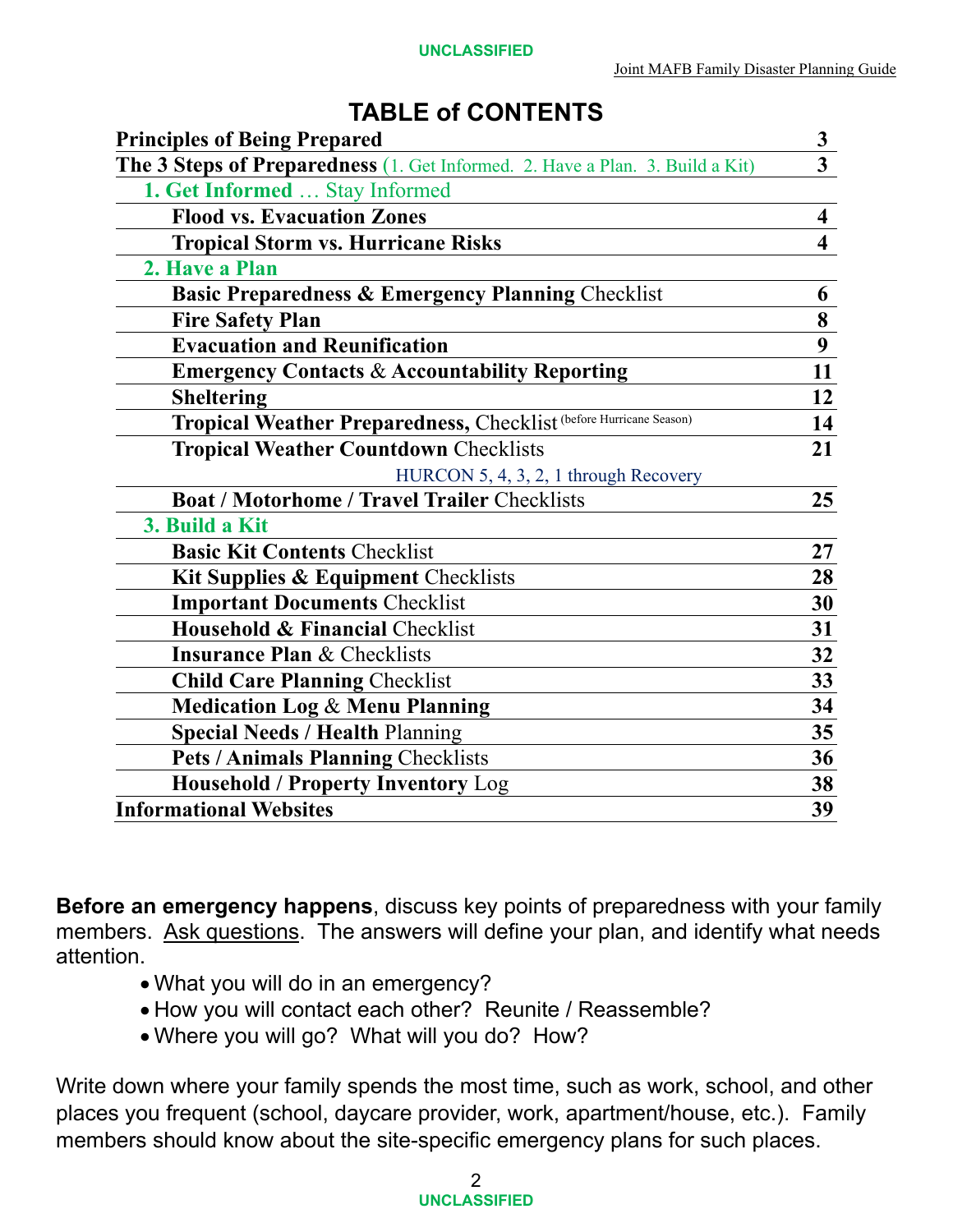### **PRINCIPLES of BEING PREPARED**

Remember the following principles, and apply them to the *3 Steps of Preparedness*.

- **Get trained before an emergency.** Being mentally ready saves precious time and effort when an emergency happens. Explaining the plan, or where the kits are, takes time and is distracting.
- **Keep it as simple as possible.** Don't over-complicate things with too many details or difficult tasks.
- **Reduce critical tasks. Don't over-task yourself or others**. Consider what won't be done if family members or neighbors are gone or busy with other tasks. What can *actually* get done when time is short.

# **3 STEPS of PREPAREDNESS**

**Get & Stay Informed / Have a Plan / Build a Kit** 

**Step 1. Get & Stay Informed!** At this point, you have already started this step! We need to find out what hazards and threats exist in our region that can affect us at work, school, home, and in between. While severe tropical cyclones are the most notable, they are not the only concerns.

- $\check{\ }$  Find and routinely monitor reliable sources for news and weather information.
- $\checkmark$  Keep your *Severe Weather Radio* turned on, where it will be heard  $-$  day or night.
- $\checkmark$  Register for official notification system for urgent city and county messages severe weather alerts, hazardous materials (HAZMAT) accidents, school closures, etc.
- $\checkmark$  Know how to communicate with others when relocating/evacuating and at your Assembly Point.

#### **NEWS/WEATHER MONITORING & INFORMATION SOURCES**

| Weather - Tropical    | NOAA NHC $\leq$ www.nhc.noaa.gov $>$               |
|-----------------------|----------------------------------------------------|
| Weather - Tampa Bay   | Nat'l Weather Service < www.weather.gov/tbw >      |
| Tampa Bay area        | Bay News $9 \leq$ www.baynews $9$ .com/fl/tampa >; |
| <b>TV Stations</b>    | Fox 13 $\leq$ www.fox13news.com $\geq$             |
| <b>Radio Stations</b> | AM 860 WGUL; AM 970 WFLA; AM 1380 WWMI             |

**NOTE:** Avoid news or weather sources that add drama (embellish or spin the story). Compare your personal preferences with others to see which is reliable and which is not.

**Get Involved**. There are many groups and organizations that provide free training to empower you to help yourself during a crisis or disaster, help others, and even save lives. These will generally accept your help based on your ability and desire. Several active organizations in the Tampa Bay area are listed, but local community agencies can also recommend others.

- **Red Cross –** training for various teams and purposes (you choose). Disaster Services Team members can respond to house fires, large disasters, and special events to provide meals, first aid, and other services. < www.redcross.org/en/volunteer >
- SKYWARN. Training (~2 hrs) certifies you to report severe weather directly to the Nat'l Weather Service. < www.weather.gov/SKYWARN >
- **CERT.** Community Emergency Response Teams are staffed by volunteers from the community to work in the community before/after a disaster, and CERTs sometimes help others in need. < www.ready.gov/cert > or < www.ready.gov/citizen-corps >
- **Amateur Radio Operator** (aka Ham Radio). Ham radio operators talk across town and around the world when the Internet or cell phones fail. Ham Operators can be a lifeline during disasters, report dangerous weather, etc. < www.arrl.org/home >
- **Neighborhood Watch.** The National Neighborhood Watch program empowers citizens to become active in community efforts through participation in Neighborhood Watch groups. < www.nnw.org >
- **Fire Corps.** You can expect to assist your department in a non-emergency role, in various roles depending on your skills and the department or organization.
	- < http://firecorps.org/volunteers/overview >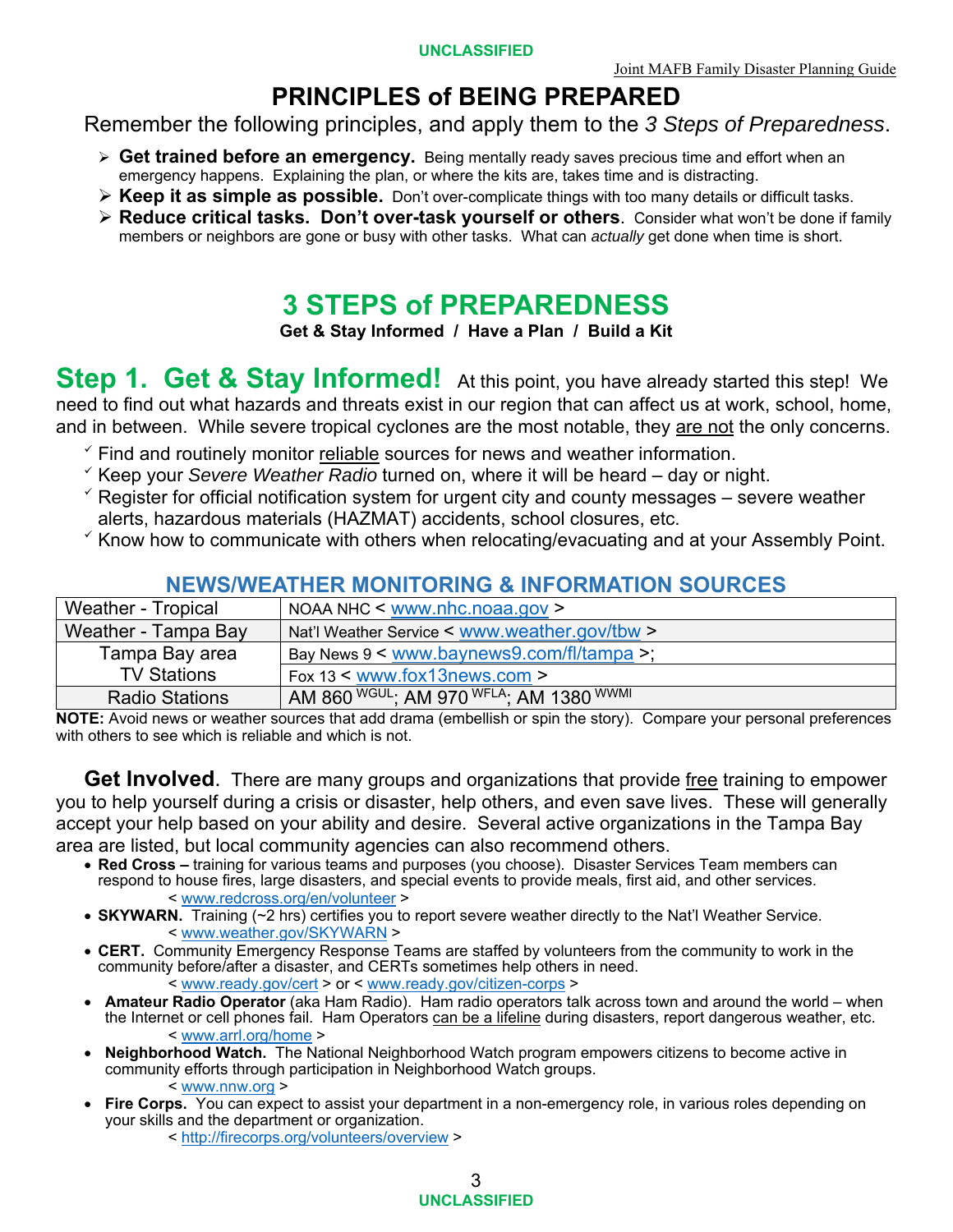# **Step 1. Get & Stay Informed! CONT**

**Alerts, Advisories, Watches, and Warnings**. Know what the terms mean, and what to do when they are announced for your area. For more info go to < www.weather.gov/lwx/warningsdefined >.

|                                                                                                                                                                                                                    | NOTE: These announcements may be sent via AM/FM radio, local TV stations, Ham radios, and cell phones (text, voice alerts).                                                                                                                                        |  |  |  |
|--------------------------------------------------------------------------------------------------------------------------------------------------------------------------------------------------------------------|--------------------------------------------------------------------------------------------------------------------------------------------------------------------------------------------------------------------------------------------------------------------|--|--|--|
| [Weather, Traffic]<br><b>ADVISORY</b>                                                                                                                                                                              | Area/Region <i>possibility</i> of events that may cause significant inconvenience, and could<br>threaten life and/or property. These may include significant traffic and weather events<br>(i.e., thunderstorms, rip tides, high winds, traffic congestion, etc.). |  |  |  |
| [Weather, Traffic,<br>Local or national potential severe weather (Severe Thunderstorms, Tornados, Active<br>Hostile Activity]<br>Shooter, Flash- or River Flooding, Major Traffic Problems, etc.).<br><b>ALERT</b> |                                                                                                                                                                                                                                                                    |  |  |  |
| [Weather]<br><b>WATCH</b>                                                                                                                                                                                          | Local/Area possibility for dangerous weather, but has not happened / been spotted yet.<br>Monitor local weather conditions. These are most often used for Tornado, Severe<br>Thunderstorm, Flooding, and other weather events.                                     |  |  |  |
| [Weather]<br><b>WARNING</b>                                                                                                                                                                                        | Local/Area alert for dangerous weather <b>occurring or is very likely to occur</b> . Warnings are<br>used for conditions posing a threat to life or property. Tornado, Severe Thunderstorm,<br>and High Wind warnings are common in West-Central Florida.          |  |  |  |
| <b>Tropical Cyclone</b><br><b>WATCH</b>                                                                                                                                                                            | This is a National Weather Service (NWS) term for civilian sectors (TV, radio, etc.) to<br>forewarn that Tropical Storm or Hurricane force winds/conditions are possible in the<br>next 48 hours, in the broadcast area.                                           |  |  |  |
| <b>Tropical Cyclone</b><br><b>WARNING</b>                                                                                                                                                                          | NWS term for civilian sectors to forewarn that Tropical Storm or Hurricane force<br>winds/conditions are possible in the next 36 hours, in the broadcast area.                                                                                                     |  |  |  |

Severe Weather watches and warnings are often confused with those for tropical cyclones (tropical storm or hurricane).

**NOTE:** The base uses *HURCONs* (Hurricane Conditions of readiness, page 21) to forecast when 58 mph winds will arrive at MacDill AFB. This isn't a guarantee of actual landfall or when the center of the storm arrives.

#### **FLOOD** vs. **EVACUATION ZONES**

These *are not* the same!

Look at your county's Public Works, Utilities, or Emergency Mgmt. websites to find out if your home, community, school, and work locations are in '*Evacuation Zones*' (for Tropical Storm or Hurricane evacuations) or in or '*Flood Zones*'. Your utility bill and property tax may also indicate zones that apply.

 **Flood Zones** are areas mapped for FEMA's Nat'l Flood Insurance Program (NFIP). Flood Zones are designated by a letter or letters, telling the homeowner/tenant exactly what the risk is for flooding to happen at their residence over a period of years – regardless of cause. By law, all homeowners must be covered by flood insurance if it is in a high-risk zone.

**NOTE:** Flood damages and losses may not usually covered by homeowner's insurance policies. The NFIP makes federallybacked flood insurance available to residents and business owners.

Any flooding damage covered under the policy will be reimbursed to policy limits – whether or not a federal disaster declaration is made.

**NFIP** < www.fema.gov/national-flood-insurance-program > **Hillsborough County Flood Zones** < www.hillsboroughcounty.org/en/residents/property-owners-andrenters/homeowners-and-neighborhoods/find-my-flood-zone# > **Pinellas Co Flood Zones** <sup>&</sup>lt; www.pinellascounty.org/flooding/maps.htm >

> 4 **UNCLASSIFIED**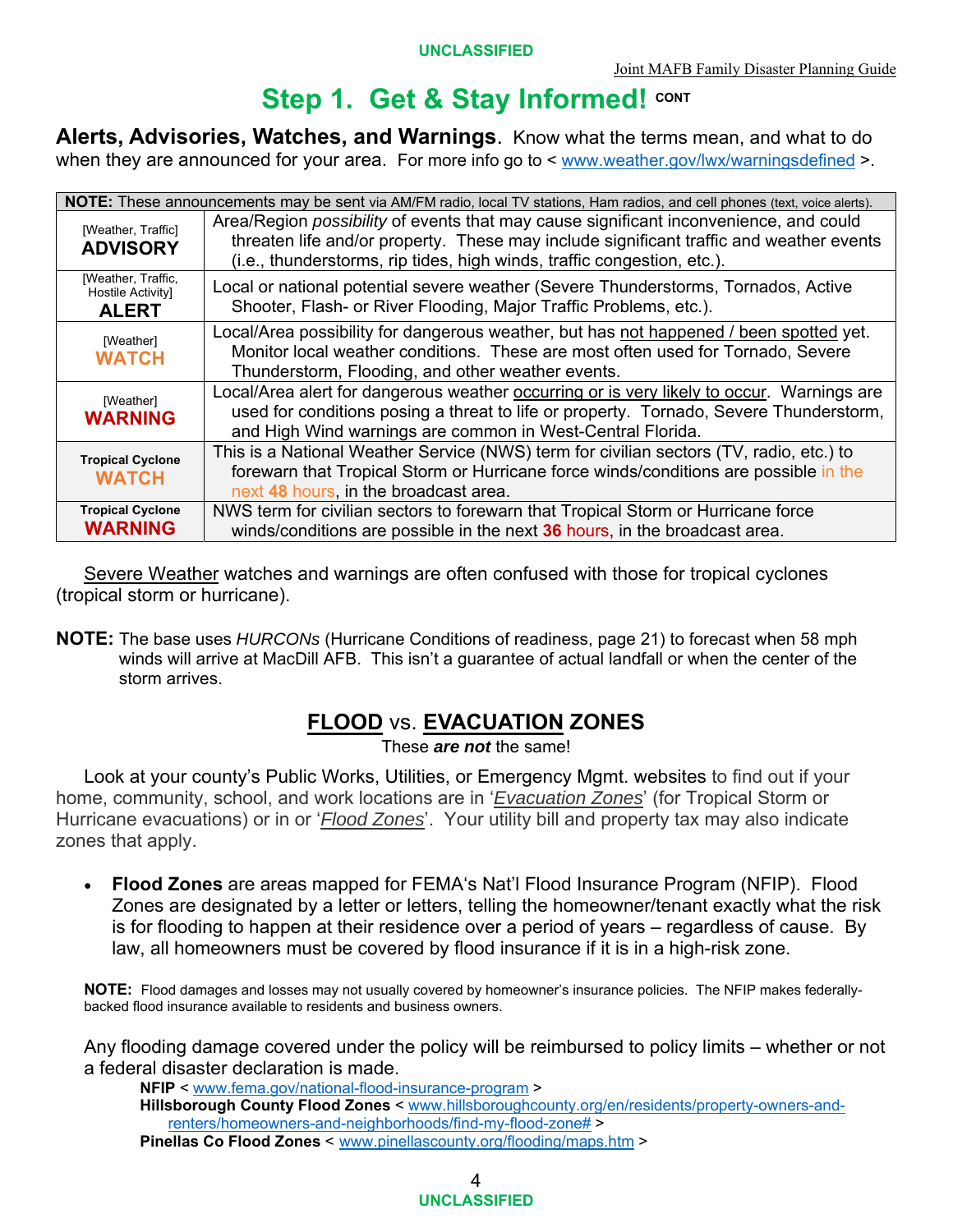# **Step 1. Get & Stay Informed! CONT**

 **Evacuation Zones** are based on hurricane storm surge zones determined by the National Hurricane Center using ground elevation and the area's vulnerability to storm surge from a hurricane. The evacuation zones are marked from A through E, plus non-evacuation zones.

#### **Tampa Bay All-Hazards Guide, Hurricane Evacuation maps, and Shelter Lists**

< www.tampabayprepares.org >

#### **Hillsborough County**

< www.hillsboroughcounty.org/en/residents/publicsafety/emergency-management/find-evacuationinformation >

# **Pinellas County Know Your Zone** < www.pinellascounty.org/emergency/knowyourzone.htm >

Other **Tampa Bay area counties** – search / go to your county's website to find their tools for identifying Evacuation Zones.



**TROPICAL STORM / HURRICANE RISK EVALUATION.** What will influence your decision to stay or leave. Poorly built structures are more susceptible to wind damage and blown debris. Homes in *Flood* or *Evacuation Zones* – in low spots, near rivers, ponds, or the coast – rains or storm surge may flood the home or property. If flooding or a storm surge won't affect your home, will flooded roads keep you from getting out?

- **Safe Houses** are places you can go, outside of Evacuation Zones and Flood Zones. Plan to have a Safe House in case an evacuation ordered/required. This can be a friend's/family's home that is not in a Flood or Evacuation Zone. A Safe House must be able to take your family in until the storm passes. Try to find a Safe House 10 or 20 miles inland [not a hundred miles away].
- **Safe Havens** are outside the Tampa Bay area and away from Evacuation Zones. Your family may need to relocate far from potential hazard areas. Your Safe Haven should allow for you to return to the base within your command's time constraints. The host base Commander may set distance restrictions for reimbursement in the official Evacuation Order (check if you are entitled to evacuation reimbursements).

| <b>YES</b> | <b>NO</b> | <b>RESIDENCE / HOME INFORMATION</b><br>Evac Zone: $A / B / C / D / E$ or None           |  |  |
|------------|-----------|-----------------------------------------------------------------------------------------|--|--|
|            |           | Is the home prone to a Storm Surge? Is it in a Flood Zone? Near the coastline?          |  |  |
|            |           | Are routes out of the community susceptible to flooding, preventing evacuation?         |  |  |
|            |           | Is the home a mobile/manufactured home, travel-trailer, motorhome?                      |  |  |
|            |           | Is the home in a high-rise building? Winds are generally stronger at higher elevations. |  |  |
|            |           | Are storm shutters or window protection required? Are they readily available?           |  |  |
|            |           | Is the garage door rated to withstand 120+ mph winds? Reinforced?                       |  |  |
|            |           | Have a roof with hurricane straps? What type of roof?                                   |  |  |
|            |           | Does the structure shake during storms with high winds?                                 |  |  |
|            |           | Is the home required to have to have flood insurance?                                   |  |  |
|            |           | Was the home built before 2003, and not updated to meet Miami-Dade Standards?           |  |  |
|            |           | Are there large trees that could hit/damage the home?                                   |  |  |

Your answers should indicate the home's vulnerabilities to hurricane risks, and should be reflected in the plan.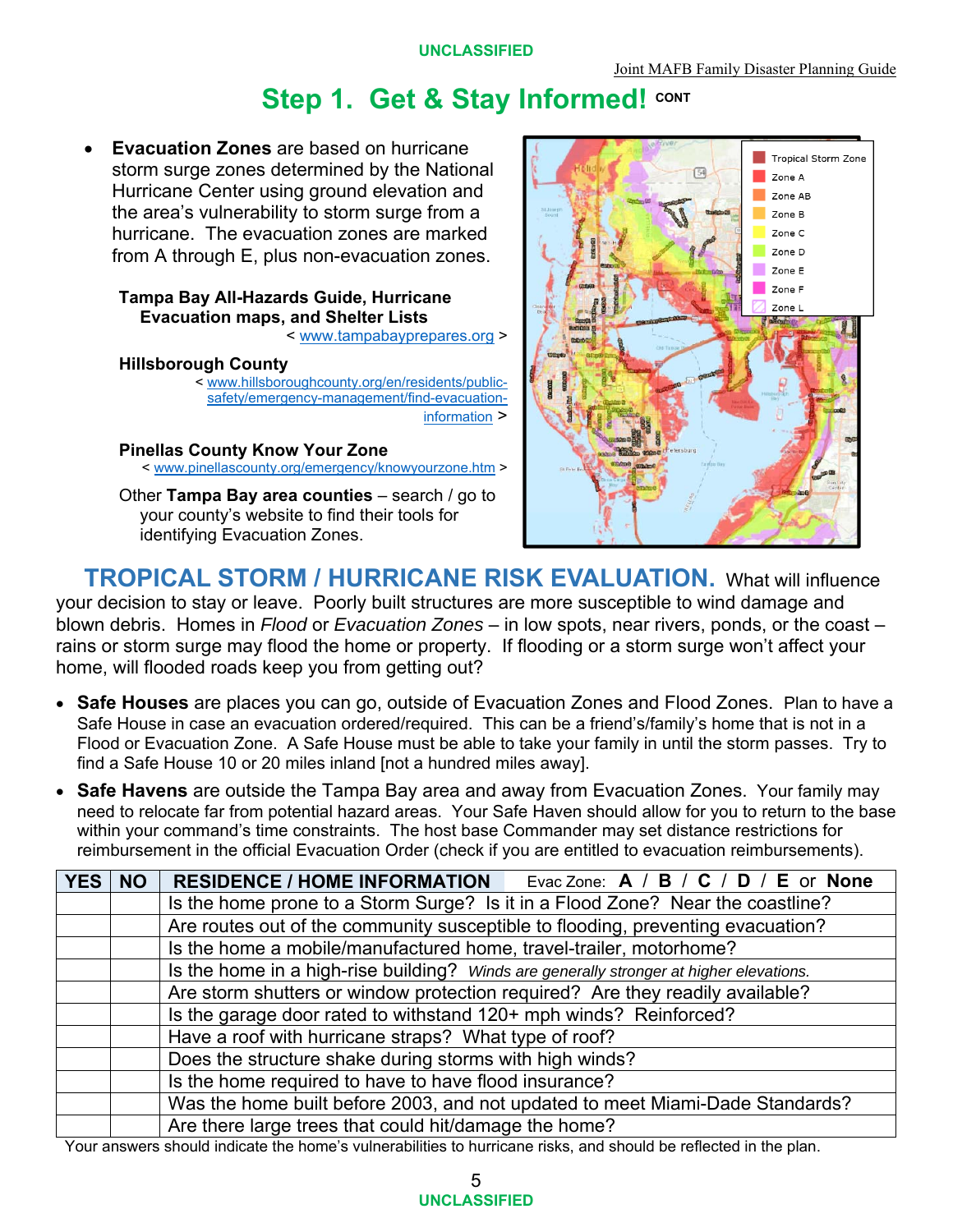# **2. Have a Plan!**

The Plan doesn't have to be overly complicated, but does need to be effective, and understood by everyone it affects. Plans must address the needs of your family, your pets, your home, and anyone



else that you will rely on … or that may rely on you.

- $\Box$  Designate an interior room or closet (away from exterior walls) for tornadoes, high winds, etc.
- $\Box$  Decide where to go when you evacuate. How will the family get there? How long will it take? Who is expecting you, and are they able to help you?
- □ What medical/veterinary facilities are along you evacuation routes (primary, alternates)? What are alternate options for evacuation locations (hotels, public shelters, etc.).
- $\Box$  Keep cars fuel tanks at least  $\frac{1}{2}$ -full and ready, if needed to evacuate. What if fuel shortages happen prior to an ordered evacuation – spare gas cans, safe storage location?
- $\Box$  What special needs need consideration children, pets, elderly, medical equipment or therapy?
- $\Box$  What documents need to be gathered and protected (in your kit)? Remember marriage, birth, and adoption certificates; utility bills; banking and financial records, etc.
- $\Box$  When a hurricane or tropical storm threatens, what must be done to protect the home, boat, and other properties? Who will do it? What/Where are the materials and tools needed?

**NOTE**: Public shelters *are not* comfortable, and should not be one of your first options. Most will not permit pets, accommodate serious medical needs, or provide privacy. A person's dedicated space can be as little as 3'x10'.

# **BASIC PREPAREDNESS & EMERGENCY PLANNING** CHECKLIST

*A prepared neighbor = one less person looking for help after a disaster.* 

| <b>YES</b> | <b>NO</b> | N/A | <b>INSPECT YOUR HOME &amp; PROPERTY (Security, Fire, Severe Weather)</b>                                            |
|------------|-----------|-----|---------------------------------------------------------------------------------------------------------------------|
|            |           |     | Ask questions about the following topics - are repairs required? Get professional help, as needed.                  |
|            |           |     | House numbers easily visible from the street? Outside lights?                                                       |
|            |           |     | Outside lights work properly? Street lights?                                                                        |
|            |           |     | Trees / Bushes too close to house buildings? Clear $\geq$ 30 feet around structures.                                |
|            |           |     | Gutters, drainage run-offs clear?                                                                                   |
|            |           |     | Roof – shingles, tiles, vents, 'hurricane straps' (anchors), sheathing, wiring?                                     |
|            |           |     | Storm shutters, window protection (plywood, sheets, etc.)*?                                                         |
|            |           |     | Garage door and bracing*?                                                                                           |
|            |           |     | Utility shut-offs - where are they, how are they operated*?                                                         |
|            |           |     | Room / Location to use for sheltering*? Sheltering In-Place (SIP) vs. Tornado/Hurricane.                            |
|            |           |     | Special tools needed for immediate use? Where are they stored?                                                      |
|            |           |     | الملوح والمستحمل المتحدث والأقال والمتحاول والمتحاول والمتحدد المحاول والمتحدث والمتحاول والمالي والمتحدث والمتحارب |

Hand-operated or specialty tools and supplies may be needed for different hazards.

6 **UNCLASSIFIED**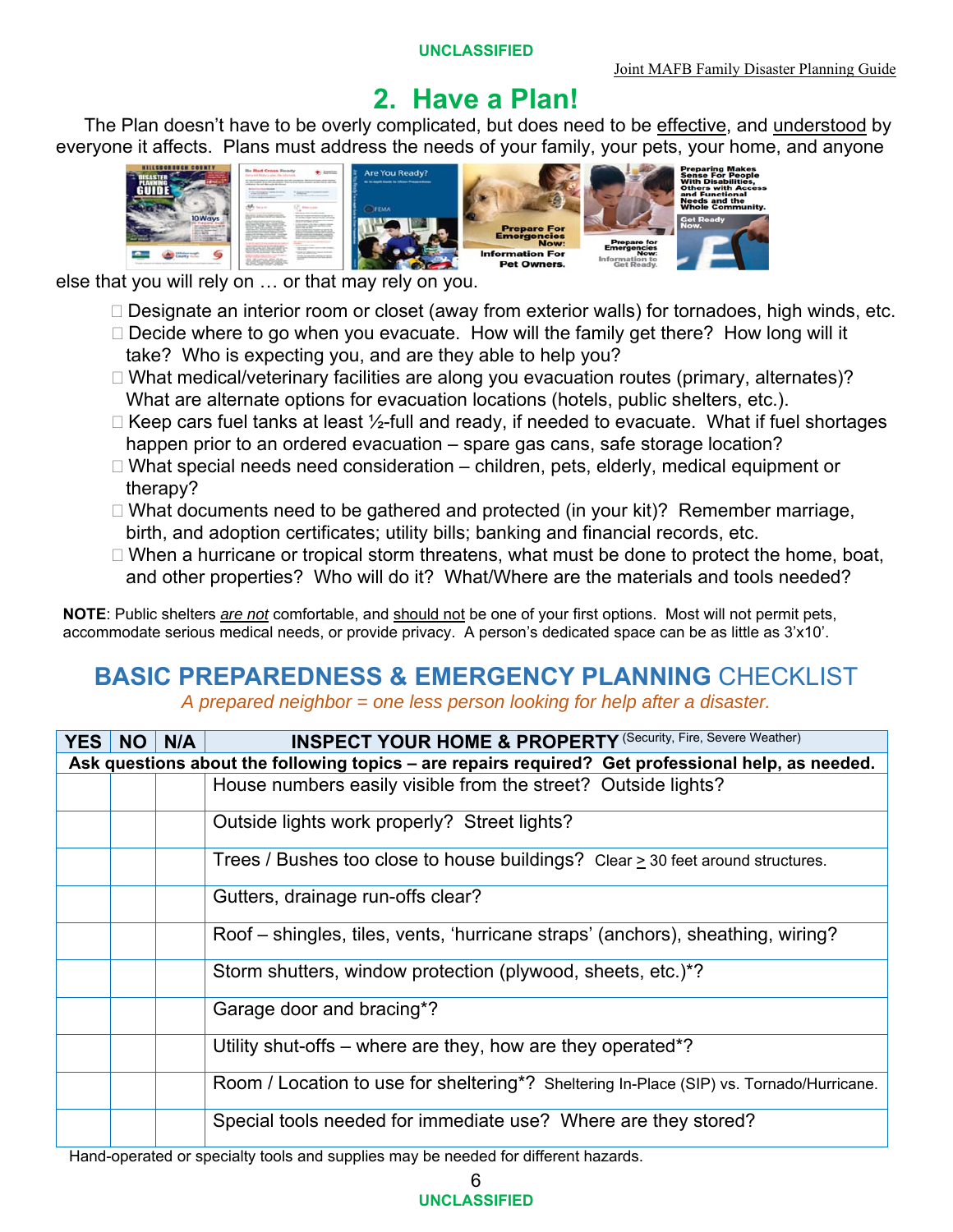| <b>YES</b> | <b>NO</b> | N/A | <b>YOUR PLANS</b>                                                                                                 |  |  |
|------------|-----------|-----|-------------------------------------------------------------------------------------------------------------------|--|--|
|            |           |     | Create your family's plans to suit local risks and conditions. Review annually at least.                          |  |  |
|            |           |     | • FIRE SAFETY Plan <sup>•</sup> (everyone should have a plan for what needs to happen during a fire)              |  |  |
|            |           |     | • COMMUNICATIONS Plan <sup>•</sup> (written contact data for work, school, family, etc.)                          |  |  |
|            |           |     | • HURRICANE PREP Plan (everyone should have a plan for preparing for severe tropical weather)                     |  |  |
|            |           |     | • EVACUATION Plan <sup>•</sup> (if ordered, or deciding to evacuate your County Evacuation Zone, community, etc.) |  |  |
|            |           |     | • REASSEMBLY / REUNIFICATION Plan <sup>•</sup> (in case family members become separated)                          |  |  |
|            |           |     | Ensure family members know the plans and when to activate them                                                    |  |  |
|            |           |     | Reviewed Quarterly? Revised when information changes?                                                             |  |  |
|            |           |     | All family members have the Family Communications Plan?                                                           |  |  |
|            |           |     | Contact data with neighbors, key people? Their info in your Comm Plan?                                            |  |  |

| <b>YES</b> | <b>NO</b> | N/A | <b>SPECIAL CONSIDERATIONS</b>                                                            |  |
|------------|-----------|-----|------------------------------------------------------------------------------------------|--|
|            |           |     | Do your plans and kits consider special medical needs (meds, equipment, transportation)? |  |
|            |           |     | Do your plans include consideration for needs of your pets and animals?                  |  |
|            |           |     | Do your plans include required actions for your boat, RV, motorcycle?                    |  |

| <b>YES</b> | <b>NC</b> | N/A | <b>INSURANCE POLICIES, HOUSEHOLD CONTENTS</b>                            |  |
|------------|-----------|-----|--------------------------------------------------------------------------|--|
|            |           |     | Itemized inventory of your valuables and household belongings?           |  |
|            |           |     | Photograph and/or video files of your possessions? (dated for reference) |  |
|            |           |     | Insurance policies reviewed and current?                                 |  |
|            |           |     | Insurance policy number(s) and contact information in the Comm Plan?     |  |
|            |           |     | Important records and documents in the kit?                              |  |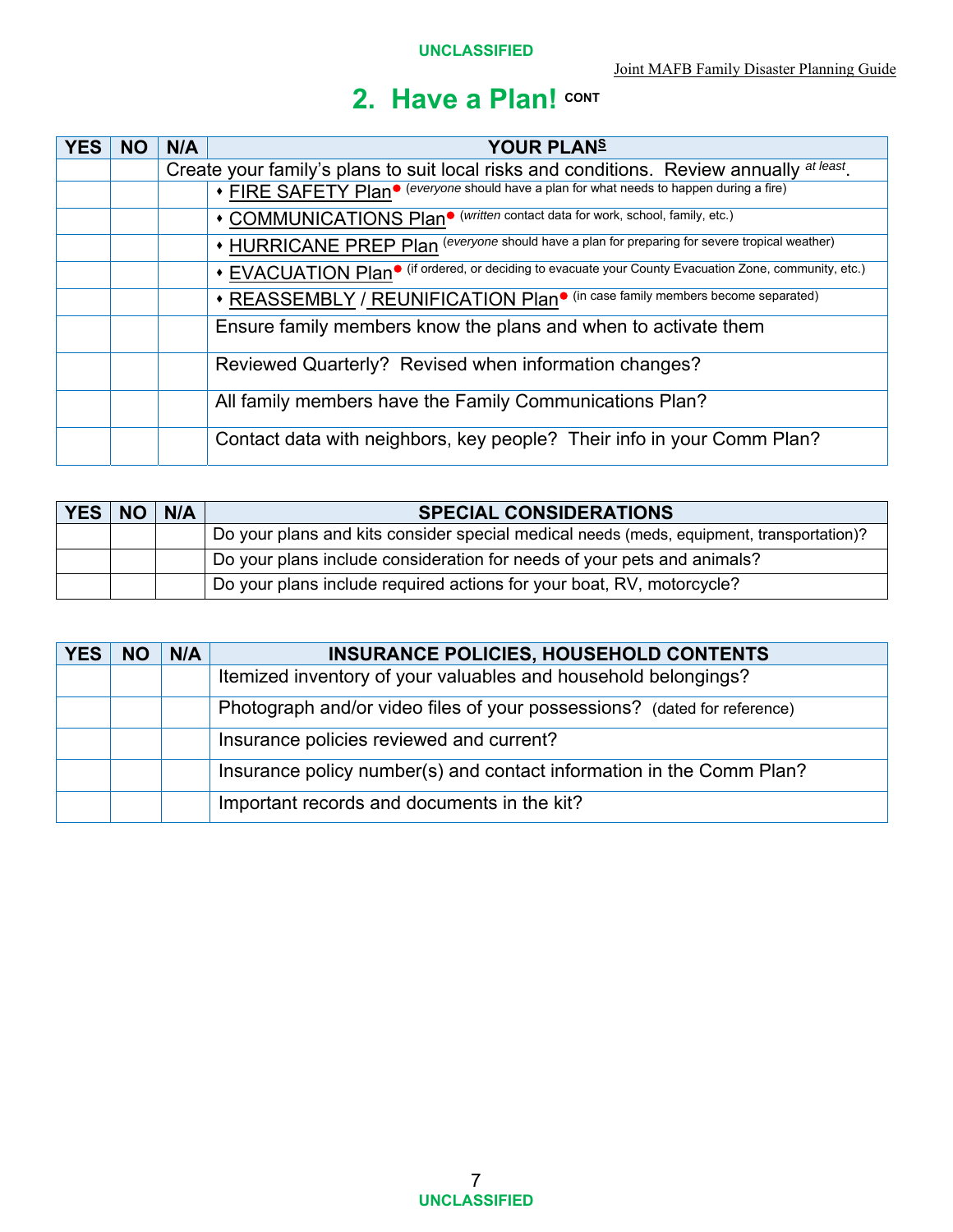# **FIRE SAFETY PLAN**

 Fires are one of the most common household emergencies. An entire house or apartment building can be engulfed in flames, in mere minutes.

 A fire safety plan is one of the most important parts of your preparedness efforts. With a little preparation and practice, you can survive a fire and return to normal, faster and more easily. Practice a fire drill and your *Fire Safety Plan* at least once a year, and whenever changes affect the plan.

 The most important piece of safety equipment to start with is a smoke detector. Treat all alarms as real until proven otherwise. If your smoke detector sounds, evacuate quickly. The local fire department will have resources to help you in develop your fire safety plan.

#### **PLANNING DETAILS**

|            | <b>Nearby Fire Stations Phone Numbers</b>           |                           |                                                                                              |  |  |  |  |
|------------|-----------------------------------------------------|---------------------------|----------------------------------------------------------------------------------------------|--|--|--|--|
|            | Fire Extinguisher Locations                         |                           |                                                                                              |  |  |  |  |
|            |                                                     |                           | Draw/Insert ESCAPE ROUTES MAP                                                                |  |  |  |  |
|            |                                                     | □ Internal, Outside Doors | □ Ground Floor Windows<br>□ Fire Extinguishers □ Reunification Points (neighbor's addresses) |  |  |  |  |
| <b>YES</b> | <b>NO</b>                                           | N/A                       | <b>MAINTAIN THE PLAN and TRAINING</b>                                                        |  |  |  |  |
|            |                                                     |                           | Visually inspect and test smoke detectors - Monthly.                                         |  |  |  |  |
|            |                                                     |                           | Visually inspect fire extinguishers (condition, location) – Monthly.                         |  |  |  |  |
|            |                                                     |                           | Check escape ladders for upper floors - Monthly.                                             |  |  |  |  |
|            | Replace batteries smoke detectors - every 6 Months. |                           |                                                                                              |  |  |  |  |
|            |                                                     |                           | Fire extinguisher and escape ladder use (check local FD).                                    |  |  |  |  |
|            | Limited Mobility plans $-$ 2x per Year.             |                           |                                                                                              |  |  |  |  |
|            |                                                     |                           | Set and verify Reunification/Assembly Points make sense – 2x per Year.                       |  |  |  |  |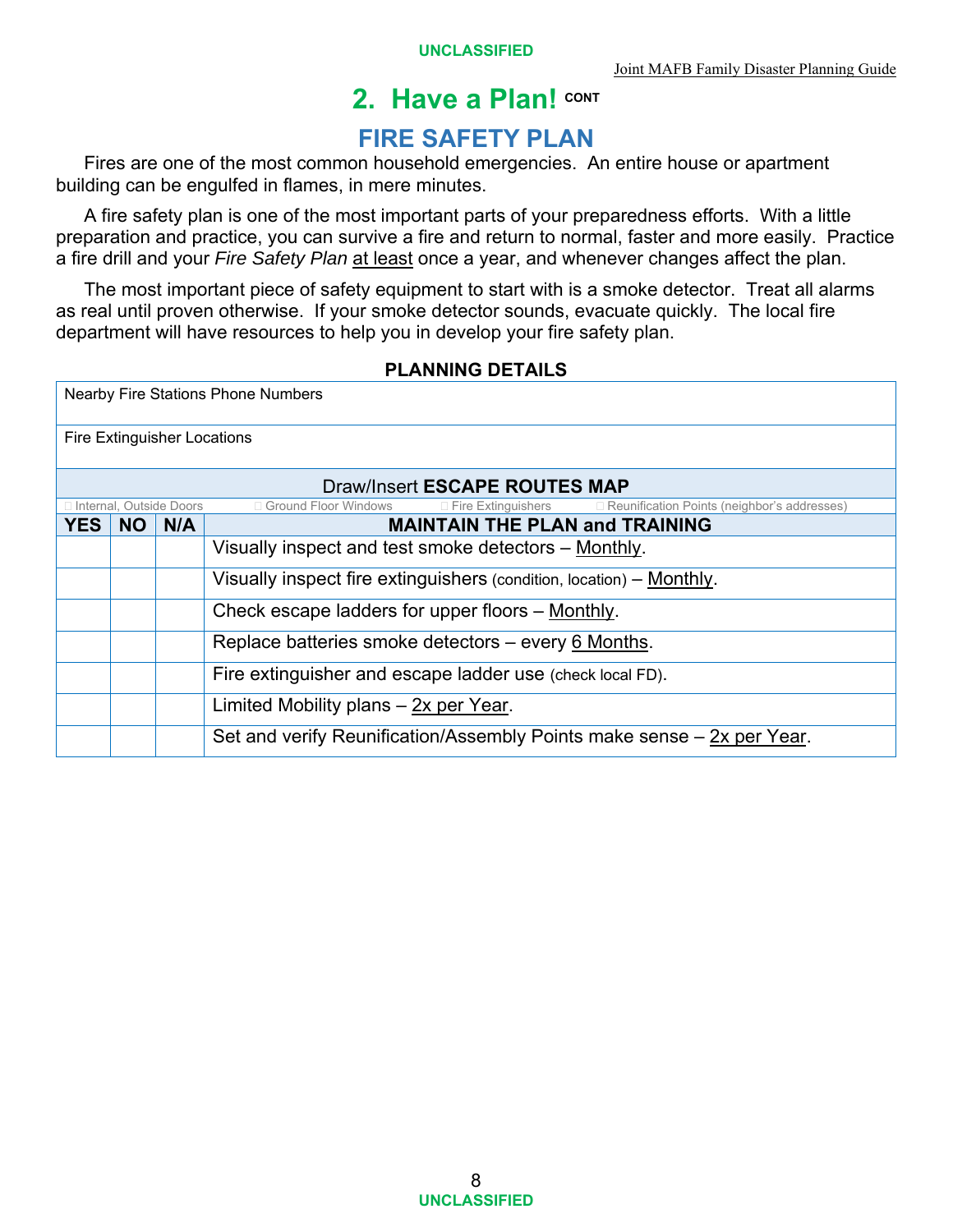# **EVACUATION** and **REUNIFICATION POINTS**

 Disorientation and separation is common during an emergency. Identify places to meet, if going home is not an option. Plan alternate reunification points, in case the primary can't be reached.

 If ordered to leave your home / neighborhood / local area, your Evacuation Plan will answer critical questions when there is no time make a plan.

| <b>YES</b> | <b>NO</b> | N/A | <b>REUNIFICATION / ASSEMBLY POINTS (aka Rally Points)</b>                                                                |  |  |
|------------|-----------|-----|--------------------------------------------------------------------------------------------------------------------------|--|--|
|            |           |     | Identify where to meet and how to get there – from inside the home to the street or<br>near the road & driveway.         |  |  |
|            |           |     | Consider where to meet outside of the neighborhood/community (cannot get into<br>the neighborhood, or ordered to leave). |  |  |
|            |           |     | Where can children go safely? Who is permitted to watch children?                                                        |  |  |
|            |           |     | Where should other family members go? How should they get there?                                                         |  |  |
|            |           |     | Phone numbers are known, or a small card is carried w/critical numbers?                                                  |  |  |
|            |           |     | Accessible, recent pictures of children?                                                                                 |  |  |
|            |           |     | Who will get the pets and critical supplies (leash, carrier, etc.)?                                                      |  |  |
|            |           |     | Pictures of pets? Chip data current for contacting you?                                                                  |  |  |

| <b>YES</b>                                             | <b>NO</b>                                                                                        | N/A |  | <b>HOME, NEIGHBORHOOD EVACUATION</b>                                                                                |  |  |
|--------------------------------------------------------|--------------------------------------------------------------------------------------------------|-----|--|---------------------------------------------------------------------------------------------------------------------|--|--|
|                                                        | <b>NOTE:</b> Nearby / Local evacuation planning should match the Fire Evacuation Plan.           |     |  |                                                                                                                     |  |  |
|                                                        |                                                                                                  |     |  | What windows and doors can be used to get out?                                                                      |  |  |
|                                                        |                                                                                                  |     |  | Where will you go in bad weather?                                                                                   |  |  |
|                                                        |                                                                                                  |     |  | Discuss the plan(s). Ensure family members know what to do, and when.                                               |  |  |
|                                                        |                                                                                                  |     |  | <b>NOTE:</b> Include drawn/printed maps for Assembly / Reunification Points. Highlight different routes for travel. |  |  |
|                                                        | <b>Assembly Point 1, Contact:</b><br>Address, phone #:<br><b>Primary Evacuation Travel Route</b> |     |  |                                                                                                                     |  |  |
| <b>Assembly Point 2, Contact:</b><br>Address, phone #: |                                                                                                  |     |  |                                                                                                                     |  |  |
| Alternate Evacuation Travel Route                      |                                                                                                  |     |  |                                                                                                                     |  |  |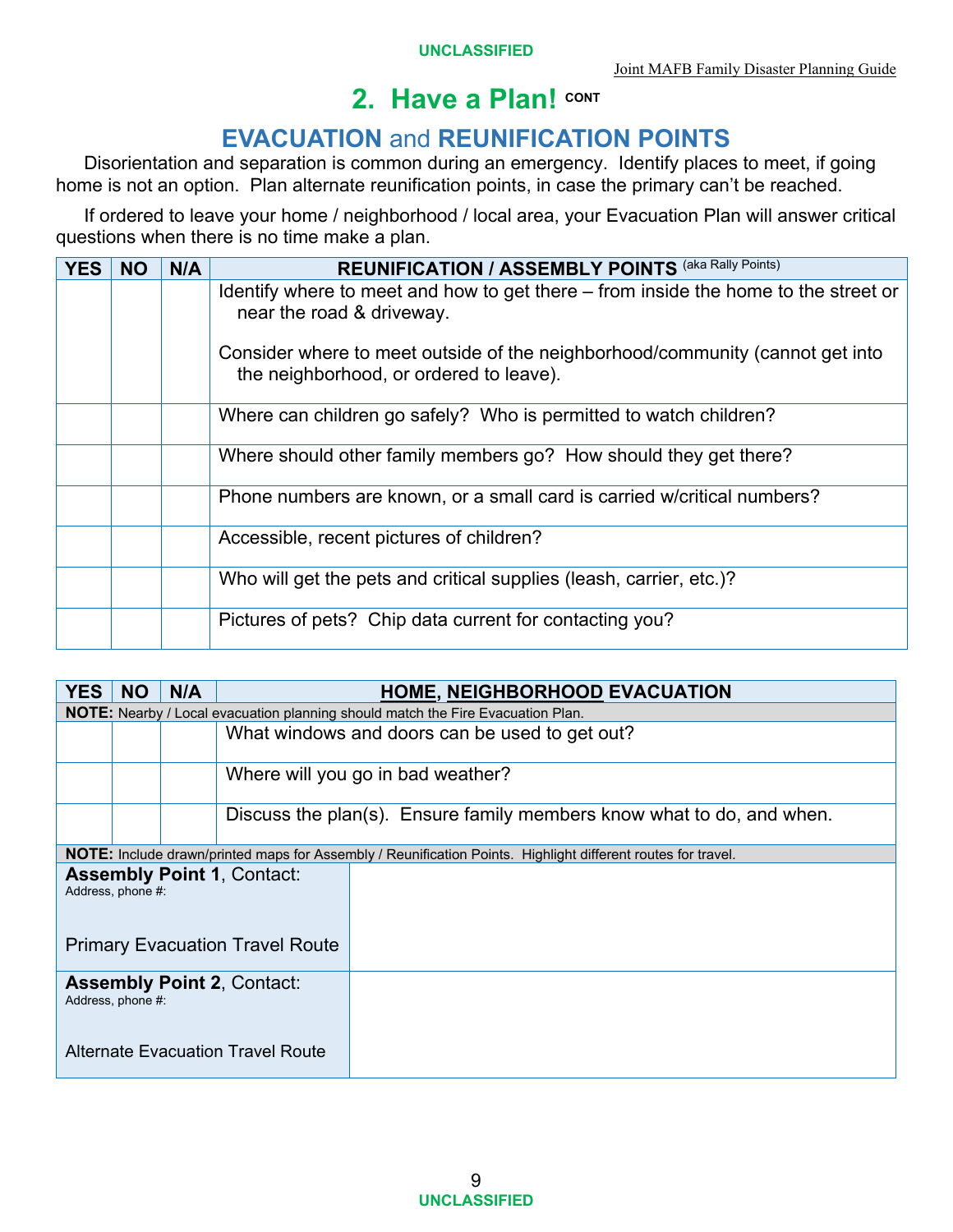#### **EVACUATION** and **REUNIFICATION / ASSEMBLY POINTS CONT**

If ordered to evacuate your home for a tropical storm or hurricane (according to your 'Evacuation Zone'), remember that you need to "*Run from the Water and Hide from the Wind*". The evacuation needn't be hundreds of miles, but to simply get to a safe place until the storm's dangerous conditions pass.

Is there a safe place to go with space available – a friend's, coworker's, or relative's house? Are they expecting you? How long can you stay there until needing to move on?

| <b>YES</b>                                                                                         | <b>NO</b> | N/A |                                                                                            | <b>HURRICANE EVACUATION</b>                                                                                                                                       |  |  |  |
|----------------------------------------------------------------------------------------------------|-----------|-----|--------------------------------------------------------------------------------------------|-------------------------------------------------------------------------------------------------------------------------------------------------------------------|--|--|--|
|                                                                                                    |           |     | rivers, and roads that may flood.                                                          | Evacuation routes start from your driveway and include routes to assembly points<br>or shelter locations – they should be away from Evacuation Zones, coastlines, |  |  |  |
|                                                                                                    |           |     |                                                                                            | Who will drive? Will you take multiple vehicles?                                                                                                                  |  |  |  |
|                                                                                                    |           |     |                                                                                            | What will you take (Emergency/Disaster Kits)? Does everyone know where to<br>find the kit(s) and supplies?                                                        |  |  |  |
|                                                                                                    |           |     |                                                                                            | What will you stage for your return? Where?                                                                                                                       |  |  |  |
|                                                                                                    |           |     |                                                                                            | Who will get the pets? Kennel, food, medication, leash, etc.?                                                                                                     |  |  |  |
|                                                                                                    |           |     | waiting for you?                                                                           | Who will you contact when leaving - who needs to know? Will someone be                                                                                            |  |  |  |
|                                                                                                    |           |     | Make sure family members know the evacuation plan and are informed when<br>changes happen? |                                                                                                                                                                   |  |  |  |
| <b>NOTE:</b>                                                                                       |           |     |                                                                                            | Include drawn/printed maps for Assembly / Reunification Points. Highlight different routes for travel.                                                            |  |  |  |
| <b>Assembly Point 1, Contact:</b><br>Address, phone #:<br><b>Primary Evacuation Travel Route</b>   |           |     |                                                                                            |                                                                                                                                                                   |  |  |  |
| <b>Assembly Point 2, Contact:</b><br>Address, phone #:<br><b>Alternate Evacuation Travel Route</b> |           |     |                                                                                            |                                                                                                                                                                   |  |  |  |
|                                                                                                    |           |     |                                                                                            |                                                                                                                                                                   |  |  |  |
| <b>Assembly Point 3, Contact:</b><br>Address, phone #:                                             |           |     |                                                                                            |                                                                                                                                                                   |  |  |  |
| <b>Alternate Evacuation Travel Route</b>                                                           |           |     |                                                                                            |                                                                                                                                                                   |  |  |  |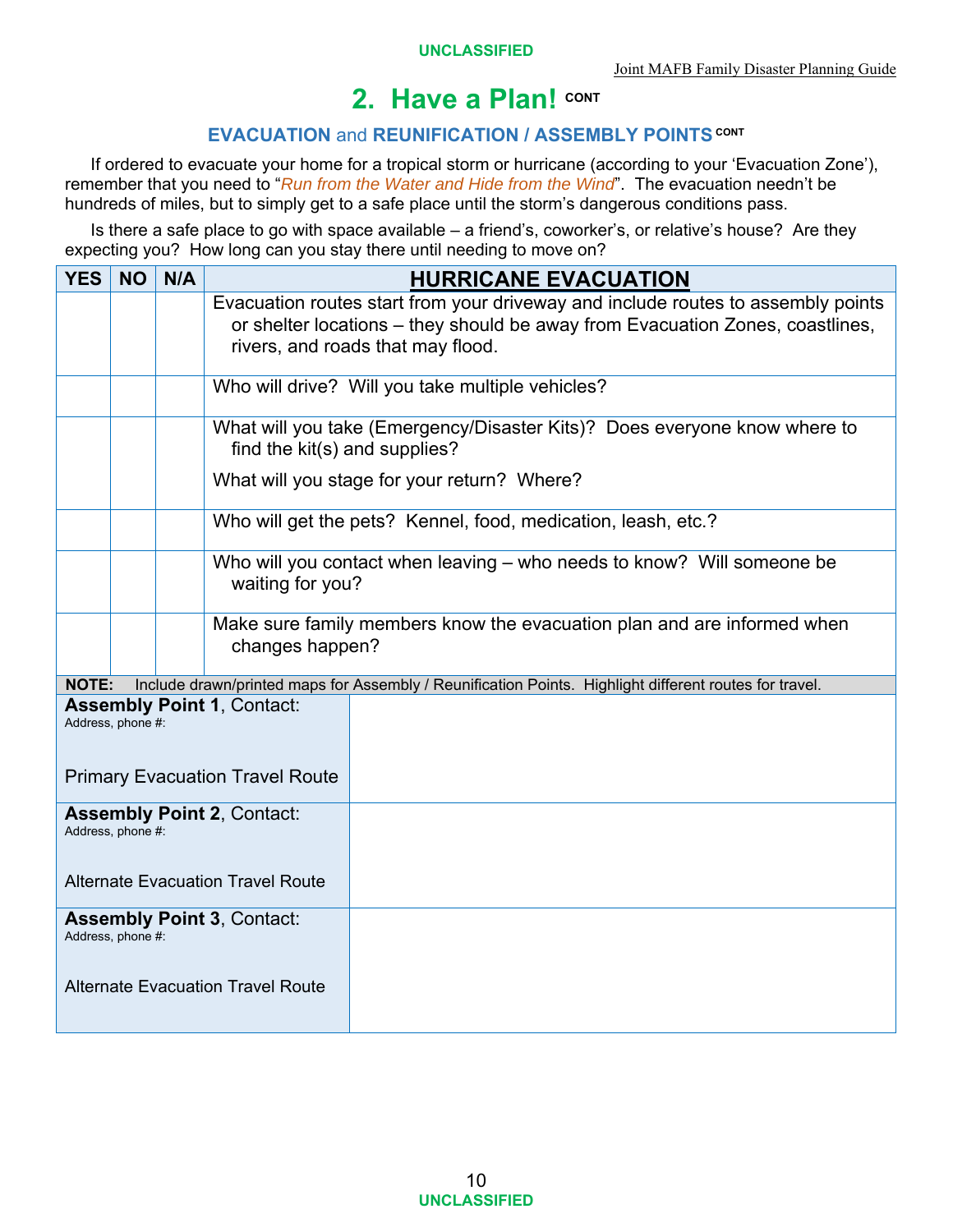# **2. Have a Plan! CONT EMERGENCY CONTACTS**

Your Communications Plan should include important phone numbers, etc. in case you need help, pass information to others that need to know, help with stops along your route, and so on.

| <b>HAVE</b>                                                                                                                              | <b>NEED</b> | N/A | <b>IMPORTANT CONTACTS</b>                                                                                                                          |
|------------------------------------------------------------------------------------------------------------------------------------------|-------------|-----|----------------------------------------------------------------------------------------------------------------------------------------------------|
|                                                                                                                                          |             |     | Contact Lists (Communications Plan) - Phone #s, Addresses, E-mail, etc.                                                                            |
|                                                                                                                                          |             |     | Doctors/ Dentists, Treatment Facilities - Locations (names, phone #s, etc.)                                                                        |
|                                                                                                                                          |             |     | Veterinarians, Treatment Facilities - Locations (names, phone #s, etc.)                                                                            |
|                                                                                                                                          |             |     | Medical Equipment / Supply companies for special medical needs                                                                                     |
|                                                                                                                                          |             |     | Schools, Teachers (names, phone #s, etc.)                                                                                                          |
|                                                                                                                                          |             |     | MacDill AFB Straight-Talk Line: 833-787-8855<br>USCENTCOM Emergency Mgmt. InfoLine: 855-236-4636<br>USSOCOM Call lines: 800-585-9648, 866-686-3653 |
| <b>Local Contact #1</b><br>Name, Relationship,<br>Phone Number(s),<br>E-mail, Street Address                                             |             |     |                                                                                                                                                    |
| <b>Local Contact #2</b><br>Name, Relationship,<br>Phone Number(s),<br>E-mail, Street Address                                             |             |     |                                                                                                                                                    |
| <b>Out-of-State Contact 1</b><br>Name, Relationship,<br>Phone Number(s),<br>E-mail, Street Address                                       |             |     |                                                                                                                                                    |
| <b>Out-of-State Contact 2</b><br>Name, Relationship,<br>Phone Number(s),<br>E-mail, Street Address<br>MDTE.<br>$\mathbf{1}$ $\mathbf{1}$ |             |     | $\sim$ 1.000 $\sim$<br>$1 + 1$ p $11/a + 1$ $111$<br>1.1<br>111                                                                                    |

**NOTE:** Remember to keep work contacts updated. Recall / Contact rosters should be readily available.

### **ACCOUNTABILITY REPORTING**.

Report accountability to your Service, unit/command, and your employer as directed. Military Command Staff needs to know that you are safe, and where you are when an emergency threatens (e.g., an evacuation is ordered). Many need to report to a couple different agencies.

| <b>YES</b> | N/A | <b>REPORTING ACCOUNTABILITY</b>                                                     |
|------------|-----|-------------------------------------------------------------------------------------|
|            |     | Military OneSource (general info): 800-342-9647 < www.militaryonesource.mil >       |
|            |     | COCOMs' contact info: < www.militaryonesource.mil/emergency-contacts-for-disasters- |
|            |     | evacuations/combatant-commands-component-emergency-contact-information >            |
|            |     | US Air Force - AFPAAS: 800-435-9941 < https://afpaas.af.mil >                       |
|            |     | US Army - ADPAAS: 800-833-6622 or < https://adpaas.army.mil >                       |
|            |     | US Navy - NFAAS: 866-946-9183, 619-553-8167 < https://navyfamily.navy.mil >         |
|            |     | US Marine Corps: < www.mol.tfs.usmc.mil/mol >                                       |
|            |     | USCENTCOM Pers Accountability Sys (CPAS): < https://cpas.centcom.mil >              |
|            |     | USSOCOM Pers Accountability: 877-211-0302 < AtHoc >                                 |
|            |     | USSOCCENT: Reporting through chain of command procedures.                           |
|            |     | JCSE: Report to Service systems (AFPAAS, ADPAAS, etc.).                             |

Protected Information – share only with those that have a 'Need to Know'.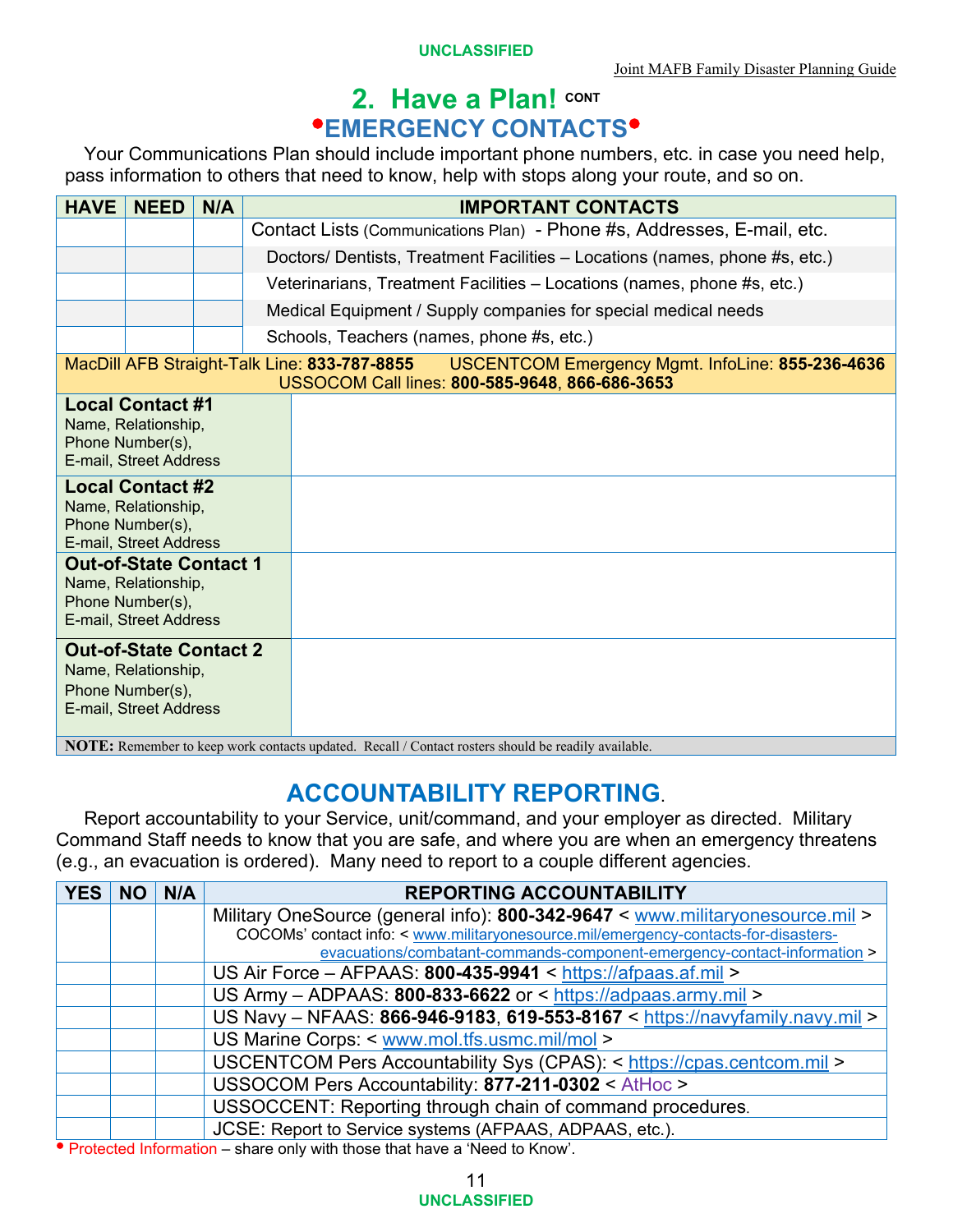### **SHELTERING**

There are three types of sheltering, or directions, to understand: 1) Take <sup>or</sup> Seek Shelter; 2) **Shelter In-Place** (SIP); 3) **Lockdown**; 4) **Evacuation Shelter**. The first three require you rapid response, and critical to your health. The need to use or go to an Evacuation Shelter generally allows time to pack-up and leave.

Know the difference between shelter types, and be prepared to *improvise* and *adapt*. Find weather-specific safety/preparedness information at < www.ready.gov >.

#### **TAKE / SEEK SHELTER IMMEDIATELY**

#### **TORNADOS**

Monitor local weather conditions (TV, radio) or a NOAA Weather Radio – Tornado Watch or Warning.

- **At Your House**: If you are in a tornado warning, go to your basement, safe room, or an interior room away from windows. Don't forget your pets, if time allows.
- **At office or School**: Quickly and calmly, go indoors. Stay away from exterior walls and windows. Avoid large open rooms such as cafeterias, gymnasiums, or auditoriums.
- **Outside**: If time allows, take shelter inside a sturdy building immediately when a tornado is spotted or reported in your area. Sheds, mobile homes, and tents *are not safe*.
- **In a vehicle**: This is not a preferred shelter. The best choice may be to drive to a close structure to take shelter. If not able to make it to a safe shelter,
	- **1.** Get down in your car and cover your head, or
- **2.** Leave your car and seek shelter in a low-lying area such as a ditch or ravine. Decide wisely.
- **Protect your body**: Cover your head, neck, and face (eyes, especially) with your hands, arms, and anything to deflect wind-blown debris.

#### **FLASH FLOODS**

- **Get to Higher Ground:** If are in a flood-prone area, get to higher ground immediately.
- **Obey Evacuation Orders:** If told to evacuate, LEAVE. Lock your home when you leave. If time allows, , disconnect utilities and appliances according to *your plan*.
- **Practice Electrical Safety:** Don't go into a flooded room if water covers the electrical outlets or electrical cords are in water. If you see sparks or hear buzzing, crackling, snapping or popping noises – GET OUT! Stay away from water that may have electricity in it!
- **Avoid Flood Waters:** Don't walk through flood waters.

 - It only takes 6 inches of moving water to knock you off your feet. A vehicle caught in swiftly moving water can be swept away in seconds 12 inches of water can float a car or small SUV, 18 inches of water can carry away large vehicles.

- If you are trapped by moving water, move to the highest possible point and call 911 if possible.

 - DON'T drive into flooded roadways or around a barricade … **Turn Around, Don't Drown!** Water may be deeper than it appears and can hide hazards such as sharp objects, washed out road surfaces, electrical wires, chemicals, etc.

#### **SEVERE THUNDERSTORM**

- **At Your House:** Go to your secure location if Severe Thunderstorm Warning broadcasted. Damaging winds, large hail, or a tornado may be approaching. Take pets with you.
- **At Your Workplace or School:** Stay away from windows dangerous winds or large hail may be coming.
- **Outside:** Go inside a sturdy building immediately if severe thunderstorms are approaching. Sheds and flimsy storage facilities are not safe. Shelter under a tree can be deadly – the tree or its limbs may fall on you, and you will be at greater risk of getting struck by lightning.
- **In a Vehicle:** In your car/truck is safer than being outside; however, a sturdy facility for shelter is best.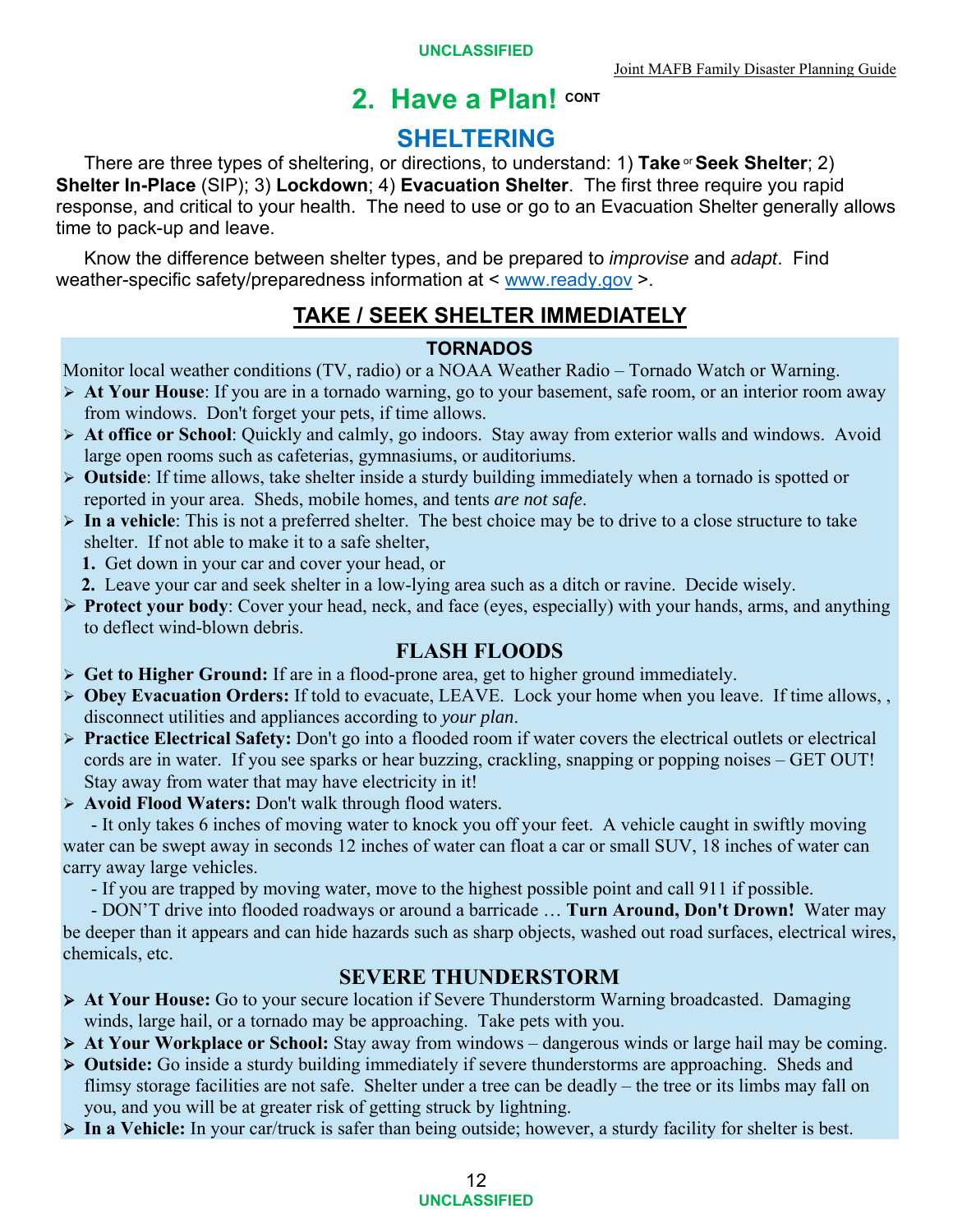# **2. Have a Plan! CONT SHELTER IN-PACE** (SIP)

Sometimes, it is safer to stay put than to evacuate. Spilled or released toxic industrial chemicals might make your escape routes more dangerous than sealing yourself inside, away from the toxic gases. Responders may determine that areas downwind of a fire is hazardous and direct specific areas to SIP.

#### **HAZARDOUS MATERIALS RELEASE**

- **Alert Others.** Ensure others know to 'Shelter In-Place'.
- **Get Indoors.** Get your family and pets into a SIPR Room, if designated. Or, go in an interior room with the fewest windows and vents. Bring your Go Bag or Emergency Kit, if possible.
- **Seal Outside Air Out!** Close and seal doors, windows, air vents, and any means of air getting in.
	- Turn off anything forcing air movement (heating, ventilation, fans, and air conditioning).
	- Seal windows, doors, and air vents with 2-4 mil plastic sheeting, duct tape, spare clothing, etc. (anything that will block airflow).
	- Tape plastic at corners first and then tape down all edges. Improvise and use what you have on hand to seal gaps so that you create a barrier between yourself and any contamination.
- **Monitor** the TV, Radio, Internet. Responders may not immediately be able to provide information on what is happening and what you should do.
- **Wait for the 'All Clear'.** Don't leave the SIP room or go outside until directed by responders or emergency personnel.
- **Ventilate.** When the danger has passed, open windows, doors, and vents to air-out the facility.

# **LOCKDOWN**

The threat of an Active Shooter or hostile person may drive a lockdown [shelter] situation. If you hear "Lockdown. Lockdown. Lockdown.", take action immediately. No matter where you are, you should be vigilant - maintain situational awareness. Know where the exits are; where to take cover.

#### **RUN** ESCAPE

- Getting away from the shooter(s) this is *top priority*.
- Leave belongings behind … Just go!
- Help others escape, if possible, but don't argue with those that don't follow.
- Warn / Prevent others from entering an area where the active shooter may be.

### **HIDE** WHEN THIS IS THE BEST CHOICE

- Get / Stay SILENT and INVISIBLE stay let the shooter see or hear you.
- Silence all electronic devices (don't let them vibrate) TVs, phones, toys, etc.
- Lock, barricade, block doors. Close blinds, curtains, etc. Turn off all lights.
- Avoid grouping up. If possible, spread out and hide separately. Make it difficult for the shooter.
- Move only to get to better shelter/protection if absolutely necessary. Stay invisible.

#### **FIGHT** A LAST RESORT

- If you can't avoid contact, ambush the threat, and commit to your actions. Be Aggressive!
- Get others to help. Use makeshift weapons wield or to throw (chairs, extinguishers, scissors, books, etc.).
- Terminate the threat! Be prepared to cause severe or lethal injury to the shooter.
- Throw items and improvise weapons to distract and disarm the shooter.

### **REPORT** WHEN / IF SAFE

• Only call 9-1-1 if you can do so without detection. Report the shooters' description, location, and weapons.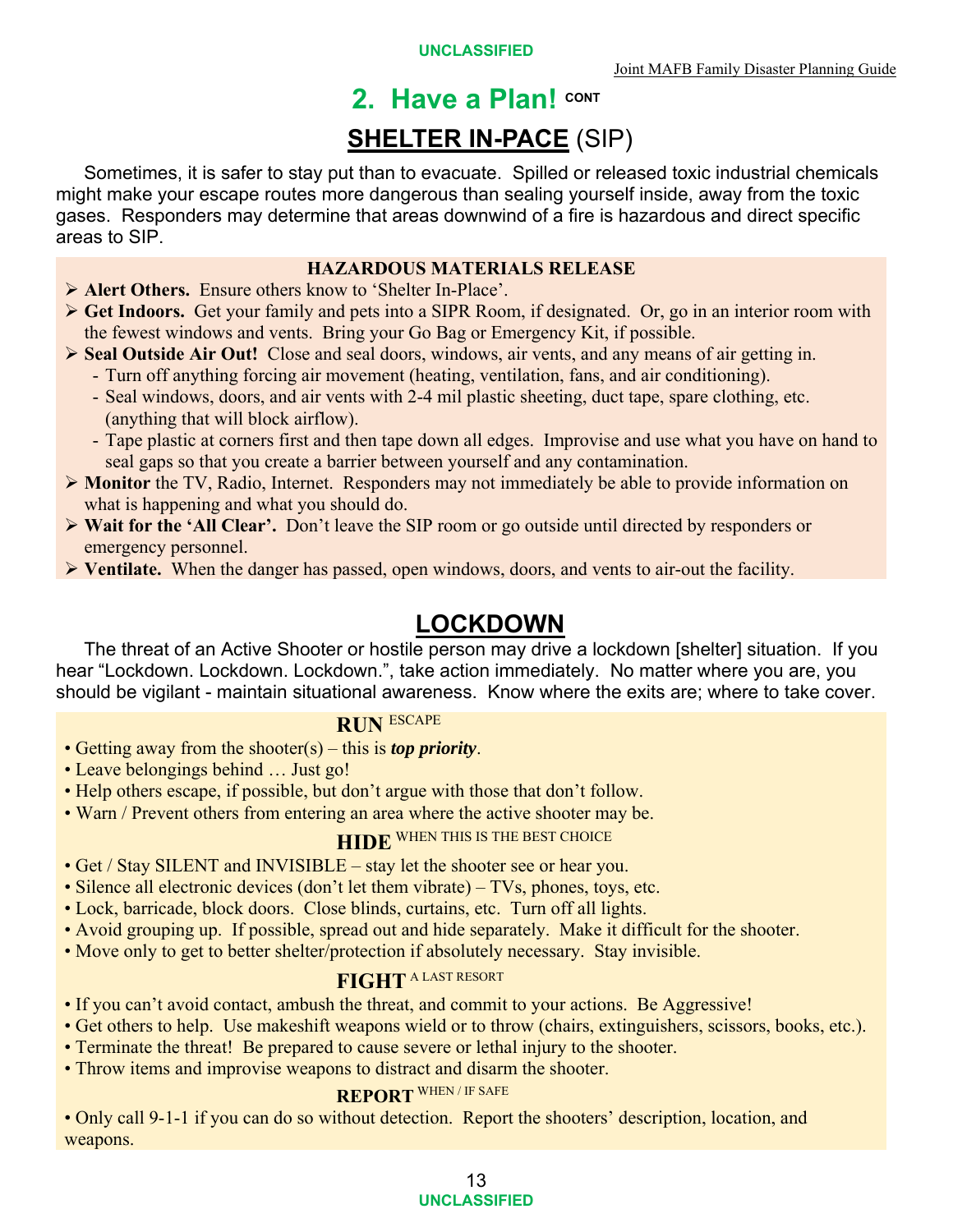### **HURRICANE PREPAREDNESS**

#### **Get & Stay Informed / Have a Plan / Build a Kit**

The official Atlantic Hurricane Season runs from June 1<sup>st</sup> to November 30<sup>th</sup>; however, severe tropical weather is possible threat, year-round.

The time to prepare is *before* a tropical cyclone forms. Apply the 3 Steps of Preparedness to your life, family, and property – home, vehicles, belongings, etc.

| <b></b>                    |                 |                 |  |  |
|----------------------------|-----------------|-----------------|--|--|
| <b>Tropical Depression</b> |                 | $<$ 38 mph      |  |  |
| <b>Tropical Storm</b>      |                 | $39 - 73$ mph   |  |  |
|                            | <b>Category</b> | $74 - 95$ mph   |  |  |
|                            | 2               | $96 - 110$ mph  |  |  |
| <b>Hurricanes</b>          | $\mathbf{3}$    | $111 - 129$ mph |  |  |
|                            | 4               | 130 - 156       |  |  |
|                            | 5               | $157+mph$       |  |  |

# **Storm Types, Wind Speeds**

#### **Nat'l Weather Service (NWS) Advisories**

| <b>Tropical Storm WATCH</b>   | Sustained winds of 39 - 73 mph are possible in the specified area<br>within the next 48 hours. |
|-------------------------------|------------------------------------------------------------------------------------------------|
| <b>Tropical Storm WARNING</b> | 39 to 73 mph expected in the specified area within 36 hours.                                   |
| <b>Hurricane WATCH</b>        | 74+ mph winds expected in the specified area within 48 hours.                                  |
| <b>Hurricane WARNING</b>      | 74+ mph winds expected in the specified area within 36 hours.                                  |

**NOTE**: Watches and Warnings can remain in effect until the end of dangerous weather conditions.

**CAUTION:** These can be confused with other severe weather warnings. Know the Difference!

#### **HURRICANE CONDITIONS** [of Readiness]

| <b>HURCON</b>  | Meaning                                                                                                                                                                                                                                                                                                       | <b>Arrival Time</b>                           |
|----------------|---------------------------------------------------------------------------------------------------------------------------------------------------------------------------------------------------------------------------------------------------------------------------------------------------------------|-----------------------------------------------|
| 5              |                                                                                                                                                                                                                                                                                                               | 96 Hours                                      |
| 4              |                                                                                                                                                                                                                                                                                                               | 72 Hours                                      |
| 3              | Sustained 58+ mph winds are expected at MacDill AFB in                                                                                                                                                                                                                                                        | 48 Hours                                      |
| $\overline{2}$ |                                                                                                                                                                                                                                                                                                               | 24 Hours                                      |
| 1              |                                                                                                                                                                                                                                                                                                               | 12 Hours                                      |
| 1 <sup>C</sup> | <b>Caution</b> . 40-57+ mph winds are occurring. Dangerous<br>weather conditions - work outside stops. Take shelter.                                                                                                                                                                                          | Occurring                                     |
| 1E             | <b>Emergency.</b> Sustained 58+ mph (50+ knots) winds and/or<br>69+ mph (60+ knots) gusts are occurring.                                                                                                                                                                                                      | During / After storm<br>passage               |
| 1R             | <b>Recovery.</b> Destructive/Dangerous storm conditions (winds,<br>surge) have subsided - storm has passed. Access to the<br>base is restricted to special teams and work crews to assess<br>damages and hazards and establish safe zones around<br>hazards (downed power lines, structures may be unstable). | Life-threatening storm<br>hazards have passed |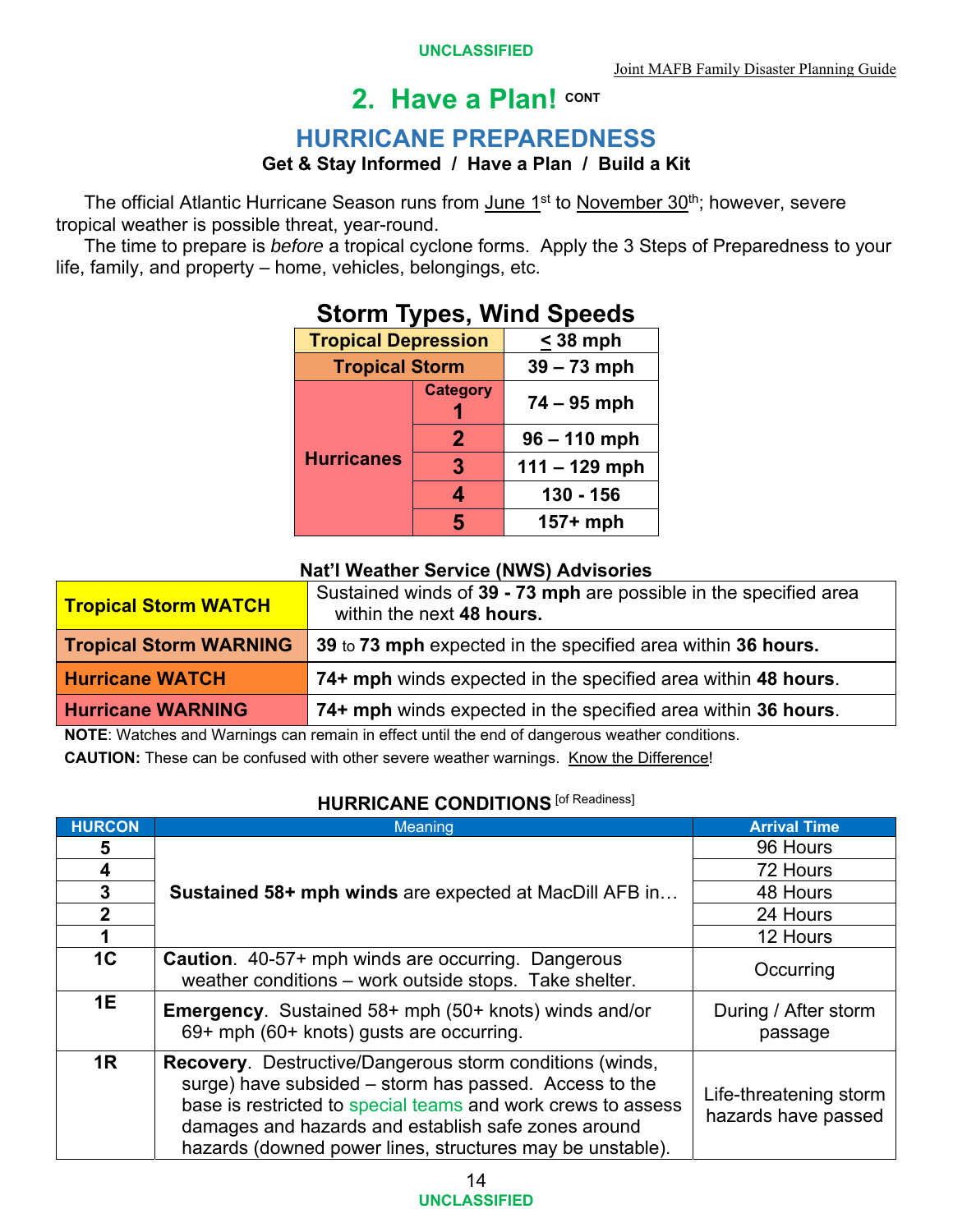# **STAY AT HOME or EVACUATE?**

Know your home's vulnerability to **flooding** and **winds**. Your plan must be based on known facts, but flexible enough to adapt. The following will help guide decisions to stay or evacuate.

| <b>STAY AT HOME OR EVACUATE?</b> |                                                                                                                                                                                                                                                                                                                                                                                                                                                                    |  |
|----------------------------------|--------------------------------------------------------------------------------------------------------------------------------------------------------------------------------------------------------------------------------------------------------------------------------------------------------------------------------------------------------------------------------------------------------------------------------------------------------------------|--|
| <b>Option A:</b>                 | <b>Stay at home.</b> This is a consideration, if the home<br>1. Can withstand forecasted winds and the possibility of blown debris.<br>2. Is away from the coast, and not in a Flood Zone or flood-prone area.<br>3. Is not in an Evacuation Zone that may be affected by storm surge<br>Never stay in your home if your Evacuation Zone is ordered to EVACUATE.                                                                                                   |  |
| <b>Option B:</b>                 | Go to your Safe House location - with a relative, friend, or hotel - outside the<br>evacuation area. If you plan to do this, make arrangements far in advance.                                                                                                                                                                                                                                                                                                     |  |
| <b>Option C:</b>                 | Go to your Safe Haven (out of the Tampa Bay area). Your evacuation plan should list<br>evacuation routes to use. Local officials may direct you away from your primary route.<br>Routes should be written down and be included in your kit, along with a printed map(s).<br>Leave early to avoid high winds and flooding.                                                                                                                                          |  |
| <b>Option D:</b>                 | Go to a public shelter  if you have no other safe place to go. Counties will announce<br>which shelters are open, or when they expect to open. This option is feasible if<br>• Driving to your Safe House or Safe Haven is not possible.<br>A short-notice Evacuation Order is given for your Zone – not enough time to leave the area.<br>■ Your community is ordered to leave without forewarning (HAZMAT release, wildfire)<br>Refer to your plan. Don't panic. |  |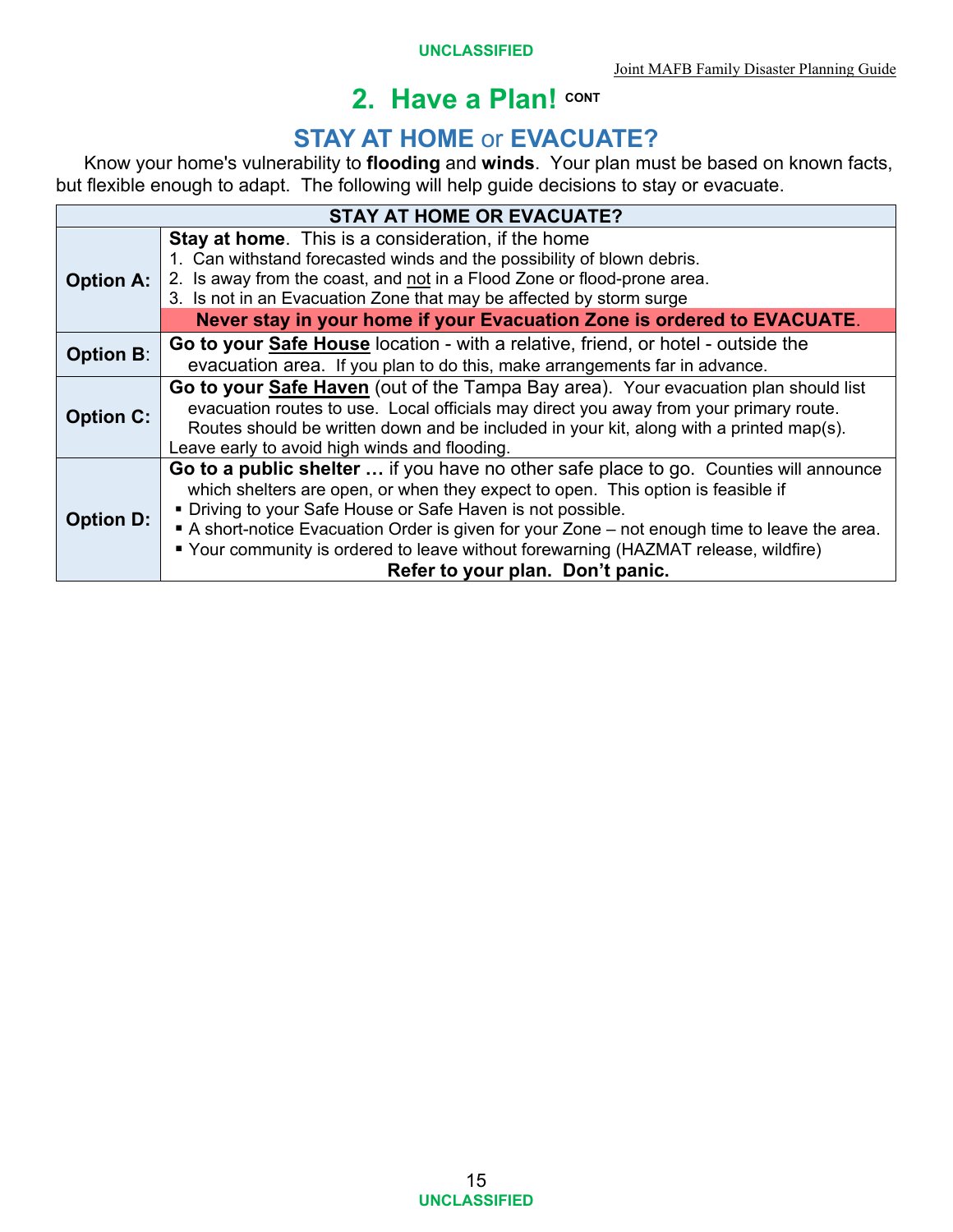#### **TROPICAL WEATHER PREPAREDNESS** CHECKLIST

| <b>DONE</b>         | N/A | <b>Before HURRICANE SEASON (&lt; June 1st)</b>                                                                                                                                                                                                                                                                                                                                                                                                                                                                                                  |
|---------------------|-----|-------------------------------------------------------------------------------------------------------------------------------------------------------------------------------------------------------------------------------------------------------------------------------------------------------------------------------------------------------------------------------------------------------------------------------------------------------------------------------------------------------------------------------------------------|
|                     |     | Review your plan(s). Make updates/changes as needed (e.g., contact info)                                                                                                                                                                                                                                                                                                                                                                                                                                                                        |
| <b>Hints / Tips</b> |     | 1. < www.READY.GOV/make-a-plan > can help build the basics. Plans can be simple, such as an outline of tasks<br>(before, during, and after a disaster). Ask questions of yourself/family will determine what the plans include.<br>2. Include one or more alternatives in case the primary option doesn't work (i.e., evacuation routes and locations).<br>Ask local Emergency Management offices for suggestions - opinions/preferences may help you plan.<br>Learn / Verify your Evacuation Zone and Flood Zone - these may change, annually. |
|                     |     | Verify selections of your Safe House, Safe Haven, and Assembly Points<br>□ Neighborhood (near the home). If there is a house fire, the family will meet at<br>$\Box$ Community. If ordered to evacuated (hazardous materials spill, etc.).<br>$\Box$ School(s). For school evacuations or emergencies, where the kids will go to wait for you.<br>□ Region. These are locations away from the coastline and potential flooding areas. See<br><b>Evacuation Locations.</b>                                                                       |
|                     |     | NOTE: Make sure these meet your needs - pets, special/medical needs, evacuation costs meet gov't<br>per diem standards, etc.                                                                                                                                                                                                                                                                                                                                                                                                                    |
|                     |     | Ensure information on unit recall/contact rosters is current [always]. Make sure versions<br>in your Communication Plan <sup>•</sup> are current. Carry a copy with you, away from work.                                                                                                                                                                                                                                                                                                                                                        |
|                     |     | FEMA family-friendly template < www.fema.gov/media-library/assets/documents/108887 >                                                                                                                                                                                                                                                                                                                                                                                                                                                            |
|                     |     | Discuss planning for your pets/animals with the family. Decide who will be<br>responsible for which animals.                                                                                                                                                                                                                                                                                                                                                                                                                                    |
|                     |     | Verify insurance policies <sup>•</sup> (mitigation efforts may reduce your premiums or deductibles).<br>□ Homeowner/Renter insurance. Are contents covered?<br>$\Box$ Vehicles – boat, motorcycle, motorhome, etc.<br>$\Box$ Required mitigations by the policyholder (e.g., are you expected to board-up windows?).<br>$\Box$ Ask what is covered, and what is not (e.g., valued collectables). Are possessions<br>documented, photographed, etc.?                                                                                             |
|                     |     | NOTE: Once a storm is named (becomes a tropical storm) and may threaten your area, most insurance<br>companies will not permit policy changes.                                                                                                                                                                                                                                                                                                                                                                                                  |
|                     |     | Ensure family preparedness considers changes when the sponsor is deployed or on a<br>special team <sup>•</sup> before, during, or after a storm/disaster.                                                                                                                                                                                                                                                                                                                                                                                       |
|                     |     | Know what your organization's hurricane preparedness plan requires.                                                                                                                                                                                                                                                                                                                                                                                                                                                                             |
|                     |     | Determine if you are assigned to a special team <sup>o</sup> that may be recalled in pre-storm or<br>recovery phases (Hurricane Ride-Out Team, COOP, Recovery / Response Team,<br>Accountability Cell, etc.).                                                                                                                                                                                                                                                                                                                                   |
|                     |     | Adjust your plan to ensure the plan and tasks will work if you aren't there. Can the<br>family rely on neighbors to help with critical tasks?                                                                                                                                                                                                                                                                                                                                                                                                   |
|                     |     | <b>Special Team Training / Preparations</b><br>$\Box$ Understand what the team expects from you, and what you can expect.<br>□ Attend initial orientation training (NLT 1 JUN or upon appointment).<br>$\Box$ Find the requirements for personal bag packing (clothing, gear, supplies)<br>$\Box$ Deconflict special team duties with duty section and family responsibilities.                                                                                                                                                                 |
|                     |     | [if required/directed] Obtain a Gov't Travel Card (GTC) through your organization.<br>Ensure the card and PIN are active.                                                                                                                                                                                                                                                                                                                                                                                                                       |
|                     |     | Attend a local Hurricane Prep briefing or expo (command, community, county, etc.).                                                                                                                                                                                                                                                                                                                                                                                                                                                              |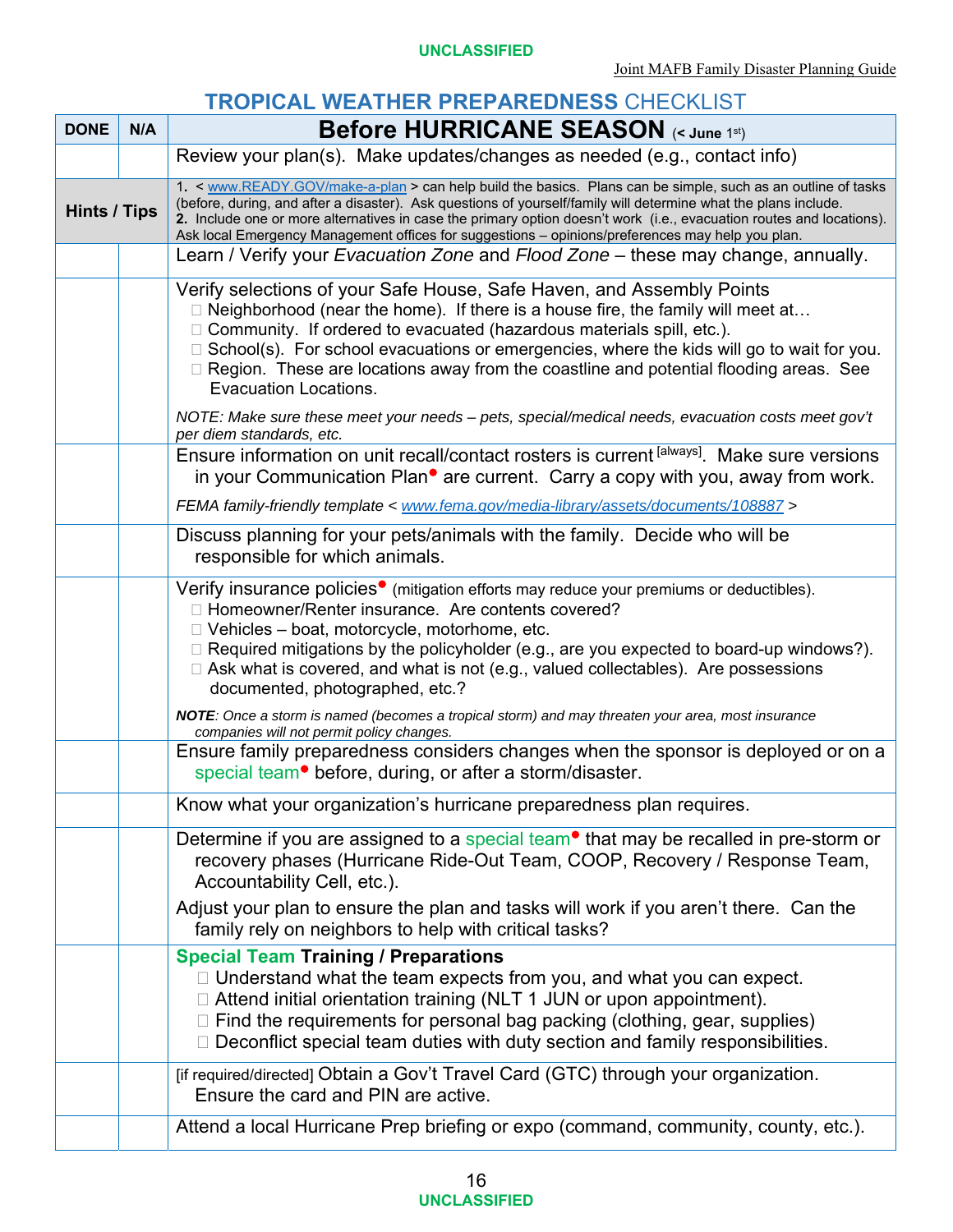#### **TROPICAL WEATHER PREPAREDNESS CHECKLIST**

| <b>COOP Deployers</b> <sup>•</sup><br>$\Box$ Confirm how your organization directs travel orders, if needed for a COOP deployment.<br>□ Attend initial deployer's orientation. Complete tasks assigned for deployment readiness.<br>$\Box$ Determine packing and recall requirements, restrictions.<br>$\Box$ Review travel and destination orientation information.                                                                                                                                                                                        |
|-------------------------------------------------------------------------------------------------------------------------------------------------------------------------------------------------------------------------------------------------------------------------------------------------------------------------------------------------------------------------------------------------------------------------------------------------------------------------------------------------------------------------------------------------------------|
| Learn who your organization's internal program representatives are.<br>■ Emergency Management<br>■ Family Readiness<br>Continuity of Operations (COOP) / Deployment Manager<br>• Special EM teams (e.g., Hurricane Ride-Out)                                                                                                                                                                                                                                                                                                                                |
| Register for community and county alerting services. Civilian officials will alert you to<br>emergencies (tornado watch, warning) and evacuation directions (by-Zone mandatory<br>evacuations) by these means.<br>It is strongly recommended that cell phones are registered in area and community alerting services.<br>Ex: < http://hillsboroughcounty.org/residents/public-safety/emergency-management/hcfl-alert >.                                                                                                                                     |
| Record / Document property – valuables and possessions <sup><math>\bullet</math></sup> . Use video or still photos,<br>descriptions (serial numbers, models, etc.) for your home, boat, etc., and personal<br>possessions.                                                                                                                                                                                                                                                                                                                                  |
| Ask and learn what community support and resources are available. Get involved.<br>□ Community Emergency Response Team.<br>□ Social and church organizations. Networks of people willing to help, when needed.<br>□ Home/Property preparedness seminars from county or local groups.                                                                                                                                                                                                                                                                        |
| Ensure your evacuation routes will work for you – monitor construction forecasts<br>(state Dept. of Transportation) and road closures. Learn what services are along<br>your routes (fuel, food, lodging, etc.).                                                                                                                                                                                                                                                                                                                                            |
| Make a list of supplies you will need, and those you should have in your Emergency<br>and Disaster Kits. Acquire supplies for your kits, buying supplies incrementally (i.e.,<br>fuels cans, collapsible water jugs, etc.).                                                                                                                                                                                                                                                                                                                                 |
| Make a list of actions to protect home/property from storm damages when a storm<br>threat is declared.<br>$\Box$ Secure outdoor items (lawn furniture, toys, potted plants, trashcans, etc.).<br>$\Box$ Dead, broken, or unhealthy trees that may fall in high winds.<br>$\Box$ Storm strapping for trailers, campers, sheds, and roofs.<br>□ Pre-storm or pre-evacuation home security and safety steps. Set lights on timers. Set<br>automatic generator switches for extended absences. Turn off unnecessary circuits (per<br>utility company guidance). |
| NOTE: Start saving early (emergency cash, coins), and buy necessary items incrementally (a little each month).<br>Rotate perishable items in the kit(s): sunscreen, insect repellant, batteries, food, etc.                                                                                                                                                                                                                                                                                                                                                 |
| Learn about Phone and Internet Services. Ask your providers what can be expected<br>during power outages and before predicted high-wind hazards.                                                                                                                                                                                                                                                                                                                                                                                                            |
| NOTE: Some cellular service repeaters are secured before a hurricane approaches<br>Ensure car or solar chargers are functional (cell phones, radios, etc.)                                                                                                                                                                                                                                                                                                                                                                                                  |
| Post emergency numbers by each phone, and key contact data in a central area and<br>in your Go Bag/Disaster Kit.                                                                                                                                                                                                                                                                                                                                                                                                                                            |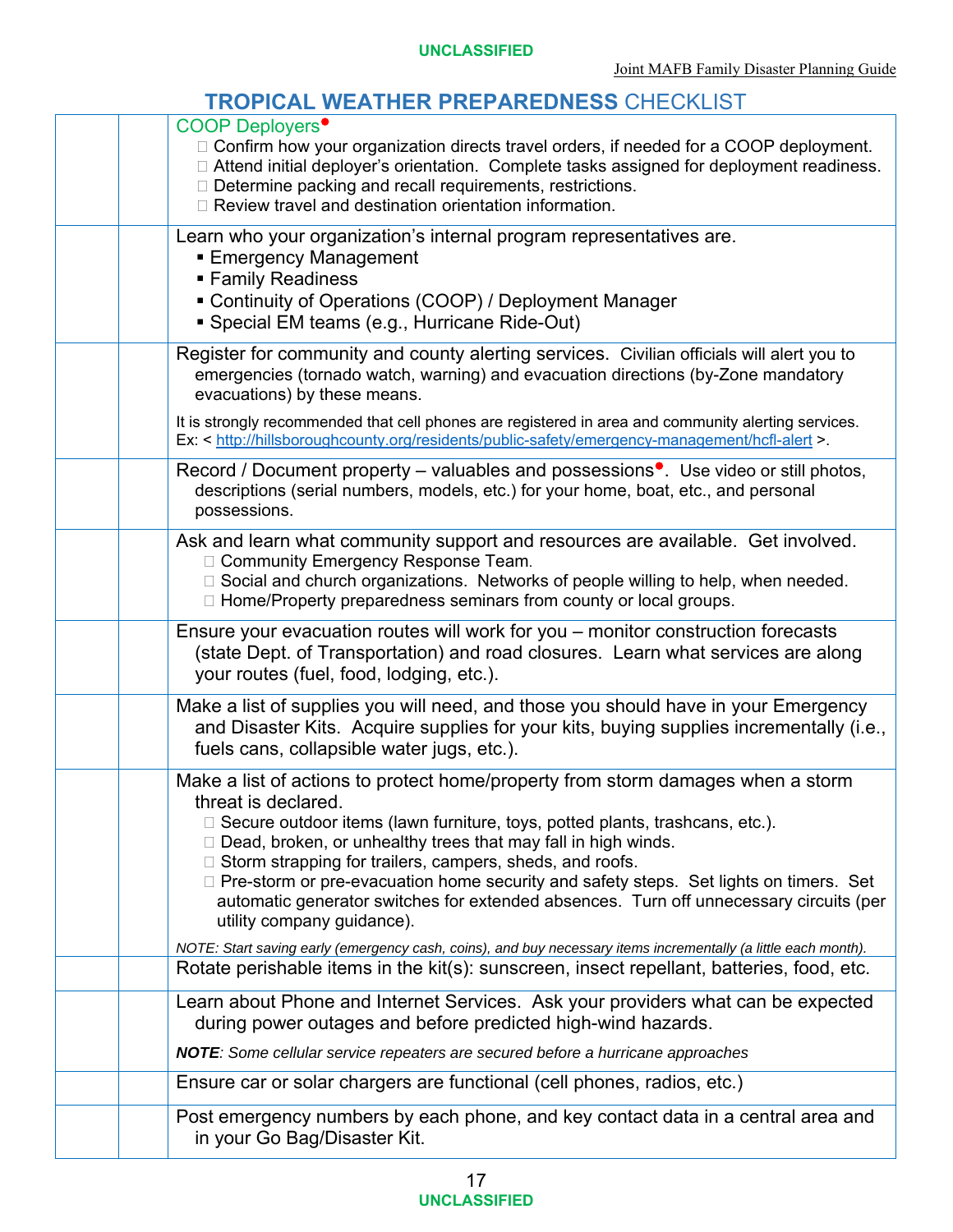#### **TROPICAL WEATHER PREPAREDNESS** CHECKLIST Keep prescription and over-the-counter medications filled and up-to-date<sup>•</sup>. Ensure all family members know the differences between weather advisories, watches, and warnings, what they mean, and what to do. Ask school administrators about what the school's plans are for closing / reopening. *NOTE: Public schools may be tasked to be public shelters, which could close before an evacuation order and reopen days/weeks after the storm passes.* Inspect your home and surrounding areas and remove potential sources of danger: □ Damaged, worn, or improperly secured doors and windows □ Clogged or loose gutters and downspouts, drain pipes, and run-off areas.  $\Box$  Report storm drains, sewers, holding ponds, and catch basins that may not be able to withstand heavy rainfall, run-off, and local flooding risks.  $\Box$  Trim or remove hazardous trees, especially those with rotted limbs or trunks.  $\Box$  Loose debris that can become missiles in high winds.  $\Box$  Inspect / Clean gutters, downspouts, and run-off areas near the home. Consider what 74-100+ winds could do, then mitigate potential problems around your house. Encourage neighbors to do the same! Review and consider needed changes to home, renter, vehicle, and property insurance policies. Ensure that you know what is covered and what is not (Ex: Will the policy cover flooding as part of hurricane coverage? What is the deductible?). *NOTE: One inch of water in a home can cause \$25,000 damage in a couple of days. Is the insurance premium/bill worth the peace of mind? Which is easiest to work into the budget.*  **Tips / Hints Don't** rely on contact data stored on your phones or online. Reinforce the need for printed copies… □ Ask the family to recite phone numbers, E-mail addresses, and physical addresses of key contacts. □ Remind everyone how it will be a problem if the phone/device breaks, is lost or loses power. Build your Emergency & Disaster Kits. Refer to your list that was started. Ask yourself and family members:  $\Box$  How much room is there to limit what is taken – in the house and in the car.  $\Box$  What is needed for a 3- to 14-day evacuation (clothes, documents, valuables)?  $\Box$  Special needs of children, those with special diets, medications, and equipment/supplies?  $\Box$  What do your pets need – kennel, food, water, toys, medical/shot records, etc.? This may be a last-pack item.  $\Box$  What things are can be taken to make life more comfortable – toys/games, books, etc.?  $\Box$  What will be left behind, waiting for when the evacuation is over – hand tools, tarps, water/shelf-stable food? Hand tools (wrench, screwdrivers, hammer) Flashlight / Lantern and extra batteries Plastic sheeting, tarps, garbage bags Rope, tape, straps Lumber, plywood Chainsaw (fuel, bar oil, chain sharpener, extra chain) or bow saw Generator (fuel, grounding rod, spare fuses, oil, filters, spark plug) **Hints / Tips**  Review various kit inventories – suggestions, ideas, etc. – to consider for your kit(s). Some resources include < www.**ready.gov**/build-a-kit > < www.**floridadisaster.org**/planprepare/disaster-supply-kit > < www.**redcross.org**/get-help/prepare-for-emergencies/be-red-cross-ready/get-a-kit > Build a list of possible hotels that would serve as your Safe House or Safe Haven that are along your evacuation route. Change your routes to suit hotel choices.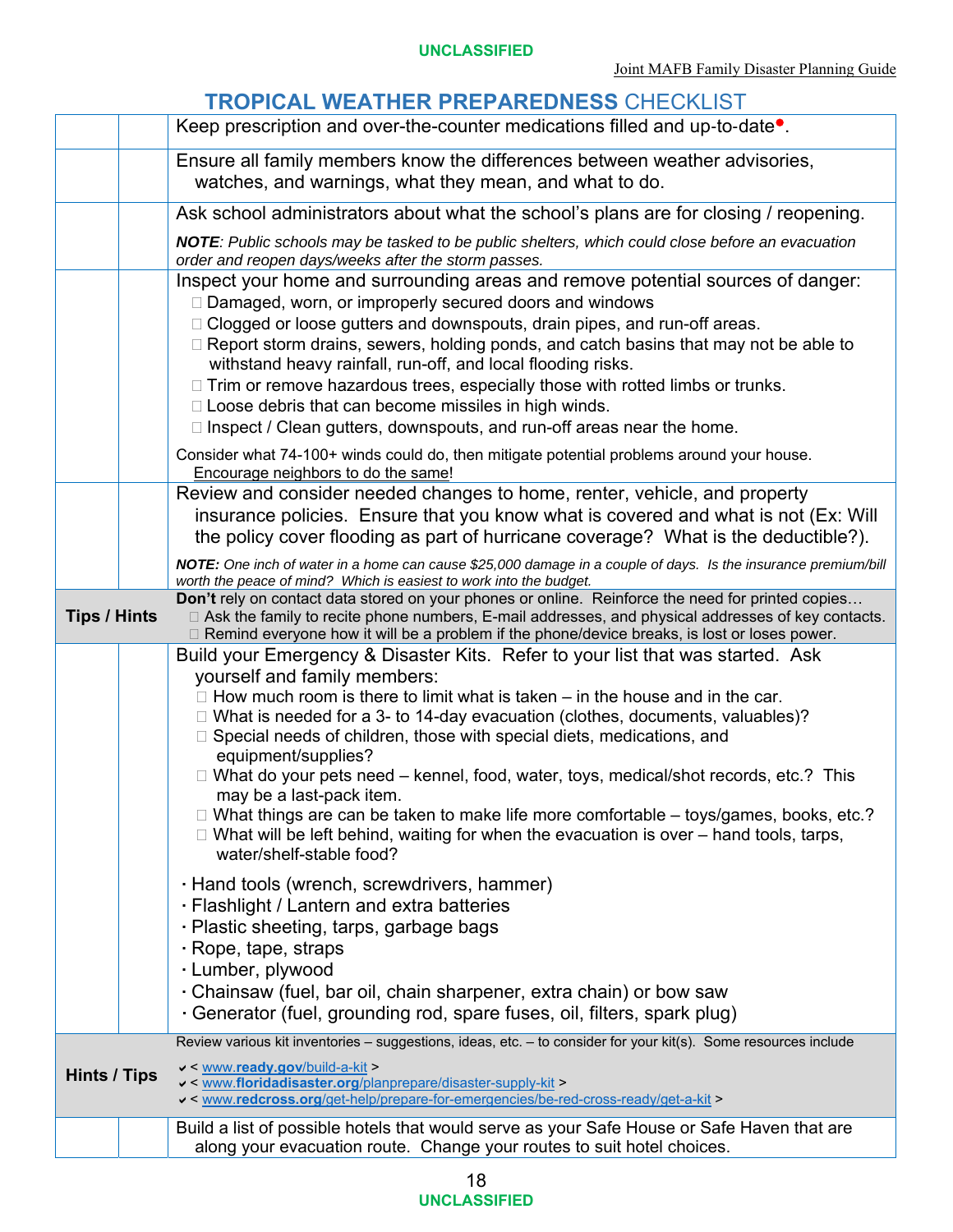#### **TROPICAL WEATHER PREPAREDNESS** CHECKLIST

|                     | Make a list of <b>last-pack items</b> that are already available for the kits, and where they                                                                                                                      |
|---------------------|--------------------------------------------------------------------------------------------------------------------------------------------------------------------------------------------------------------------|
|                     | are found.                                                                                                                                                                                                         |
|                     | · Bedding, pillows, clothes, etc.                                                                                                                                                                                  |
|                     | · Handheld games, charger cables                                                                                                                                                                                   |
|                     | · Critical documents/papers, files, medical records, etc.                                                                                                                                                          |
|                     | Extended medications (over-the-counter & prescriptions), special instructions                                                                                                                                      |
|                     | · Special dietary foods, pet foods and supplies, etc.                                                                                                                                                              |
|                     | · Cleaning/Disinfecting, cleaning supplies. Unscented, plain household bleach is useful for                                                                                                                        |
|                     | most cleaning efforts.                                                                                                                                                                                             |
|                     | · 'Emergency Money' needed when evacuating, in case ATM or credit cards won't work.                                                                                                                                |
|                     | 1. < www.READY.GOV/make-a-plan > will help build the basics for a personal Emergency Preparedness Plan.<br>Plans can be simple and made of an outline of things to do before, during, and after a disaster. Asking |
| Hints / Tips        | questions of yourself/family will determine how detailed your plan should be.                                                                                                                                      |
|                     | 2. For every action, include alternatives (i.e., evacuation routes, evacuation locations) in case the primary fails.                                                                                               |
|                     | 3. Ask local Emergency Mgmt. offices and neighbors for suggestions - opinions/preferences may help you plan.                                                                                                       |
|                     | Consider getting involved with your community and volunteer groups. The training                                                                                                                                   |
|                     | has planning value, and connects you with people that can help you, also.                                                                                                                                          |
|                     | ◊ Community Emergency Response Team (CERT) < www.ready.gov/community-emergency-response-team ><br>♦ Amateur Radio < www.arrl.org >                                                                                 |
|                     | ◊ American Red Cross < www.redcross.org >                                                                                                                                                                          |
|                     | Make sure your vehicles are ready, in case an evacuation is directed.                                                                                                                                              |
|                     | □ Perform preventative maintenance and needed repairs.                                                                                                                                                             |
|                     | □ Keep tanks at least half-full. Consider having spare fuel cans, rotating fuel use.                                                                                                                               |
|                     | □ Keep the spare tire and vehicles tools serviceable (check them monthly).                                                                                                                                         |
|                     | Determine how much cash (bills and coins) you will need when credit cards and ATM                                                                                                                                  |
|                     | cards don't work. Set aside the 'emergency money' in a safe place, and make a                                                                                                                                      |
|                     | note in the plan where it will be found.                                                                                                                                                                           |
|                     |                                                                                                                                                                                                                    |
|                     | Register family members with your county's special needs service. Special                                                                                                                                          |
|                     | transportation and care services rely on knowing where responders and accommodating                                                                                                                                |
|                     | transports should focus.                                                                                                                                                                                           |
|                     | 1. Learn how to sterilize water, then practice [w/the family].                                                                                                                                                     |
|                     | · Filter cloudy water through a clean cloth. Heat water to a rolling boil for one minute, then let cool.                                                                                                           |
| Hints / Tips        | • Add 2 drops of household bleach to a quart of water, or 8 drops per gallon. Stir and let it sit for 30+                                                                                                          |
|                     | minutes. A slight chlorine odor is expected. DO NOT use scented bleach or bleach with additives.                                                                                                                   |
|                     | Find directions at < www.epa.gov/ground-water-and-drinking-water >                                                                                                                                                 |
|                     | 2. Filtering then boiling also works; however, allow enough time let the water cool.                                                                                                                               |
|                     | Discuss and explain the plan to the family - make it make sense. Show everyone                                                                                                                                     |
|                     | where the kit is and where to find the Last-Pack items.                                                                                                                                                            |
| <b>Hints / Tips</b> | Begin purchasing needed items and supplies for your kits, incrementally vs. all at once. Consider what<br>items can be added to regular shopping lists, over a period of months.                                   |
|                     |                                                                                                                                                                                                                    |
|                     |                                                                                                                                                                                                                    |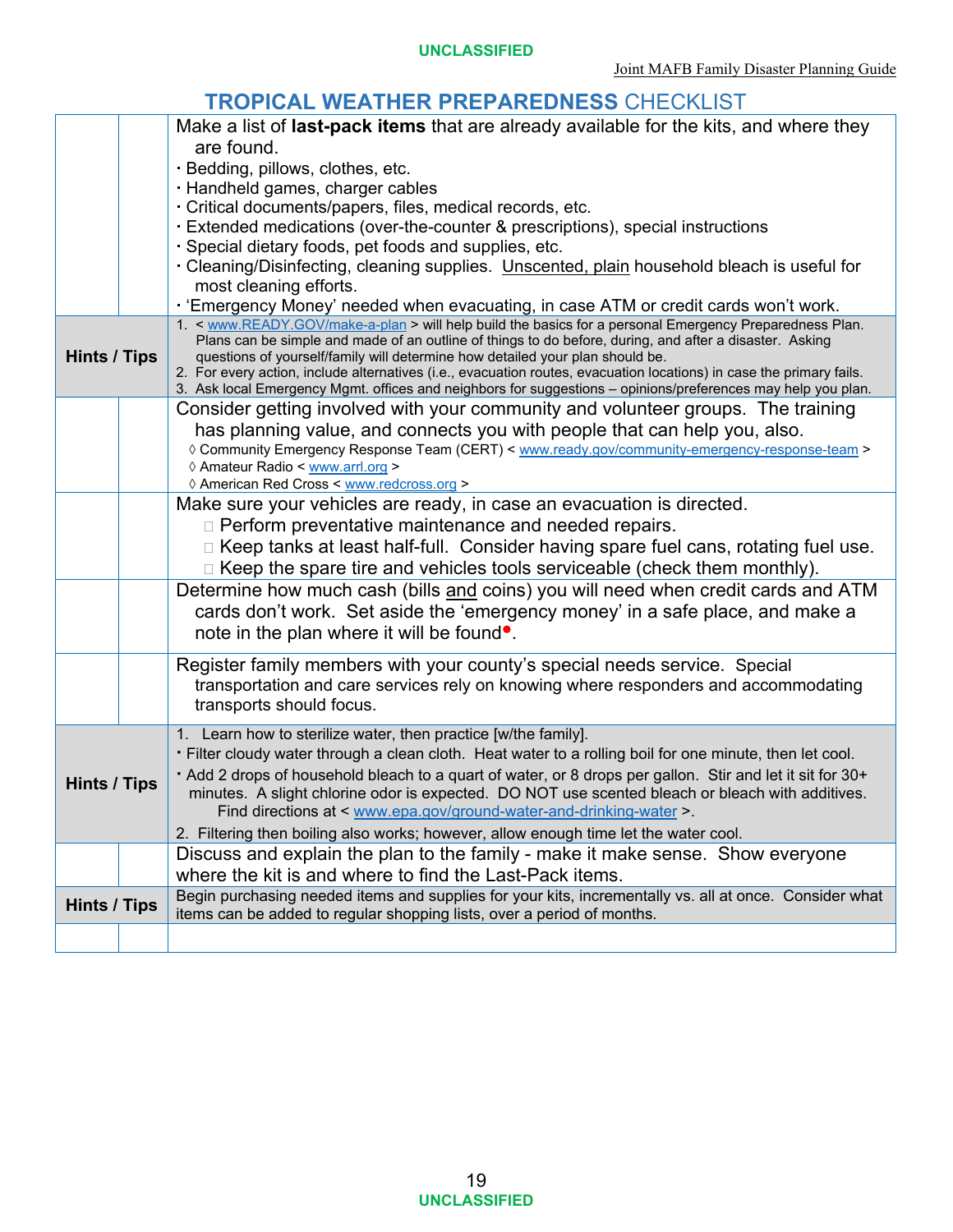#### **TROPICAL WEATHER COUNTDOWN CHECKLIST**

| <b>DONE</b>         | N/A                                                                                                                                                                                                                                                                                                                                                                        | HURCON 5 (58+ mph winds expected at MacDill within the next 96 Hours)                                                                                                                                                                                                                             |  |
|---------------------|----------------------------------------------------------------------------------------------------------------------------------------------------------------------------------------------------------------------------------------------------------------------------------------------------------------------------------------------------------------------------|---------------------------------------------------------------------------------------------------------------------------------------------------------------------------------------------------------------------------------------------------------------------------------------------------|--|
| <b>NOTE</b>         | • When a tropical storm or hurricane threatens the Tampa Bay area, and is < 4 days out, the base declares HURCON 5.<br>• Check Hurricane Conditions (HURCON) and the status of on-base functions.<br>· MacDill AFB public website: < www.macdill.af.mil > or Information Line 833-787-8855.<br>· USCENTCOM Emergency Mgmt. Information Line: 855-2-EM-INFO (855-236-4626). |                                                                                                                                                                                                                                                                                                   |  |
|                     |                                                                                                                                                                                                                                                                                                                                                                            | <b>Review the Plan.</b> Complete tasks, as needed, in the <i>Before the Storm</i> and this checklist.                                                                                                                                                                                             |  |
|                     |                                                                                                                                                                                                                                                                                                                                                                            | V Monitor the NOAA National Hurricane Center (NHC, < www.nhc.noaa.gov >) or Emergency<br>Mgmt. Rep (EMR) messages for storm updates.<br>Monitor the storm's predicted path, strength, etc. until chances of impact end.                                                                           |  |
|                     |                                                                                                                                                                                                                                                                                                                                                                            | NOTE: Be cautious of who is giving you storm predictions and advice.                                                                                                                                                                                                                              |  |
|                     |                                                                                                                                                                                                                                                                                                                                                                            | (!) Once in the 'Cone of Uncertainty', look around and start pre-storm actions while there is time.<br>Review the family preparedness plan, evacuation routes, Safe House & Safe Haven<br>availability, and command instructions. Remind the family about the plan's details.                     |  |
|                     |                                                                                                                                                                                                                                                                                                                                                                            | Verify access to accountability reporting databases, and you are included in<br>information distribution lists at work: AtHoc <sup>ALL</sup> , MilConnect <sup>ALL</sup> , Family Readiness, 'What<br>About Me' USCC, CPASUSCC, et al. NOTE: Check with civilian employers for similar processes. |  |
|                     |                                                                                                                                                                                                                                                                                                                                                                            | Update / Gather current versions of work recall/contact rosters $\bullet$ – include these in your<br>Communications Plan. Don't forget local/county contact lists (fire dept., police, etc.).                                                                                                     |  |
|                     |                                                                                                                                                                                                                                                                                                                                                                            | Review pet care plans in case an evacuation is ordered. Confirm medications and<br>supplies are stocked and animal items are available (kennel, records, etc.).                                                                                                                                   |  |
|                     |                                                                                                                                                                                                                                                                                                                                                                            | Inspect POV tires, windshield wipers, lights, etc. Perform preventative maintenance.                                                                                                                                                                                                              |  |
|                     |                                                                                                                                                                                                                                                                                                                                                                            | Consider keeping vehicle fuel tanks 3/4-full.                                                                                                                                                                                                                                                     |  |
|                     |                                                                                                                                                                                                                                                                                                                                                                            | Fill spare propane cylinders and spare fuel containers.                                                                                                                                                                                                                                           |  |
|                     |                                                                                                                                                                                                                                                                                                                                                                            | CAUTION: Secure fuel and gas containers safely - away from ignition sources, in well-ventilated areas.                                                                                                                                                                                            |  |
|                     |                                                                                                                                                                                                                                                                                                                                                                            | <b>Check the Kit.</b> Inventory emergency food and water, other supplies, and check<br>locations of Last-Pack items. Replace perishable items, as necessary.                                                                                                                                      |  |
|                     |                                                                                                                                                                                                                                                                                                                                                                            | Make sure storm prep/recovery related materials, supplies, equipment are on-hand:<br>plywood/foam panels; hardware (screws, bolts, nuts, etc.); tools (hammer, wrench,<br>etc.); waterproof containers; plastic bags/sheets; tarps; bleach, cleaning products;<br>rags and mops; etc.             |  |
|                     |                                                                                                                                                                                                                                                                                                                                                                            | <b>CAUTION:</b> These materials and supplies will be in high demand, as the storm gets closer.<br><b>Prepare the home / property.</b> Consider what can be done now vs. waiting.                                                                                                                  |  |
|                     |                                                                                                                                                                                                                                                                                                                                                                            | $\Box$ Secure items that can become missiles in high winds (grill, lawn furniture, etc.), now<br>or in HURCON 4.                                                                                                                                                                                  |  |
|                     |                                                                                                                                                                                                                                                                                                                                                                            | $\Box$ Clear and get rid of yard debris.                                                                                                                                                                                                                                                          |  |
|                     |                                                                                                                                                                                                                                                                                                                                                                            | $\Box$ Secure loose gutters, downspouts, and drains.                                                                                                                                                                                                                                              |  |
|                     |                                                                                                                                                                                                                                                                                                                                                                            | Make sure you have at least a 30-day supply of necessary medications <sup>o</sup> .                                                                                                                                                                                                               |  |
|                     |                                                                                                                                                                                                                                                                                                                                                                            | Ensure family members have copies of the most up-to-date Communications Plan.                                                                                                                                                                                                                     |  |
| <b>Hints / Tips</b> |                                                                                                                                                                                                                                                                                                                                                                            | Find out if your neighbors are prepared for the storm and a possible evacuation. Who will stay /<br>evacuate? Encourage them to get ready, and rally teamwork. Their readiness may save damage from<br>wind-blown debris to your property. A Prepared Neighbor is one less concern for you.       |  |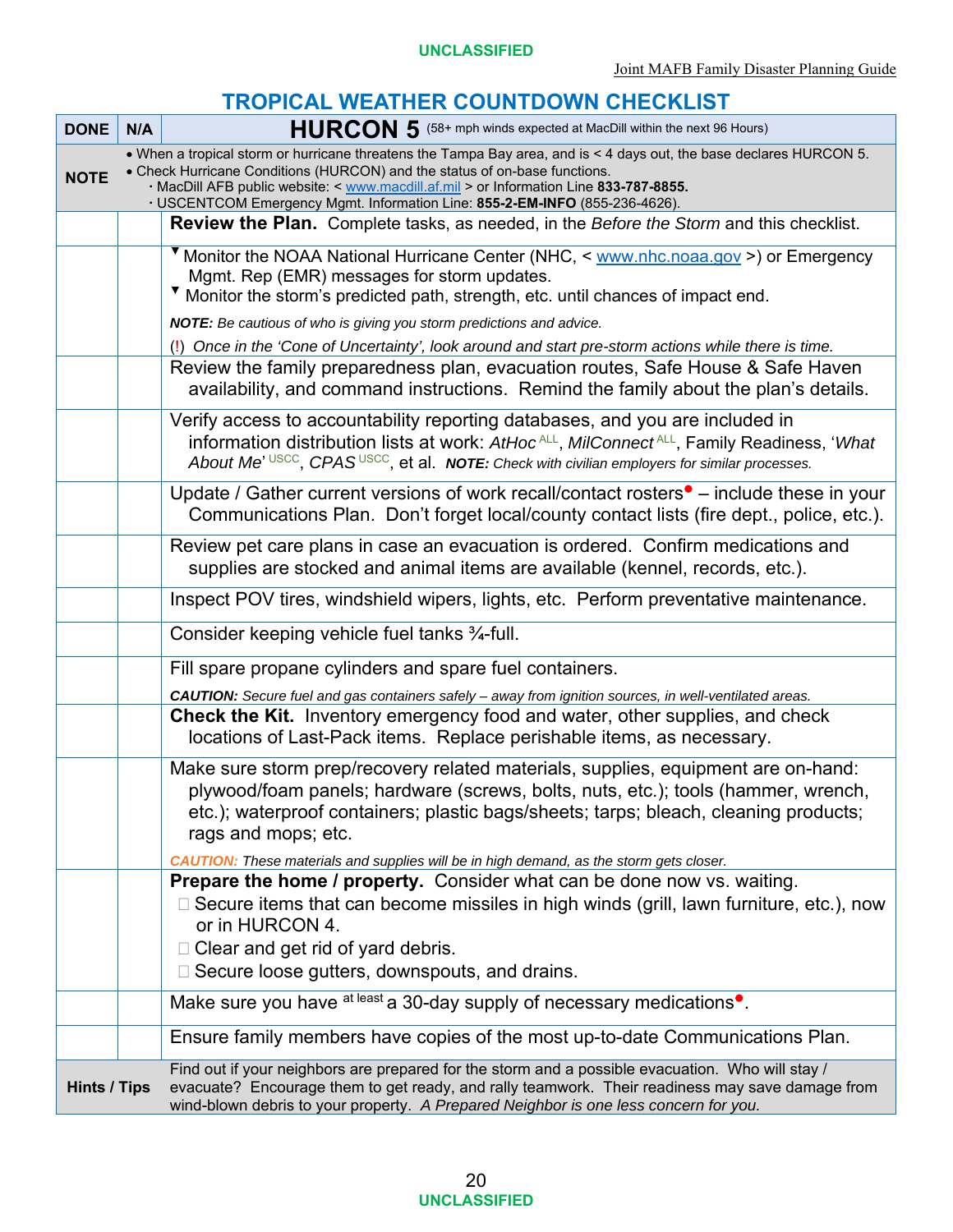#### **TROPICAL WEATHER COUNTDOWN CHECKLIST**

| <b>DONE</b> | N/A | HURCON 5 (58+ mph winds expected at MacDill within the next 96 Hours)                                                                                                                                 |
|-------------|-----|-------------------------------------------------------------------------------------------------------------------------------------------------------------------------------------------------------|
|             |     | [special teams] Be prepared for team recalls, activations, and deployment according to<br>team plans <sup>•</sup> . Check your Personal Bag / Packing List. Ensure availability of<br>required items. |
|             |     | Review HURCON 4 actions.                                                                                                                                                                              |

#### **HURRICANE PREPAREDNESS CHECKLIST**

| <b>DONE</b> | N/A | HURCON 4 (58+ mph winds expected at MacDill within the next 72 Hours)                                                                                                                                                                                                                                                                                                                                                                                                                        |
|-------------|-----|----------------------------------------------------------------------------------------------------------------------------------------------------------------------------------------------------------------------------------------------------------------------------------------------------------------------------------------------------------------------------------------------------------------------------------------------------------------------------------------------|
|             |     | Review HURCON 5 actions. Complete tasks, as necessary.                                                                                                                                                                                                                                                                                                                                                                                                                                       |
|             |     | Gather the family to discuss the threat, risks, the plan, and current options.                                                                                                                                                                                                                                                                                                                                                                                                               |
|             |     | Include out-of-state contacts by phone, if they will be a focal point for family communications<br>or if they are your Safe House/Safe Haven.                                                                                                                                                                                                                                                                                                                                                |
|             |     | Contact your Safe House/Safe Haven contacts (friend, relative). Ensure you will be<br>welcome, if evacuation is necessary.<br>$\Box$ If evacuation seems likely, make hotel reservations. Ask about cancellation rules.<br>□ If planning to use one for your Safe House/Safe Haven, contact those that will<br>expect you. Keep them informed.<br>□ Consider options, in case changes are required.<br>NOTE: Remember to set a reminder to cancel/change reservations to avoid penalty fees. |
|             |     | Check county websites or informational phone services for announcements of<br>schools closures, evacuation forewarnings, pet/special needs shelters, etc.                                                                                                                                                                                                                                                                                                                                    |
|             |     | Verify work-related tasks for a potential evacuation or base closure.                                                                                                                                                                                                                                                                                                                                                                                                                        |
|             |     | Keep your boss(es) informed of your plans/intentions if the storm hits.                                                                                                                                                                                                                                                                                                                                                                                                                      |
|             |     | Check emergency food, water, and other supplies. Replace questionable supplies, if<br>not rotated regularly.                                                                                                                                                                                                                                                                                                                                                                                 |
|             |     | Withdraw emergency cash <sup>•</sup> from bank/ATM, if not already on-hand.                                                                                                                                                                                                                                                                                                                                                                                                                  |
|             |     | Pay bills that are due soon.                                                                                                                                                                                                                                                                                                                                                                                                                                                                 |
|             |     | NOTE: Some companies may offer a grace period until the storm passes, and allow time to recover afterwards.<br>Fill your car's fuel tank. Check tire pressure, fluid levels, and fuel containers.                                                                                                                                                                                                                                                                                            |
|             |     | Verify your key contacts (in your Comm. Plan) <sup>o</sup> , and your out-of-town contacts.                                                                                                                                                                                                                                                                                                                                                                                                  |
|             |     | Gather valuables to take with you, or prepare to secure them in a safe place.                                                                                                                                                                                                                                                                                                                                                                                                                |
|             |     | Start freezing water in containers, plastic bottles, or sealing bags – fill the freezer.<br>Check/Clean the coolers (bleach and water), and allow to dry.                                                                                                                                                                                                                                                                                                                                    |
|             |     | [special teams] Be prepared for recall or activation, or preemptive situation reports <sup>.</sup>                                                                                                                                                                                                                                                                                                                                                                                           |
|             |     | Test run generator (~5 min.). Check fuel/gas lines, wires/cords, spare parts, etc.<br>CAUTION: Generators must not be operated indoors - ensure good ventilation. Store fuel in a ventilated areas.                                                                                                                                                                                                                                                                                          |
|             |     | Review HURCON 3 and HURCON 2 actions.                                                                                                                                                                                                                                                                                                                                                                                                                                                        |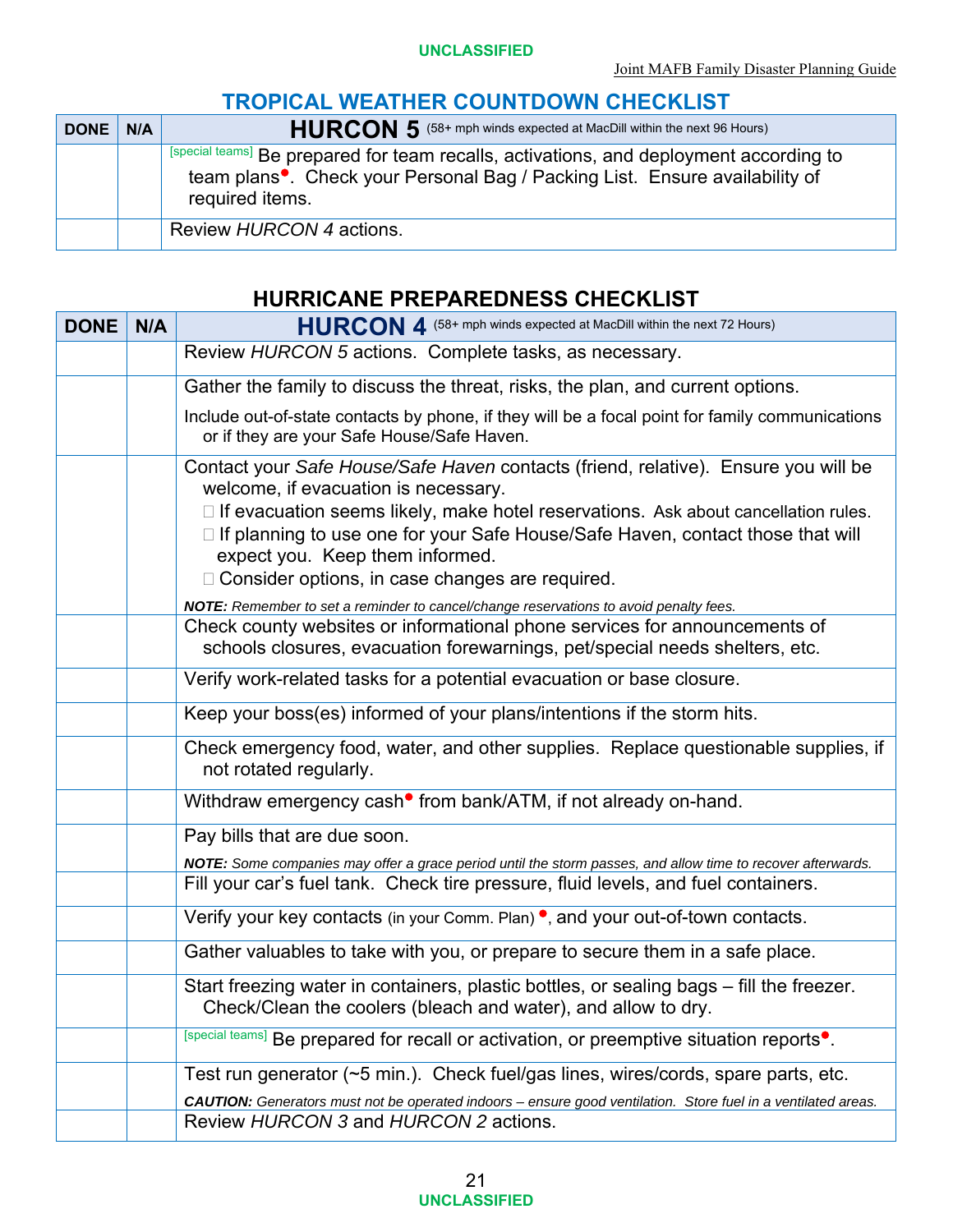#### **HURRICANE PREPAREDNESS CHECKLIST**

| <b>DONE</b> | N/A                                                                                                                                                     | HURCON 3 (58+ mph winds expected within 48 Hours)                                                                                                           |  |  |  |  |  |  |
|-------------|---------------------------------------------------------------------------------------------------------------------------------------------------------|-------------------------------------------------------------------------------------------------------------------------------------------------------------|--|--|--|--|--|--|
|             | The National Weather Service will publish a Tropical Storm Watch or Hurricane Watch<br>(storm force winds expected in identified areas within 48 hours) |                                                                                                                                                             |  |  |  |  |  |  |
|             |                                                                                                                                                         | Review previous HURCONs. Complete tasks, as necessary.                                                                                                      |  |  |  |  |  |  |
|             |                                                                                                                                                         |                                                                                                                                                             |  |  |  |  |  |  |
|             |                                                                                                                                                         | Maintain contact with your supervisor and duty section, friends & family. Keep them<br>advised of your plans to stay or evacuate, support/help needed, etc. |  |  |  |  |  |  |
|             |                                                                                                                                                         | Gather remaining food requirements and other supplies.                                                                                                      |  |  |  |  |  |  |
|             |                                                                                                                                                         | Charge battery-powered devices and spare battery packs. Keep fully charged until<br>the threat passes.                                                      |  |  |  |  |  |  |
|             |                                                                                                                                                         | If you plan to go to a hotel, confirm your reservations.                                                                                                    |  |  |  |  |  |  |
|             |                                                                                                                                                         | Fill your car's fuel tank, check tire pressure and fluid levels.                                                                                            |  |  |  |  |  |  |
|             |                                                                                                                                                         | Make final preparations to protect your home from storm's effects.                                                                                          |  |  |  |  |  |  |
|             |                                                                                                                                                         | Gather valuables to take with you or put them in a safe place <sup>•</sup> if not already<br>accomplished.                                                  |  |  |  |  |  |  |
|             |                                                                                                                                                         | Start freezing water in containers or zip lock bags (fill freezer) and ice chests.                                                                          |  |  |  |  |  |  |
|             |                                                                                                                                                         | If evacuating, pack car(s). Maintain a list of emergency numbers along your<br>projected evacuation route.                                                  |  |  |  |  |  |  |
|             |                                                                                                                                                         | If evacuating to a public shelter (a last resort), comply with the shelter rules that may<br>apply - shelter rules vary:                                    |  |  |  |  |  |  |
|             |                                                                                                                                                         | • No Pets, Animals.<br>• No Alcoholic beverages.                                                                                                            |  |  |  |  |  |  |
|             |                                                                                                                                                         | • No Firearms or Weapons.<br>• No Smoking.                                                                                                                  |  |  |  |  |  |  |
|             |                                                                                                                                                         | • No Alcoholic Beverages.<br>• Limited Personal Space / Privacy.                                                                                            |  |  |  |  |  |  |
|             |                                                                                                                                                         | Bring the following items for the shelter stay – estimate $^{+/}$ 72 hours:                                                                                 |  |  |  |  |  |  |
|             |                                                                                                                                                         | o Non-perishable foods (baby foods, special needs diet items).                                                                                              |  |  |  |  |  |  |
|             |                                                                                                                                                         | o Required medicines and medical devices/equipment.                                                                                                         |  |  |  |  |  |  |
|             |                                                                                                                                                         | o Adequate clothing for the anticipated period of shelter occupancy.                                                                                        |  |  |  |  |  |  |
|             |                                                                                                                                                         | o Bedding – sleeping bags, sheets, pillows, inflatable mattress, etc.<br>o Toiletries, plastic water glasses, towels, wash cloths, books, and games.        |  |  |  |  |  |  |
|             |                                                                                                                                                         | Secure window and door covers/protection, if planned.                                                                                                       |  |  |  |  |  |  |
|             |                                                                                                                                                         |                                                                                                                                                             |  |  |  |  |  |  |
|             |                                                                                                                                                         | Review HURCON 2 and HURCON 1 actions.                                                                                                                       |  |  |  |  |  |  |
|             |                                                                                                                                                         | NOTE: Consider what can or should be done before evacuating, and what can be postponed until closer to the storm's arrival.                                 |  |  |  |  |  |  |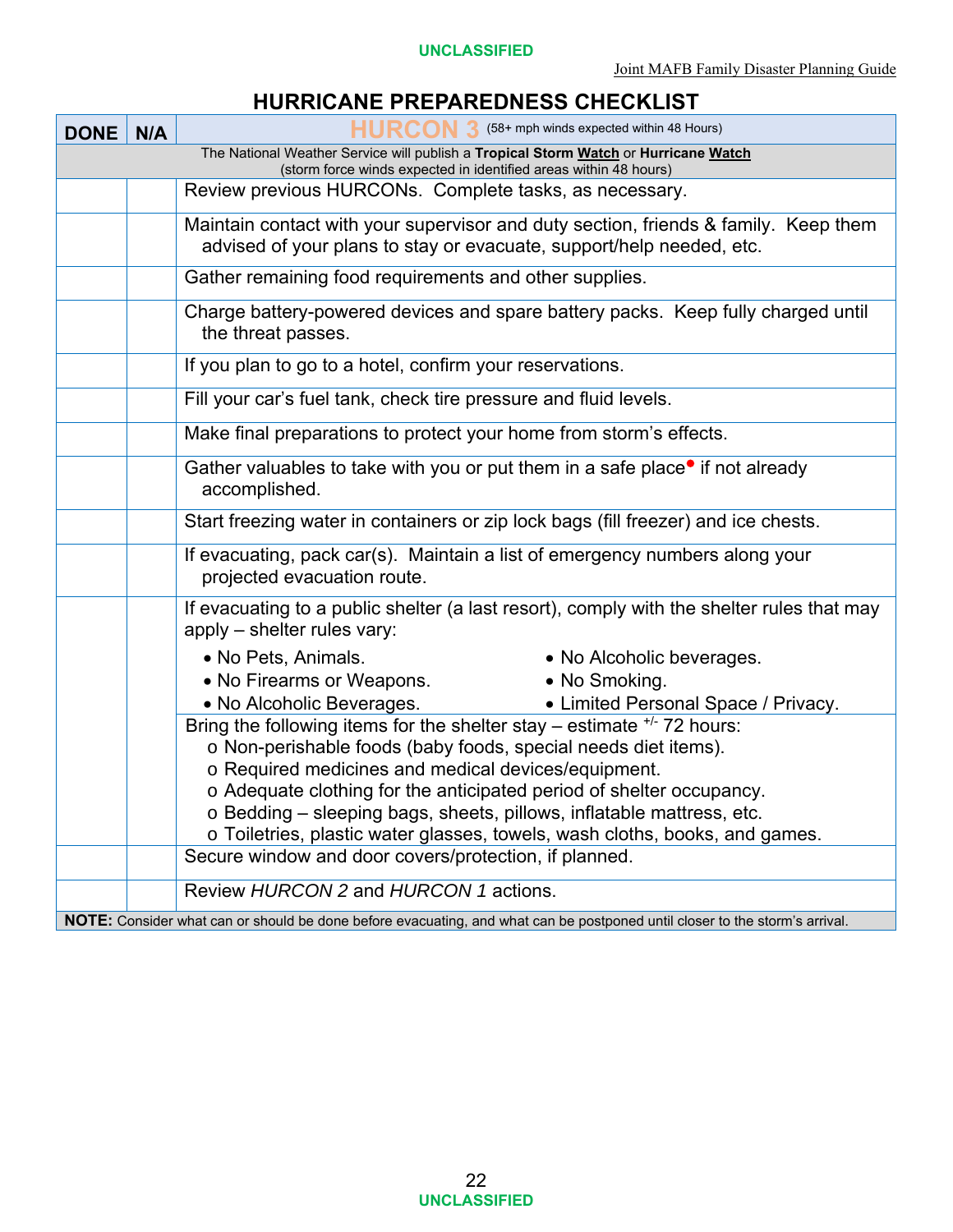#### **UNCLASSIFIED**

#### **HURRICANE PREPAREDNESS CHECKLIST**

| <b>DONE</b> | N/A | HURCON 2 (58+ mph winds expected in 24 Hours)                                                                                                                                                                                                                                                                                                                                                                                                                                                                                                                                                                                                                                                                                                                                     |
|-------------|-----|-----------------------------------------------------------------------------------------------------------------------------------------------------------------------------------------------------------------------------------------------------------------------------------------------------------------------------------------------------------------------------------------------------------------------------------------------------------------------------------------------------------------------------------------------------------------------------------------------------------------------------------------------------------------------------------------------------------------------------------------------------------------------------------|
|             |     | Stage / Position and secure, portable generator(s) for easy access, when needed.                                                                                                                                                                                                                                                                                                                                                                                                                                                                                                                                                                                                                                                                                                  |
|             |     | <b>CAUTION:</b> If outdoors, chain/lock to an immoveable object.                                                                                                                                                                                                                                                                                                                                                                                                                                                                                                                                                                                                                                                                                                                  |
|             |     | Fill and super-chlorinate your swimming pool. DO NOT drain the pool.                                                                                                                                                                                                                                                                                                                                                                                                                                                                                                                                                                                                                                                                                                              |
|             |     | If you plan to stay in your home:<br>o Stage your Kit in the safe room (where the family will gather to ride-out the storm).<br>o Fill drinking water in safe containers/bottles. Remember to have at least 1 gallon per<br>person, per day, for a week (7 gallons per person).<br>$\circ$ Fill bathtubs with water (for sanitation – flushing and cleaning, not drinking).<br>o Charge devices and confirm extra batteries are handy.<br>o Make final preparations to secure your home from the storm impacts.<br>o Check on your neighbors. Offer help as needed. Consider inviting neighbors to<br>team-up in your home, or in theirs.                                                                                                                                         |
|             |     | If evacuating:<br>o Prepare sandwiches, drinks, and snacks to reduce travel costs and delays.<br>o Turn off water facets. Shut off water to the house, if easily done.<br>o Turn off electricity and unplug electrical appliances that aren't necessary. Leave<br>the refrigerator and freezer powered on and plugged in.<br>o Secure important papers, jewelry, and large amounts of money in a safe place.<br>o Verify considerations/plans for family members with special needs.<br>o Top-off vehicles with fuel before departing, if able.<br>o Load vehicles with the kit, last-pack items, drinking water supplies, etc.<br>o Take enough money/credit cards to cover meals, gas, etc.<br>o Confirm the residence is secure prior to departing. Let your neighbor(s) know. |
|             |     | Maintain communications with your family, supervisor, and out-of-town focal point.<br>Make sure they are tracking your status, as appropriate.                                                                                                                                                                                                                                                                                                                                                                                                                                                                                                                                                                                                                                    |
|             |     | Consider using walkie-talkies when outside and to get comfortable with radio<br>functions and talking to neighbors.                                                                                                                                                                                                                                                                                                                                                                                                                                                                                                                                                                                                                                                               |

#### **HURRICANE PREPAREDNESS CHECKLIST**

| <b>DONE</b> | N/A | HURCON 1 (58+ mph winds expected in 12 Hours)                                                                                  |
|-------------|-----|--------------------------------------------------------------------------------------------------------------------------------|
|             |     | NOTE: The following apply when staying in your home or with someone where storm threat/risks still require preparation.        |
|             |     | Perform final tasks to make your home safe.                                                                                    |
|             |     | o Secure remaining loose items/debris around the home.                                                                         |
|             |     | o Gather family members into the safe room.                                                                                    |
|             |     | ○ Confirm supplies needed for the ride-out period are consolidated (batteries,<br>lanterns/flashlights, drinking water, etc.). |
|             |     | O                                                                                                                              |
|             |     | Use walkie-talkies when working and away from phones. Consider telling your<br>neighbors what channels you will be using.      |
|             |     | CAUTION: Injuries and calling for assistance shouldn't must not be delayed when storm conditions are close.                    |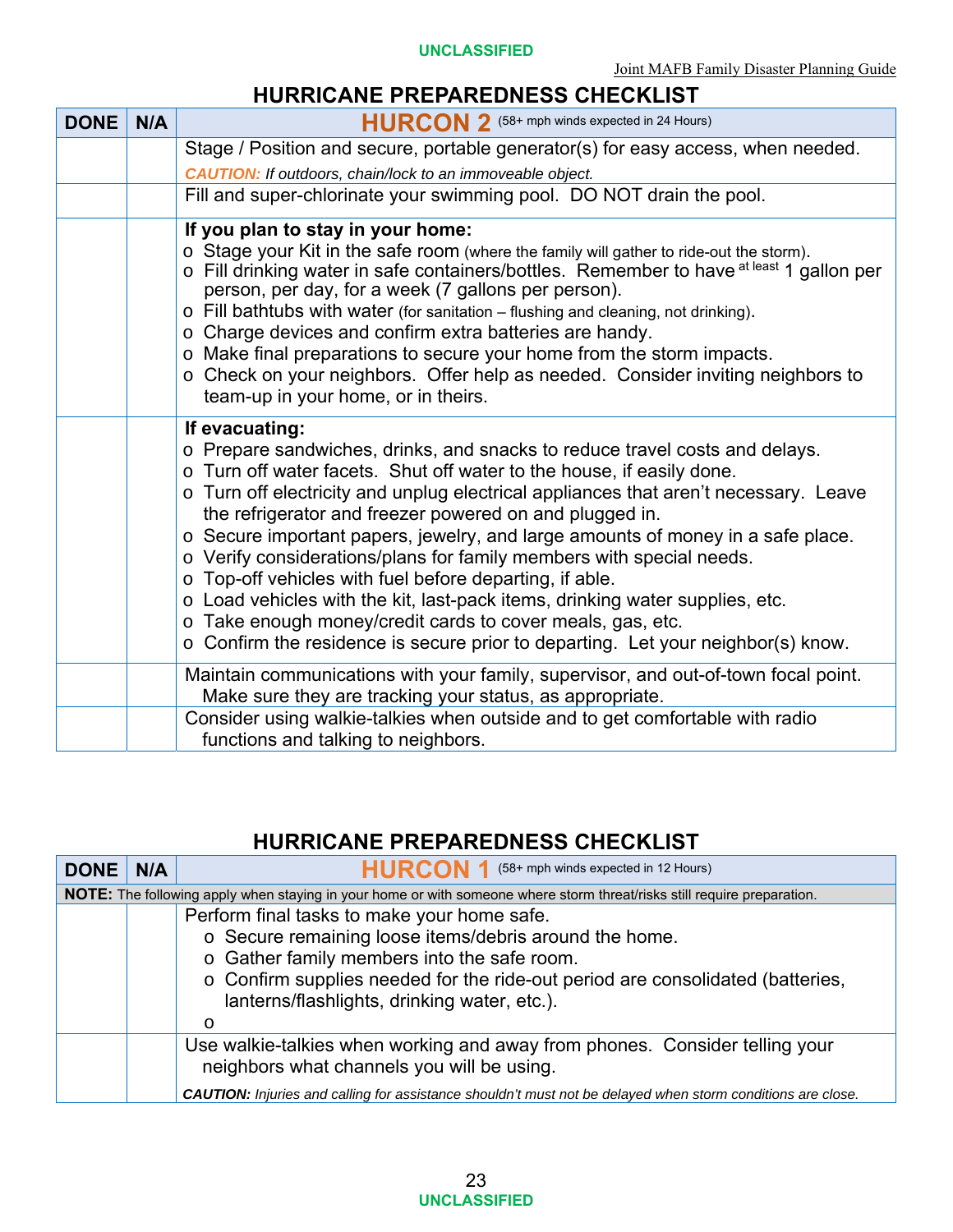**UNCLASSIFIED** 

### **HURRICANE RIDE-OUT CHECKLIST**

**HURCON 1C / 1E** (Dangerous weather conditions are present)

Monitor local TV or radio stations for storm updates / status.

Stay together. If movement is necessary (e.g., to the bathroom), move in pairs.

**WARNING:** DO NOT go outside or leave the safe room if winds and noise die down quickly. That may be the eye of the storm. Winds and danger will return when the other side of the eye wall approaches.

Stay indoors until weather conditions reduce to mild. Wait until daylight to go outside, if reasonable.

| <b>DONE</b> | N/A                                                                                                           | HURCON 1C / 1R (Storm conditions have passed. Hazards and damages are likely.)                                                                                                                                                                                                                                                                                      |  |  |  |  |
|-------------|---------------------------------------------------------------------------------------------------------------|---------------------------------------------------------------------------------------------------------------------------------------------------------------------------------------------------------------------------------------------------------------------------------------------------------------------------------------------------------------------|--|--|--|--|
|             | NOTE: Recovery actions begin after dangerous storm conditions subside. Resting until daylight is recommended. |                                                                                                                                                                                                                                                                                                                                                                     |  |  |  |  |
|             |                                                                                                               | Monitor local TV or radio broadcasts, warnings, storm updates, status of services.                                                                                                                                                                                                                                                                                  |  |  |  |  |
|             |                                                                                                               | Record notes about what you see and do. Recorded notes will be important when<br>prioritizing work projects and decisions, insurance claims, and sharing your story.                                                                                                                                                                                                |  |  |  |  |
|             |                                                                                                               | Be patient with children and pets. Don't let them outdoors, unsupervised until it is<br>verified as safe (downed power lines, contamination, stray animals, etc.).                                                                                                                                                                                                  |  |  |  |  |
|             |                                                                                                               | Begin damage assessment indoors, first. Exercise caution around broken glass,<br>loose debris, shelving, etc.                                                                                                                                                                                                                                                       |  |  |  |  |
|             |                                                                                                               | Check surroundings from inside, when safe. Before going outside, watch out<br>for hazards and dangers.                                                                                                                                                                                                                                                              |  |  |  |  |
|             |                                                                                                               | • Downed power lines, transformers, and power poles.<br>• Flood waters and contamination/hazardous materials (fuels, oils, sewage, etc.).<br>• Fallen, split, or leaning trees. Also watch for broken limbs hanging in a tree.<br>• Wildlife (snakes, raccoons, bobcats, alligators, etc.).<br>• Sink holes around the property, roadway washouts and damages, etc. |  |  |  |  |
|             |                                                                                                               | Outside, look at structures/homes, streets, and areas around you to determine<br>the extent of damages. Consider if roads will permit vehicle travel.                                                                                                                                                                                                               |  |  |  |  |
|             |                                                                                                               | Assess hazards/damage and recovery actions.<br>• What are immediate life-safety risks? High priorities are injuries, fire, dangerous<br>structural damages, etc.<br>• What can be mitigated to reduce risk or suffering? Holes is the roof, broken<br>windows, blocked driveway, etc.                                                                               |  |  |  |  |
|             |                                                                                                               | If you evacuate, DO NOT return until it is determined safe to do so.                                                                                                                                                                                                                                                                                                |  |  |  |  |
|             |                                                                                                               | [post-storm special teams] Contact team lead. If directed and safe to travel, Report to the<br>team's Assembly Point.                                                                                                                                                                                                                                               |  |  |  |  |
|             |                                                                                                               | NOTE: Availability of emergency services (Fire, Police, EMTs, etc.), ongoing emergencies, safe drinking water, and other factors                                                                                                                                                                                                                                    |  |  |  |  |
|             |                                                                                                               | drive authorities' decisions to permit reentry. Heed official advisories and directions.                                                                                                                                                                                                                                                                            |  |  |  |  |
|             |                                                                                                               | Report accountability, as directed, and/or advise your supervisor of your status.                                                                                                                                                                                                                                                                                   |  |  |  |  |

#### **HURRICANE RECOVERY CHECKLIST**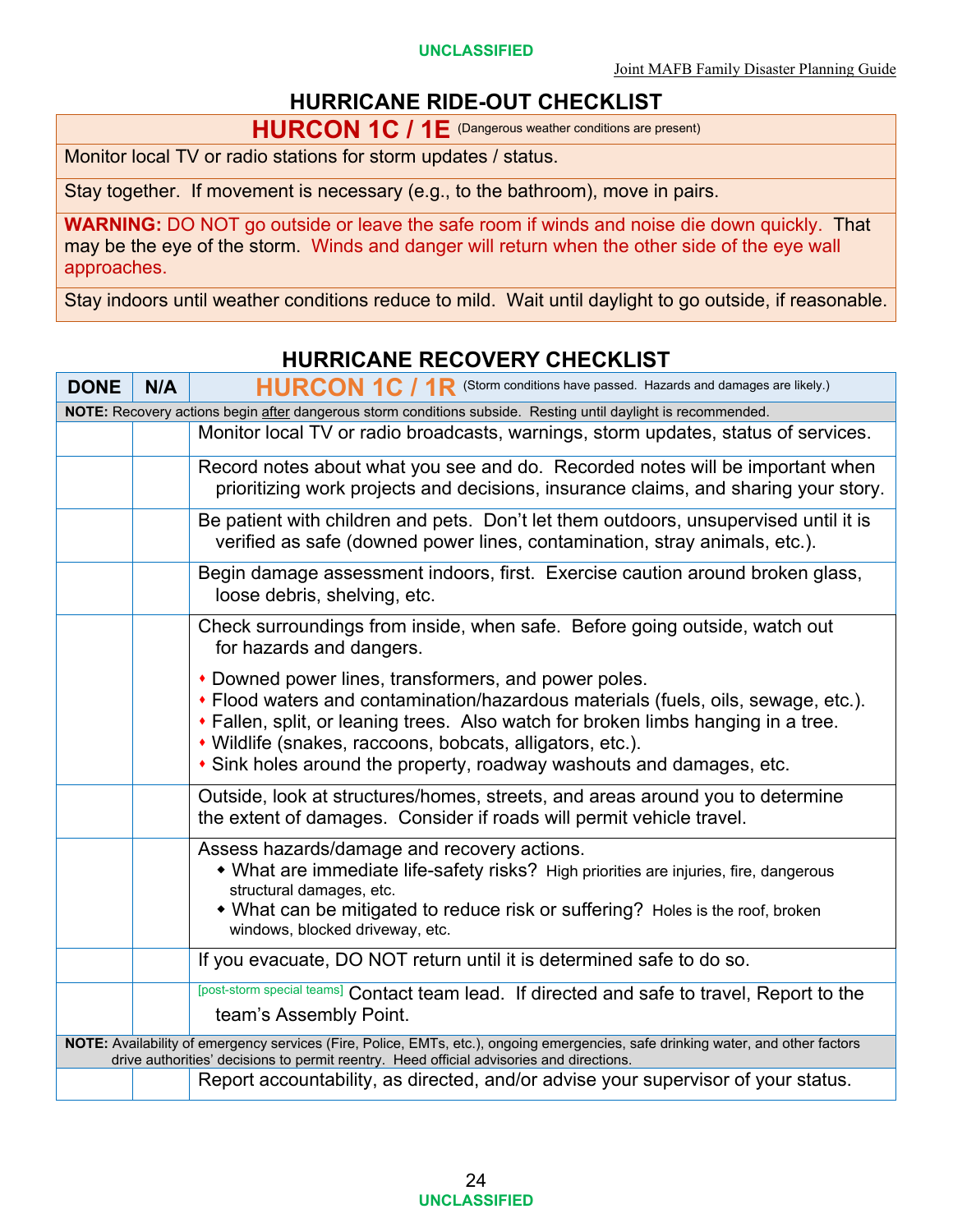# **BOAT / MOTORHOME / TRAVEL TRAILER CHECKLISTS**

#### *DO NOT ride-out the storm in your boat, RV, or mobile home!*

Develop a plan to secure your vessel, trailers, motorhome, etc. before Hurricane Season. Then practice the plan to make sure time is available to execute the plan. When a storm threatens, prepare these early! As the storm approaches, time and assistance will be harder to find.

| <b>DONE</b> | N/A | <b>BOAT PREPARATIONS</b>                                                                                                                                                                                                                                                                                                                                                                        |
|-------------|-----|-------------------------------------------------------------------------------------------------------------------------------------------------------------------------------------------------------------------------------------------------------------------------------------------------------------------------------------------------------------------------------------------------|
|             |     | Consolidate related records (loan/lien information, registration, insurance policy, equipment<br>inventory, marina/storage agreement) and important telephone numbers.                                                                                                                                                                                                                          |
|             |     | NOTE: Take pictures before and after preparations, which may be useful for an insurance claim, later.                                                                                                                                                                                                                                                                                           |
|             |     | Check your lease or storage rental agreement. Know your responsibilities and<br>liabilities, and those of the storage company/marina.                                                                                                                                                                                                                                                           |
|             |     | If your boat will stay in a berth, check the integrity of primary cleats, winches, and<br>chocks. Use strong backing plates and stainless steel bolts.                                                                                                                                                                                                                                          |
|             |     | Use heavy-duty dock fenders to reduce dock and piling crash damage.                                                                                                                                                                                                                                                                                                                             |
|             |     | Double all lines and straps with crossing spring lines fore and aft. Attach lines high<br>on pilings to allow for surge. Protect lines from chafing with heavy duty chafing<br>gear.                                                                                                                                                                                                            |
|             |     | Store small boats in a shelter or garage, if possible. Avoid slings or hydro-lifts.                                                                                                                                                                                                                                                                                                             |
|             |     | If stored on a trailer,<br>o Secure both with straps and ground-anchors in four directions, in a protected<br>area. If possible, secure the rig to a sturdy, fixed object.<br>o Let some air out of the tires (don't empty all air pressure).<br>o Put blocks/spacers between the axle and trailer frame, at each wheel.<br>$\circ$ Small, open boats can be filled with water – adding weight. |
|             |     | Ensure batteries are fully charged for automatic bilge pumps.                                                                                                                                                                                                                                                                                                                                   |
|             |     | Seal all opening with duct tape to make boat as watertight as possible.                                                                                                                                                                                                                                                                                                                         |
|             |     | Remove/Secure all loose gear from the deck. Store it securely inside or at home.                                                                                                                                                                                                                                                                                                                |
|             |     | If possible, remove outboard motor, electronic accessories, etc. and store them<br>indoors.                                                                                                                                                                                                                                                                                                     |

| <b>DONE</b> | N/A | <b>MOBILE HOME / TRAVEL TRAILER / MOTORHOME PREPARATIONS</b>                                                                                                    |
|-------------|-----|-----------------------------------------------------------------------------------------------------------------------------------------------------------------|
|             |     | Review the <i>Boat Preparations Checklist</i> (e.g., strapping, anchoring to the ground).                                                                       |
|             |     | Consolidate related records (loan/lien information, registration, insurance policy, equipment<br>inventory, storage agreement) and important telephone numbers. |
|             |     | NOTE: Pictures taken - before and after preparations - may be useful for an insurance claim, later.                                                             |
|             |     | Install storm shutters or other protection for windows and doors.                                                                                               |
|             |     | Secure or remove awnings, antennas, and attachments. Consider what could catch<br>and moved by strong winds.                                                    |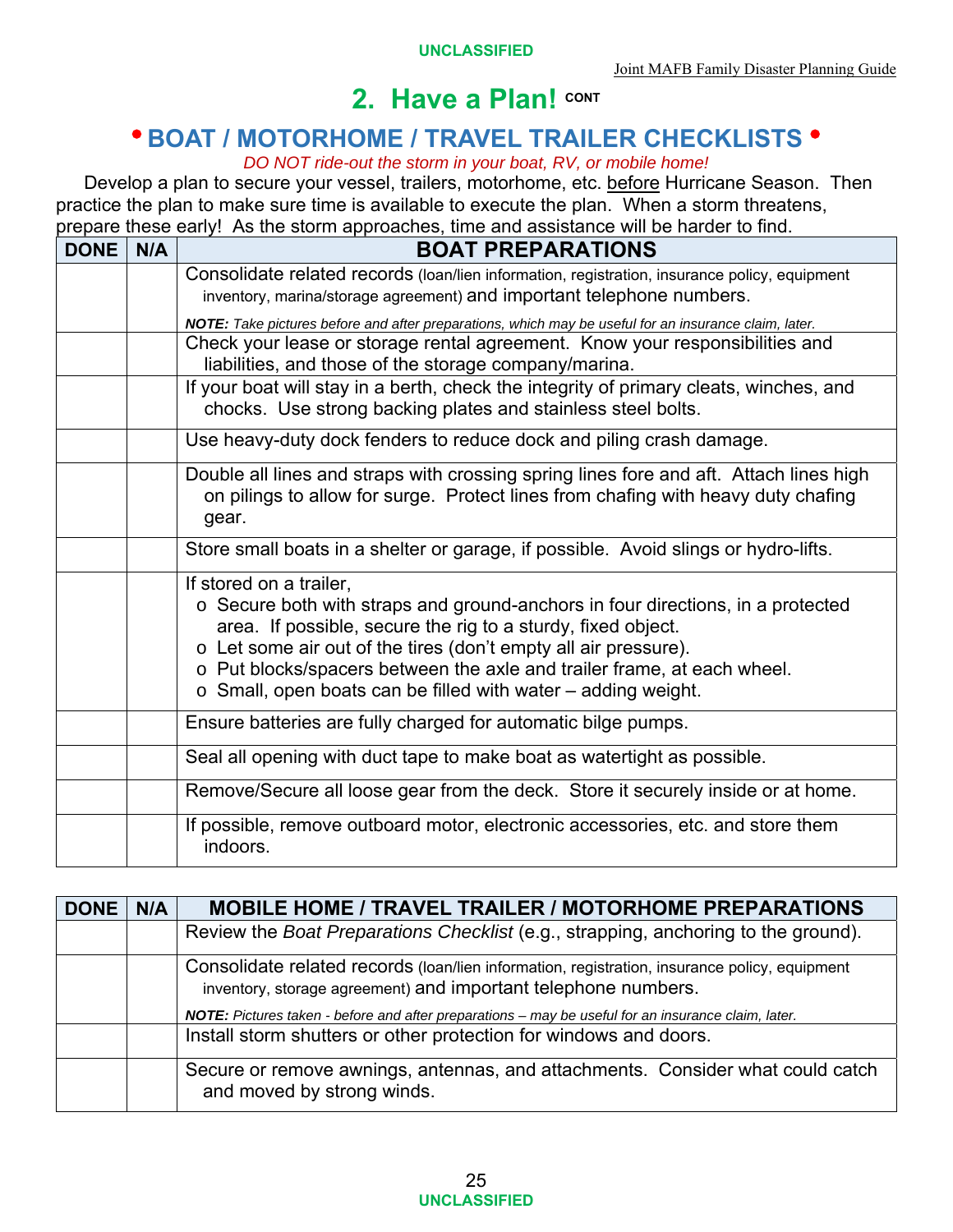# **Step 3. Build a Kit!**

Most of what your kit will include is already in the house, garage, or in-storage. Include items needed by the people the kit will serve – consider children, seniors, dietary needs, etc.

- A **'***Go Bag***'** is a bag, backpack, or box, and contains what is need to support a person for 24 hours with little or no warning to evacuate. What is absolutely needed if you are on your own for a day? Packing starts with your Communications Plan (roster to reach family members and key people at work/school), and don't forget a phone charger.
- An **'***Emergency Kit***' <sup>(optional) supports a person/family for 3**</sup> days, which will help you get through extended power and utilities outages or sheltering at a nearby friend's or family's house, hotel, etc.



- A **'***Disaster Kit***'** / **'Hurricane Kit'** helps you to be self-sufficient (without others' help) for 7-14 days. Just like making your plan, the kit is best built from questions family members ask.
	- □ What containers are needed and will hold the kit's contents? Inexpensive storage containers or duffle bags may work well. Don't forget that coolers can serve double duty.
	- $\Box$  What is needed during a utilities outage (no power, safe running water, and no phone service)? Adapt the kit for seasonal changes, the number of people in the home, etc.
	- □ What things (aka 'last pack' items) need to be gathered for the kit at the last minute? What is too important, valuable, or irreplaceable that you should consider? What can't be replaced or lived without?
	- $\Box$  How much water is needed?..and for how long? Recommend quantities are 1 gallon per person, per day. Ex: a family of four needs 12 gallons of water for a three day period  $(4 \text{ people } x)$ 1 gallon  $\times$  3 days = 12 gallons).
	- $\Box$  Do you have room in your vehicle(s) to take your family and your kit? Pack and load the kit to see how much room is needed for passengers, other items, and what can be removed from the kit for more room.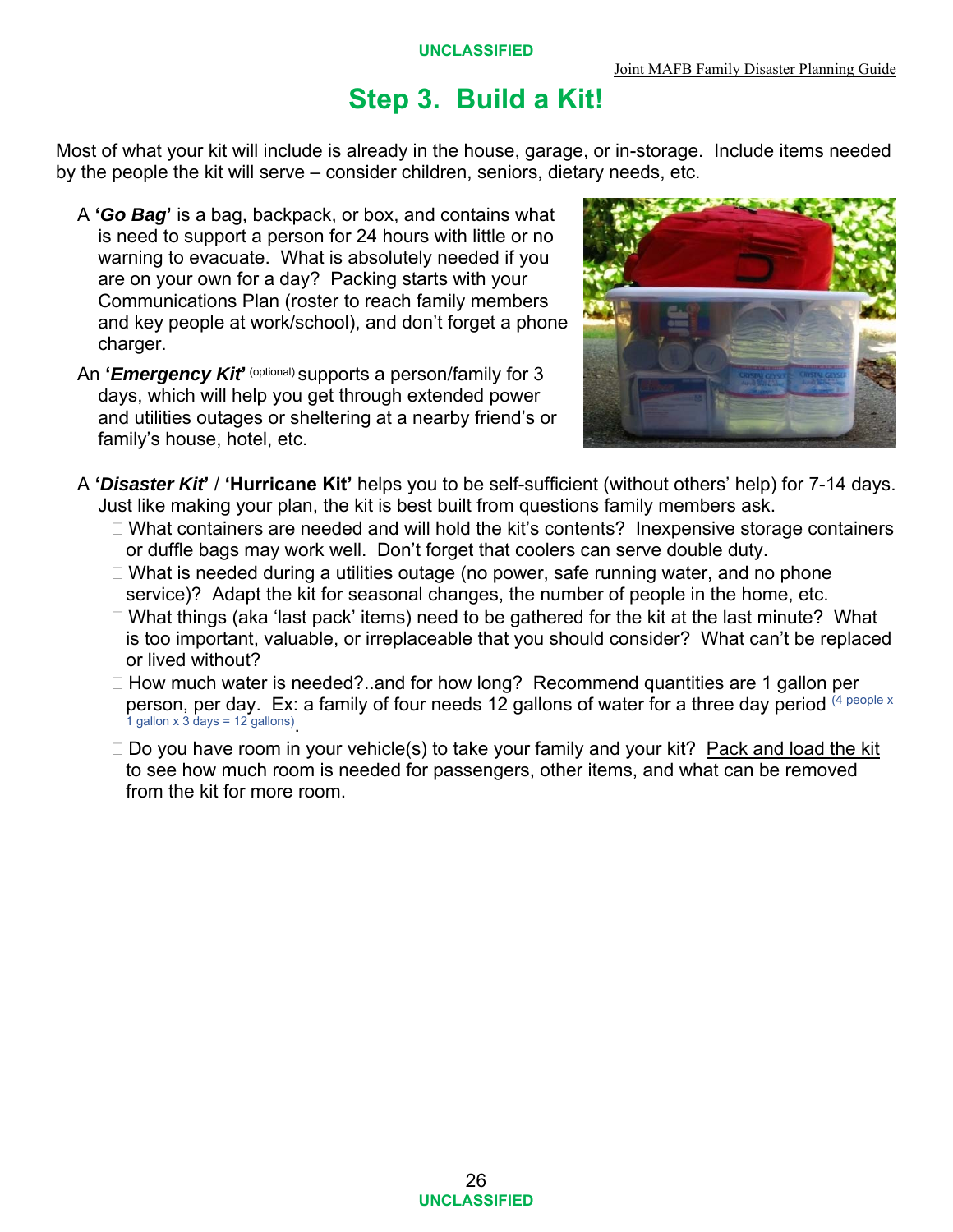# Step 3. Build a Kit! CONT **BASIC KIT CONTENTS**

#### A prepared neighbor is one less person relying on you. **Encourage others to prepare!**

Below are suggestions for your kit(s). Decisions and investments are yours to make. Before buying a ready-made kit, remember that most things in your kits are already available in/around the home.

Make decisions on *who* the kit(s) serve, *where it is*, and for *how long*<sup>(1, 2, 3). The length of time</sup> that the kit is design for will increase what and how much the kit(s) includes.

| <b>YES</b> | <b>QTY</b> | YOUR KIT(S)                                                                                                                                                                                                                                                                                                                              |
|------------|------------|------------------------------------------------------------------------------------------------------------------------------------------------------------------------------------------------------------------------------------------------------------------------------------------------------------------------------------------|
|            |            | 1. 24 Hrs. A 'Go Bag' contains what is needed in case you cannot get to your home or other kits.<br>2. 72 Hrs. An 'Emergency Kit' contains at least 3 days of supplies in case you have to survive on your own.<br>3. 7-14 Days. A 'Disaster Kit' will help your family survive comfortably after a disaster, without power, water, etc. |
|            |            | <b>Containers</b> – Bags, boxes, etc. Waterproof or weather-tight for documents, clothes, etc.                                                                                                                                                                                                                                           |
|            |            | <b>Coolers</b> for food, ice, and double-duty for kit storage. Wheeled types help to ease transport.                                                                                                                                                                                                                                     |
|            |            | Landline phone (plugs into the wall socket) If outlets are installed, emergency calls may be possible<br>without power or cell service.                                                                                                                                                                                                  |
|            |            | <b>Water<sup>v</sup></b> – 1 gallon per person, per day – drinking, cooking, and sanitation (bathing, cleaning, flushing).                                                                                                                                                                                                               |
|            |            | <b>Non-Perishable Food<sup>V</sup>.</b> Freeze-dried, canned, and no-cook foods preferred (cereal bars, MREs).                                                                                                                                                                                                                           |
|            |            | <b>NOAA Weather Alert Radio.</b> Battery, solar, or hand-crank model – at home and in your kit(s) is<br>preferred.                                                                                                                                                                                                                       |
|            |            | Flashlights, Lanterns <sup>v</sup> – battery, solar, hand-crank powered. Avoid propane or white-fuel types.<br>These can be a fire hazard. Remember to ventilate!                                                                                                                                                                        |
|            |            | <b>Signal Devices.</b> Used to get others' attention or signal for help - whistle, flashlight, strobe, air<br>horn.                                                                                                                                                                                                                      |
|            |            | <b>First Aid Kit.</b> Include basic instructions with the kit.                                                                                                                                                                                                                                                                           |
|            |            | <b>Cooking / Eating Utensils</b> – plastic/disposable may be the best choice. Pot/Pan, plates, bowls,<br>forks, knives, spoons, cups, manual can-opener, etc.                                                                                                                                                                            |
|            |            | <b>Special Needs Items.</b> Special medical equipment, mobility devices, parts, supplies.                                                                                                                                                                                                                                                |
|            |            | <b>Sanitation &amp; Hygiene Supplies.</b> Pre-moistened towelettes/paper towels w/alcohol, trash bags,<br>tissue and toilet paper, insect repellent, bleach, spray bottles, etc.                                                                                                                                                         |
|            |            | <b>Local Maps.</b> Highlighted routes, shelters, friends' houses, key locations.                                                                                                                                                                                                                                                         |
|            |            | Toiletries <sup>V</sup> A. Shampoo, soaps, razor, toothpaste/-brush (manual), feminine supplies.                                                                                                                                                                                                                                         |
|            |            | Towels. Bathing/Hygiene and clean-up require multiple towels. Laundering may be unavailable.                                                                                                                                                                                                                                             |
|            |            | Plastic Bags. Heavy-duty/Thick bags are recommended for trash, improvised rain ponchos, etc.                                                                                                                                                                                                                                             |
|            |            | <b>Extra Batteries<sup>V</sup>A</b> , Charger cables. Type and quantities needed – lights, radios, games,<br>hearing aids, etc.                                                                                                                                                                                                          |
|            |            | <b>Hand Tools.</b> Wrench (turn off utilities), work gloves, utility knife, flat & cross-tip screwdrivers, etc.                                                                                                                                                                                                                          |
|            |            | <b>Plastic Sheeting, Duct Tape</b> for SIP, covering vents, sealing doors, tarp repairs, windows, etc.                                                                                                                                                                                                                                   |
|            |            | ▼ Can be affected by hot/cold temperatures – inspect, rotate, as needed. Don't store in high temperatures.<br>▲ Avoid spoilage, damage (ex. leaking batteries), or loss of these 'Last Pack' items.                                                                                                                                      |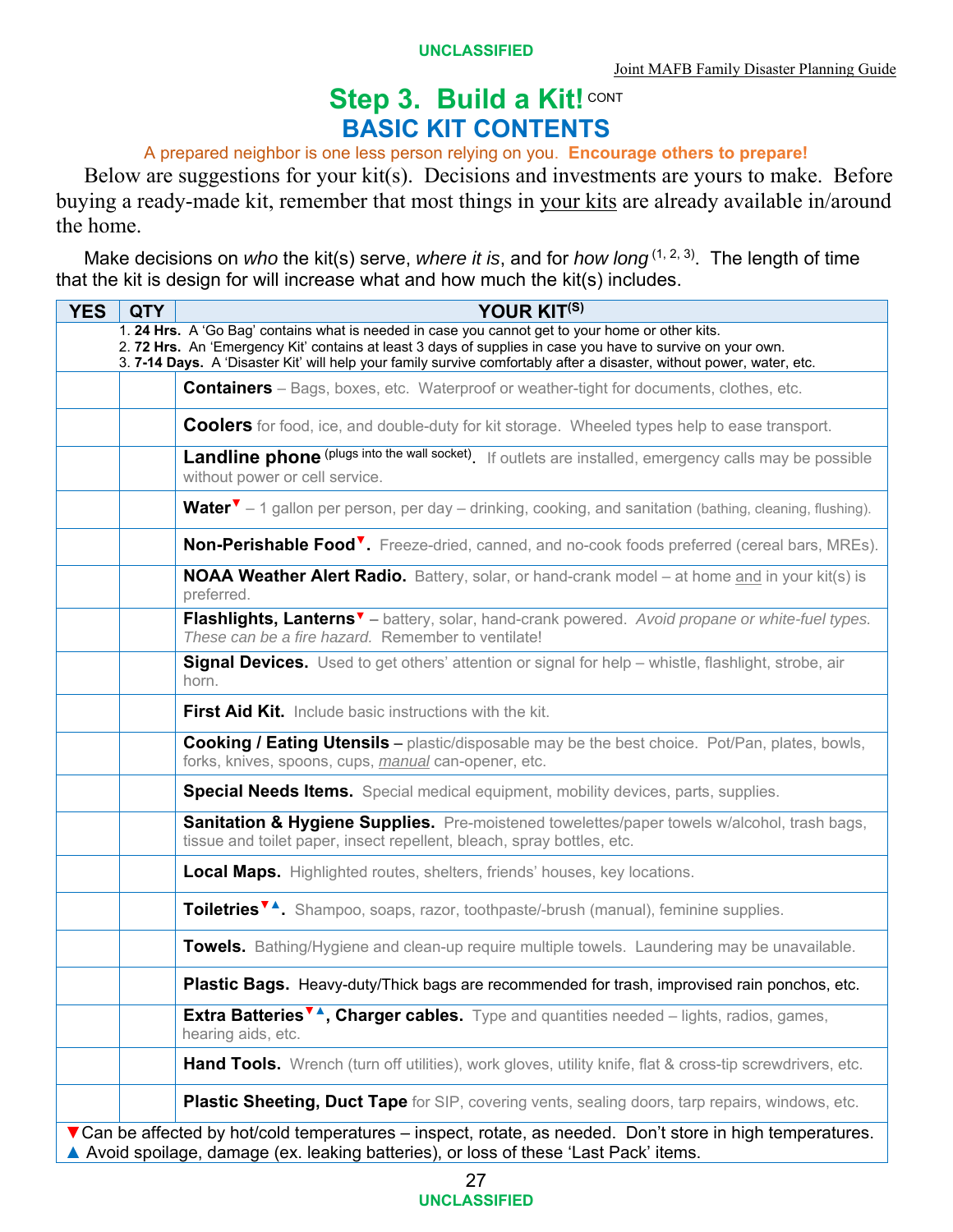# **SUPPLIES & EQUIPMENT** CHECKLISTS

| HAVE   NEED   QTY | <b>BASIC SAFETY EQUIPMENT</b>                                                    |
|-------------------|----------------------------------------------------------------------------------|
|                   | <b>NOAA Weather Radio</b>                                                        |
|                   | First Aid Kit (include easy to understand instructions)                          |
|                   | Landline Phone (plugs into wall, does not use batteries)                         |
|                   | Television / Radio Antenna - Battery-Powered                                     |
|                   | Flashlights, Lanterns - Battery-Powered - Chemical Light Sticks not candles      |
|                   | Batteries and Car Chargers (lights, cell phones, etc.) - Extras for extended use |
|                   | Whistle or Bell (to signal for help)                                             |

| <b>HAVE   NEED   QTY</b> | <b>BASIC TOOLS and EQUIPMENT</b>                              |
|--------------------------|---------------------------------------------------------------|
|                          | Basic Tool Kit (hammer, wrenches, screwdrivers, pliers, etc.) |
|                          | Specialized Tools (for water or gas valves, etc.)             |
|                          | Plastic Tarps (w/grommets) or Roll Plastic Sheeting           |
|                          | Assorted Screws, Nails, and Other Fasteners                   |
|                          | Rope, cord                                                    |
|                          | Duct Tape                                                     |
|                          | Canvas or Leather Work gloves                                 |
|                          | Wet-Dry Vacuum w/attachments                                  |

| <b>HAVE</b> | NEED | <b>QTY</b> | <b>SANITATION / CLEAN-UP SUPPLIES</b>                  |
|-------------|------|------------|--------------------------------------------------------|
|             |      |            | Unscented Bleach (for clean-up and to disinfect water) |
|             |      |            | <b>Water for Cleaning</b>                              |
|             |      |            | Assorted Cleaners, Sanitizers and Disinfectants        |
|             |      |            | <b>Rubber Gloves</b>                                   |
|             |      |            | Brushes, Brooms, Mops                                  |
|             |      |            | Towels, Rags                                           |
|             |      |            | <b>Plastic Garbage Bags</b>                            |
|             |      |            | Bucket (with tight fitting lid) for Emergency Toilet   |
|             |      |            | Toilet Paper / Paper Towels / Sanitary Supplies        |
|             |      |            | Wet Wipes and Waterless Hand Sanitizer                 |

| <b>HAVE   NEED   QTY</b> | <b>PETS / SERVICE ANIMALS*</b>                                         |
|--------------------------|------------------------------------------------------------------------|
|                          | Water (1 gallon per day, for each animal for 7 seven days)             |
|                          | Collar, leash, lead                                                    |
|                          | Cage / Carrier for Each Animal (attach pet's photo - mark it the name) |
|                          | Food / Treats                                                          |
|                          | Toys / Comfort Items                                                   |
|                          | Clean-Up Supplies (trash bags, brush, shampoo, etc.)                   |
|                          | <b>Medications</b>                                                     |
|                          | Identification / Immunization Records / Photographs                    |
|                          |                                                                        |

**\*** Livestock considerations should also be coordinated with members of the community and local authorities, as necessary.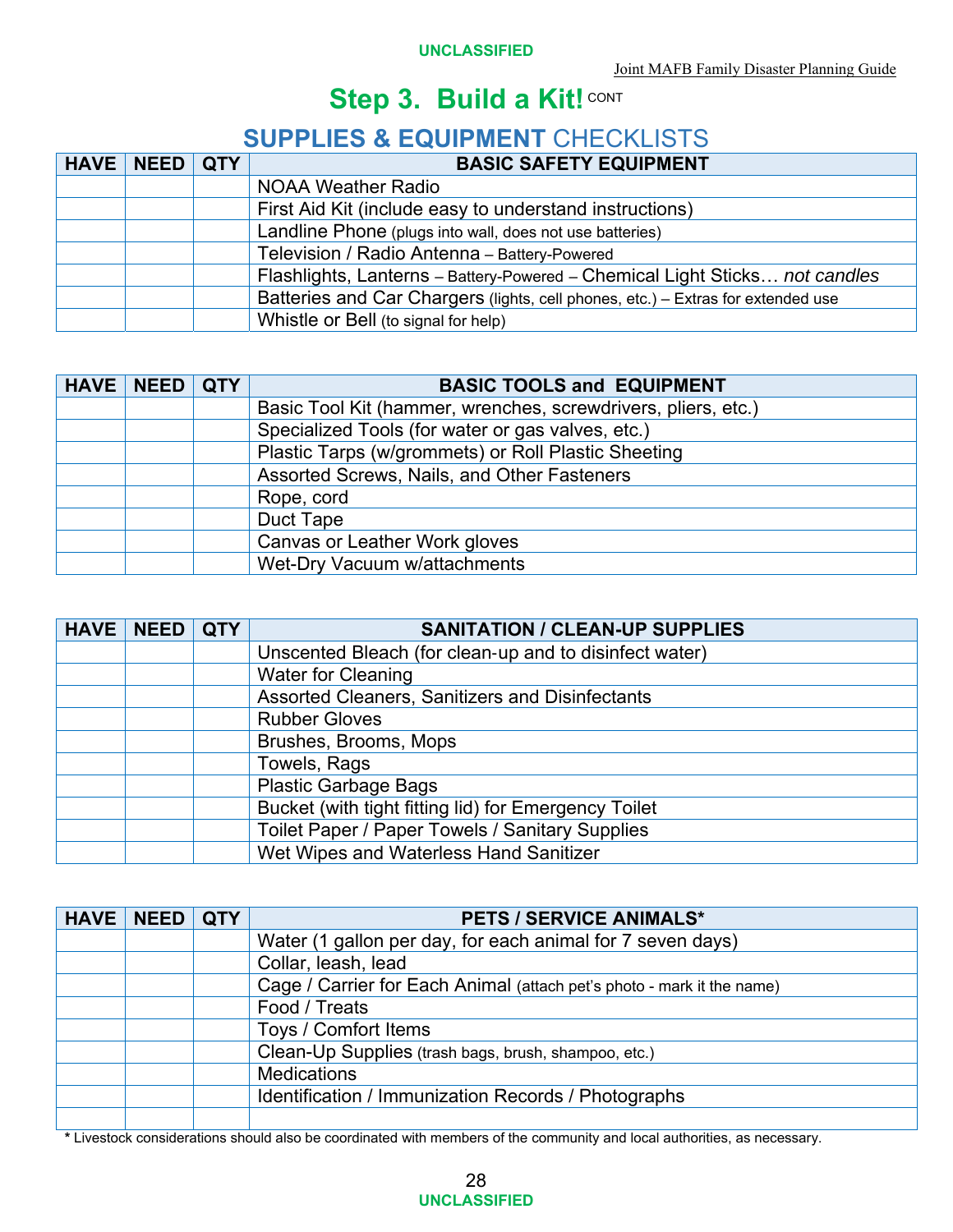# **SUPPLIES & EQUIPMENT** CHECKLISTS CONT

| <b>HAVE</b> | <b>NEED</b> | N/A | <b>PERSONAL ITEMS</b>                                            |
|-------------|-------------|-----|------------------------------------------------------------------|
|             |             |     | Sleeping Bags, Pillows, Sheets, Blankets                         |
|             |             |     | Folding / Camp Chairs                                            |
|             |             |     | Hot and Cold Weather Clothing                                    |
|             |             |     | Sturdy Closed-toe Work Shoes (NOT sandals or flip-flops)         |
|             |             |     | Raingear                                                         |
|             |             |     | Personal Hygiene (toothbrush, toothpaste, soap, deodorant, etc.) |
|             |             |     | Medications (prescription and over-the-counter)                  |
|             |             |     | Spare Eyeglasses or Contacts and Cleaning Solution               |
|             |             |     | Hearing Aid (spare batteries)                                    |
|             |             |     | Entertainment (cards, books, quiet games, MP3 player, batteries) |
|             |             |     | Baby / Infant Needs (Diapers, Formula, Baby Food, Cereal)        |

| <b>HAVE</b> | <b>NEED</b> | N/A | <b>FOOD / SUBSUSTENCE</b>                                                  |  |  |
|-------------|-------------|-----|----------------------------------------------------------------------------|--|--|
|             |             |     | Drinking Water (1 gallon per person, per day, for at least 7 days)         |  |  |
|             |             |     | Non-perishable Foods                                                       |  |  |
|             |             |     | <b>Manual Can Opener</b>                                                   |  |  |
|             |             |     | Juice / Soft Drinks / Instant Coffee or Tea / Dry Milk                     |  |  |
|             |             |     | Camp Stove, Grill (with fuel) Outdoor Use Only                             |  |  |
|             |             |     | <b>Lighter/Waterproof Matches</b>                                          |  |  |
|             |             |     | Pots / Pans / Cooking Utensils                                             |  |  |
|             |             |     | <b>Aluminum Foil</b>                                                       |  |  |
|             |             |     | Disposable Plates, Cups and Cutlery                                        |  |  |
|             |             |     | Plastic Wrap / Zip Lock Bags / Garbage Bags                                |  |  |
|             |             |     | Cooler for Food Storage (Wheels make moving easier)                        |  |  |
|             |             |     | Cooler to Transport Ice. (Wheels make moving easier)                       |  |  |
|             |             |     | Jugs or zip lock bags - can be filled w/water and frozen to keep food cool |  |  |

| <b>HAVE</b>                                                                                                                                                                                                                                                                                                       | <b>NEED</b> | N/A | <b>MISCELLANEOUS ITEMS</b>                             |  |  |
|-------------------------------------------------------------------------------------------------------------------------------------------------------------------------------------------------------------------------------------------------------------------------------------------------------------------|-------------|-----|--------------------------------------------------------|--|--|
|                                                                                                                                                                                                                                                                                                                   |             |     | Spare Keys & Combinations                              |  |  |
|                                                                                                                                                                                                                                                                                                                   |             |     | Pens / Pencils and Paper                               |  |  |
|                                                                                                                                                                                                                                                                                                                   |             |     | <b>Important Papers</b>                                |  |  |
|                                                                                                                                                                                                                                                                                                                   |             |     | Keepsakes / Heirlooms / Significant Photos             |  |  |
|                                                                                                                                                                                                                                                                                                                   |             |     | Coins, Cash, Credit Cards and/or Travelers Checks      |  |  |
|                                                                                                                                                                                                                                                                                                                   |             |     | Prepaid Telephone Card(s)                              |  |  |
|                                                                                                                                                                                                                                                                                                                   |             |     | Maps and Evacuation Information                        |  |  |
|                                                                                                                                                                                                                                                                                                                   |             |     | Books, games and other quiet entertainment             |  |  |
|                                                                                                                                                                                                                                                                                                                   |             |     | Water resistant totes                                  |  |  |
|                                                                                                                                                                                                                                                                                                                   |             |     | Vacuum bags for important items and papers             |  |  |
|                                                                                                                                                                                                                                                                                                                   |             |     | Containers for potable water                           |  |  |
|                                                                                                                                                                                                                                                                                                                   |             |     | Approved containers for fuel                           |  |  |
|                                                                                                                                                                                                                                                                                                                   |             |     | Fix-a-flat tire repair                                 |  |  |
|                                                                                                                                                                                                                                                                                                                   |             |     | Spare parts / service kits for generators / chain saws |  |  |
| $\bigcap_{i=1}^n$ $\bigcup_{i=1}^n$ $\bigcap_{i=1}^n$ $\bigcup_{i=1}^n$ $\bigcap_{i=1}^n$ $\bigcap_{i=1}^n$ $\bigcap_{i=1}^n$ $\bigcap_{i=1}^n$ $\bigcap_{i=1}^n$ $\bigcap_{i=1}^n$ $\bigcap_{i=1}^n$ $\bigcap_{i=1}^n$ $\bigcap_{i=1}^n$ $\bigcap_{i=1}^n$ $\bigcap_{i=1}^n$ $\bigcap_{i=1}^n$ $\bigcap_{i=1}^n$ |             |     |                                                        |  |  |

**CAUTION:** Prevent loss or theft of equipment and supplies. *Secure your kit!*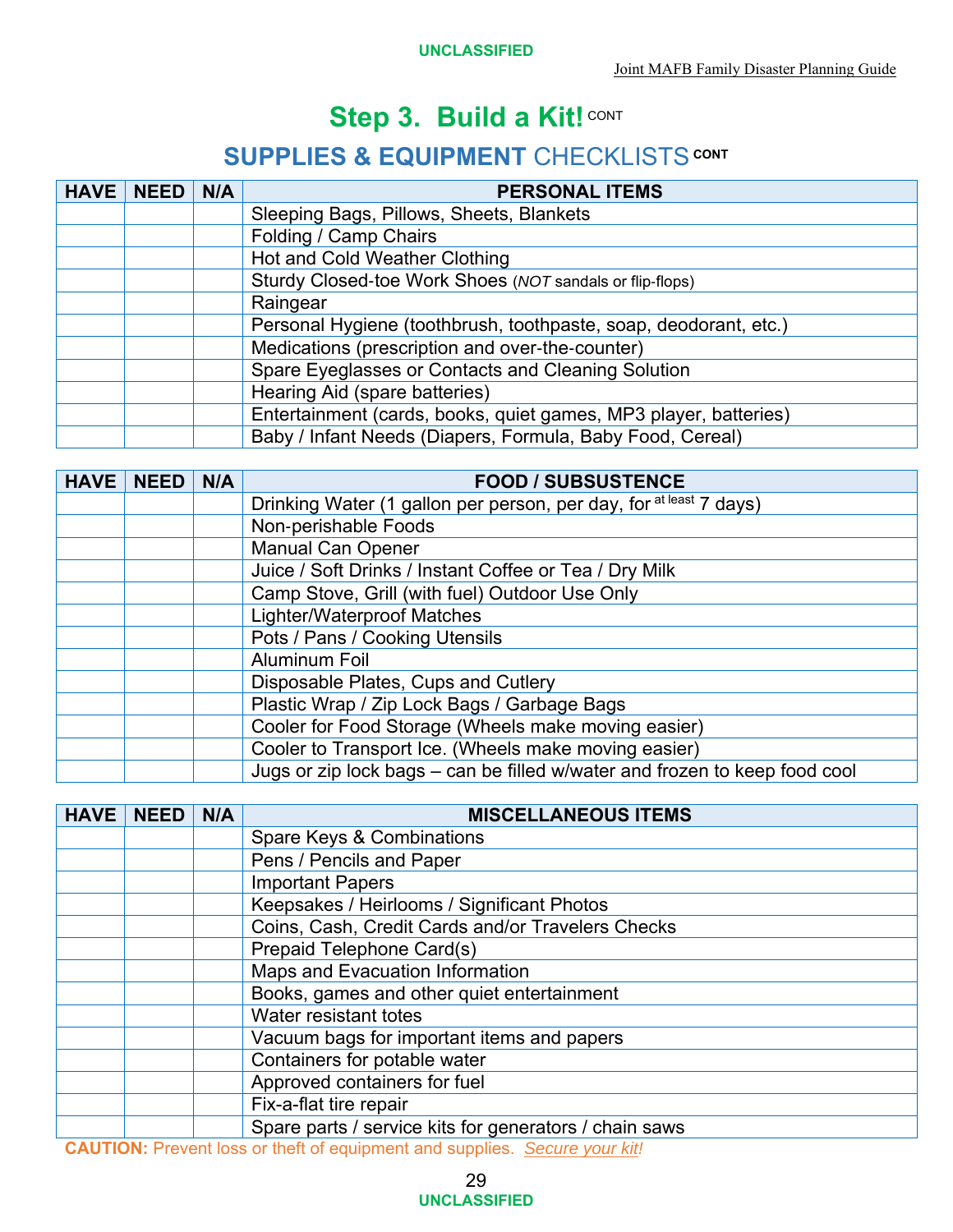# *IMPORTANT DOCUMENTS CHECKLIST<sup>®</sup>*

| <b>HAVE</b> |             |     | <u>UNITED BUUDINEN IU UNEUNEIU I</u><br><b>IMPORTANT DOCUMENTS</b>                       |  |  |
|-------------|-------------|-----|------------------------------------------------------------------------------------------|--|--|
|             | <b>NEED</b> | N/A | Driver's License / Personal Identification                                               |  |  |
|             |             |     | Military ID / Common Access Card (CAC), DD Form 214                                      |  |  |
|             |             |     | Residential/Community/City Reentry certificate (may be a hang-tag, ID card)              |  |  |
|             |             |     | <b>Birth Certificates</b>                                                                |  |  |
|             |             |     | <b>Social Security Cards</b>                                                             |  |  |
|             |             |     | Passports / Green Card / Naturalization Records                                          |  |  |
|             |             |     |                                                                                          |  |  |
|             |             |     | Medical Documents (insurance, past/present treatments, immunizations, dental, etc.)      |  |  |
|             |             |     | Disability Services Records (list of special care facilities at home, destination, etc.) |  |  |
|             |             |     | Marriage / Divorce Certificates                                                          |  |  |
|             |             |     | Will / Power of Attorney                                                                 |  |  |
|             |             |     | Deed or Lease, Utility Bills (proof of residence)                                        |  |  |
|             |             |     | Vehicle Registration, Titles, Proof of Insurance                                         |  |  |
|             |             |     | Insurance Policies (property, home, renter's)                                            |  |  |
|             |             |     | [recent] Financial/Bank Statements                                                       |  |  |
|             |             |     | Work Access Badge(s)                                                                     |  |  |
|             |             |     |                                                                                          |  |  |
|             |             |     |                                                                                          |  |  |
|             |             |     |                                                                                          |  |  |
|             |             |     |                                                                                          |  |  |
| <b>HAVE</b> | <b>NEED</b> | N/A | <b>CHILDREN</b>                                                                          |  |  |
|             |             |     | Recent Photograph (digital and/or printed)                                               |  |  |
|             |             |     | Child Custody, Adoption                                                                  |  |  |
|             |             |     | [recent] Report Card, School Records                                                     |  |  |
|             |             |     |                                                                                          |  |  |
|             |             |     |                                                                                          |  |  |
| <b>HAVE</b> | <b>NEED</b> | N/A | <b>IMPORTANT MISCELLANEOUS DOCUMENTS</b>                                                 |  |  |
|             |             |     | Inventory of Household Items (listing, photos)                                           |  |  |
|             |             |     | <b>Backup Computer Data list</b>                                                         |  |  |
|             |             |     | Maps – Evacuation Routes and Destinations (to primary and alternate locations)           |  |  |
|             |             |     |                                                                                          |  |  |
|             |             |     |                                                                                          |  |  |
| <b>HAVE</b> | <b>NEED</b> | N/A | <b>SPARE KEYS AND COMBINATIONS</b>                                                       |  |  |
|             |             |     | House                                                                                    |  |  |
|             |             |     | Vehicles - Boat, Motorcycle, RV/Motorhome                                                |  |  |
|             |             |     | Safes, Padlocks                                                                          |  |  |
|             |             |     | Neighbors' Houses, Vehicles                                                              |  |  |
|             |             |     |                                                                                          |  |  |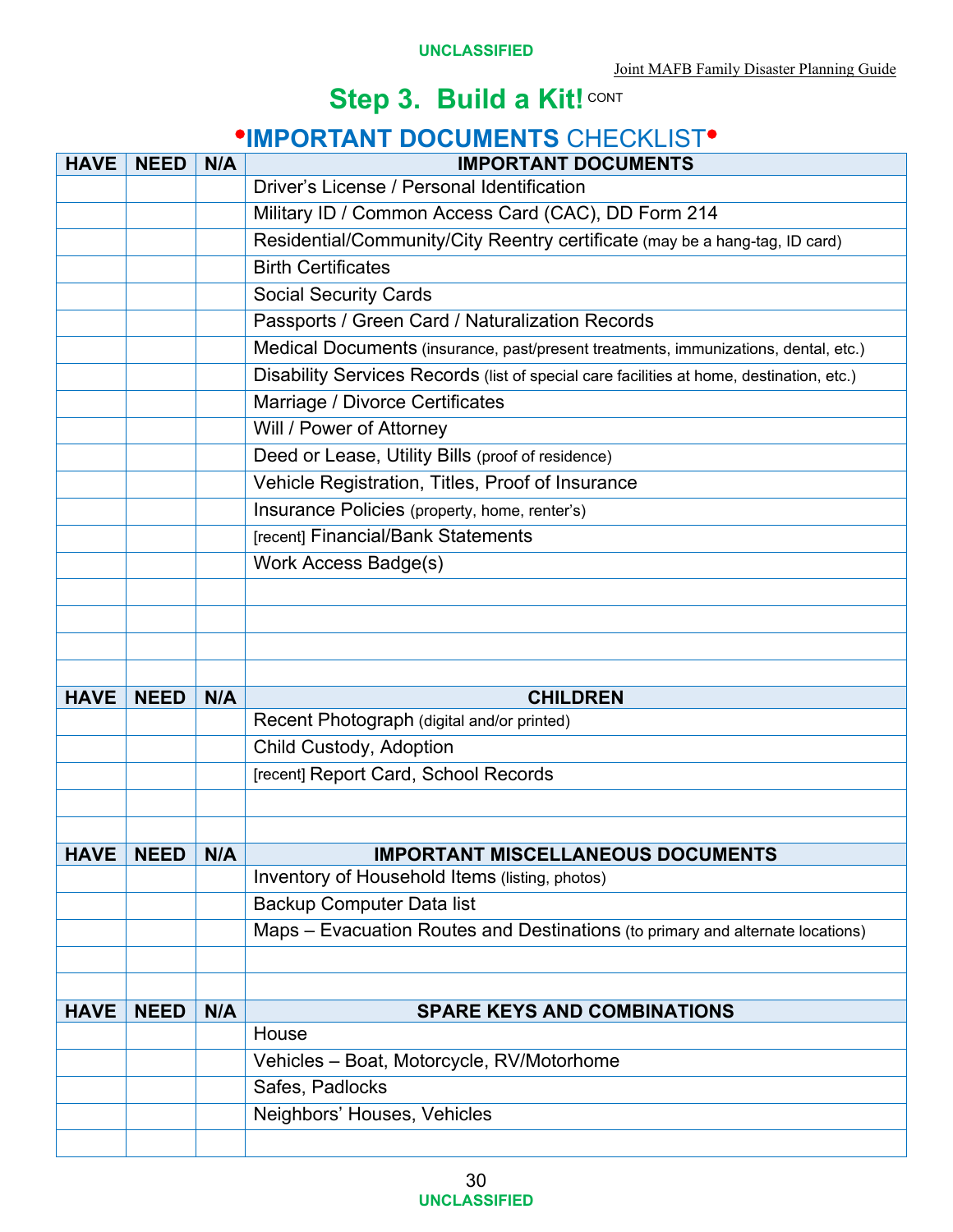# **HOUSEHOLD & FINANCIAL CHECKLIST**

| <b>BANK ACCOUNT - CHECKING</b> |                                   |  |
|--------------------------------|-----------------------------------|--|
| Bank:                          | <b>Account Number:</b>            |  |
| Phone Number:                  | Website:                          |  |
|                                | <b>BANK ACCOUNT - SAVINGS</b>     |  |
| Bank:                          | Account Number:                   |  |
| Phone Number:                  | Website:                          |  |
|                                | <b>BROKERAGE ACCOUNT / IRA</b>    |  |
| Company:                       | Account Number:                   |  |
| Phone Number:                  | Website:                          |  |
|                                | 401 K / IRA                       |  |
| Company:                       | Account Number:                   |  |
| Phone Number:                  | Website:                          |  |
|                                | <b>CREDIT CARD</b>                |  |
| Company:                       | Account Number:                   |  |
| Phone Number:                  | Website:                          |  |
|                                | <b>CREDIT CARD</b>                |  |
| Company:                       | Account Number:                   |  |
| Phone Number:                  | Website:                          |  |
|                                | <b>MORTGAGE</b>                   |  |
| Company:                       | <b>Account Number:</b>            |  |
| Phone Number:                  | Website:                          |  |
|                                | <b>POWER / ELECTRIC</b>           |  |
| Company:                       | <b>Account Number:</b>            |  |
| Phone Number:                  | Website:                          |  |
|                                | <b>GAS COMPANY</b>                |  |
| Company:                       | <b>Account Number:</b>            |  |
| Phone Number:                  | Website:                          |  |
|                                | <b>WATER / SEWER</b>              |  |
| Company:                       | Account Number:                   |  |
| Phone Number:                  | Website:                          |  |
|                                | <b>TRASH</b>                      |  |
| Company:                       | Account Number:                   |  |
| Phone Number:                  | Website:                          |  |
|                                | <b>HEALTH / MEDICAL INSURANCE</b> |  |
| Company:                       | Account Number:                   |  |
| Phone Number:                  | Website:                          |  |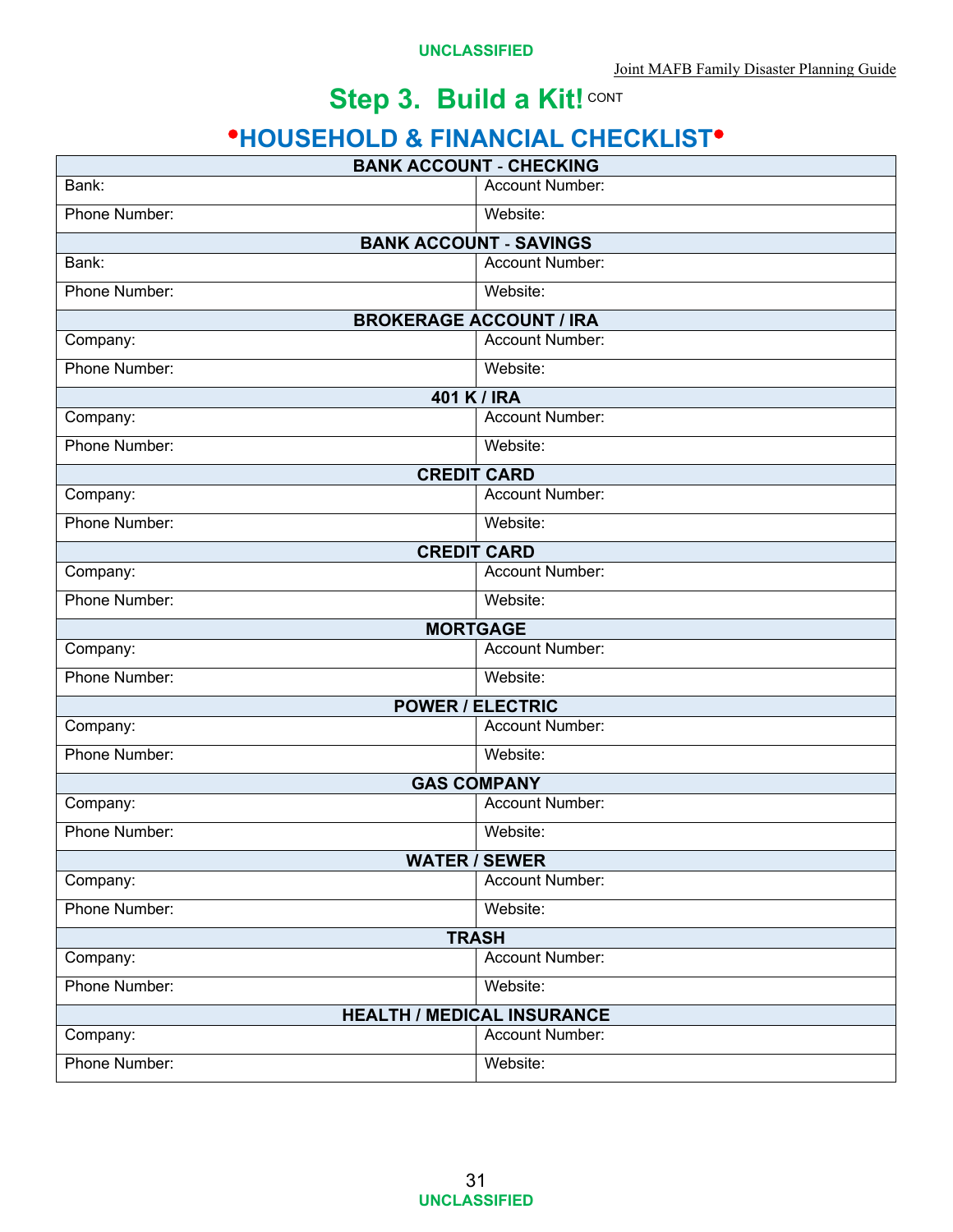# *INSURANCE PLAN & CHECKLISTS<sup>®</sup>*

Flood insurance is a good idea even if it isn't required by your mortgage company or lien-holder. Insurance is needed, unless you 1) can replace it w/cash or 2) don't want it anyhow.

You may need two separate policies, depending on the company and coverages. One covers the structure and the other covers the contents.

| <b>CONSIDERATIONS</b>                                       |                                                              |  |  |
|-------------------------------------------------------------|--------------------------------------------------------------|--|--|
| Estimated market value of your home?                        |                                                              |  |  |
| Full replacement value for your home?                       |                                                              |  |  |
| Total deductible amount (your out-of-pocket cost)?          |                                                              |  |  |
| Do policies cover full replacement costs of possessions?    |                                                              |  |  |
| Full replacement value of possessions in the home?          |                                                              |  |  |
| Insurance Policies coverages checked (within last 2 years)? |                                                              |  |  |
| Documentation is required for your contents and property?   |                                                              |  |  |
| Lists of your belongings with pictures and documentation?   |                                                              |  |  |
| Company:                                                    | <b>FLOOD INSURANCE - HOUSE / STRUCTURE</b><br>Agent/Contact: |  |  |
|                                                             |                                                              |  |  |
| Policy Amount:                                              | Policy Number:                                               |  |  |
| Deductible Amount:                                          | Website / E-mail:                                            |  |  |
|                                                             | <b>FLOOD INSURANCE - CONTENTS</b>                            |  |  |
| Company:                                                    | Agent/Contact:                                               |  |  |
| <b>Policy Amount:</b>                                       | Policy Number:                                               |  |  |
| Deductible Amount:                                          | Website / E-mail:                                            |  |  |
|                                                             | <b>HOMEOWNER'S INSURANCE</b>                                 |  |  |
| Company:                                                    | Agent/Contact:                                               |  |  |
| <b>Policy Amount:</b>                                       | Policy Number:                                               |  |  |
| Deductible Amount:                                          | Website / E-mail:                                            |  |  |
| Website:                                                    | E-mail:                                                      |  |  |
|                                                             | <b>RENTER'S INSURANCE</b>                                    |  |  |
| Company:                                                    | Agent/Contact:                                               |  |  |
| Policy Amount:                                              | Policy Number:                                               |  |  |
| Deductible Amount:                                          | Website / E-mail:                                            |  |  |
|                                                             | <b>HOMEOWNER'S INSURANCE - HURRICANE (IF SEPARATE)</b>       |  |  |
| Company:                                                    | Agent/Contact:                                               |  |  |
| Policy Amount:                                              | Policy Number:                                               |  |  |
| Deductible Amount:                                          | Website / E-mail:                                            |  |  |
|                                                             | <b>AUTO / BOAT / MOTORCYCLE INSURANCE</b>                    |  |  |
| Company:                                                    | Agent/Contact:                                               |  |  |
| Policy Amount:                                              | Policy Number:                                               |  |  |
| Deductible Amount:                                          | Website / E-mail:                                            |  |  |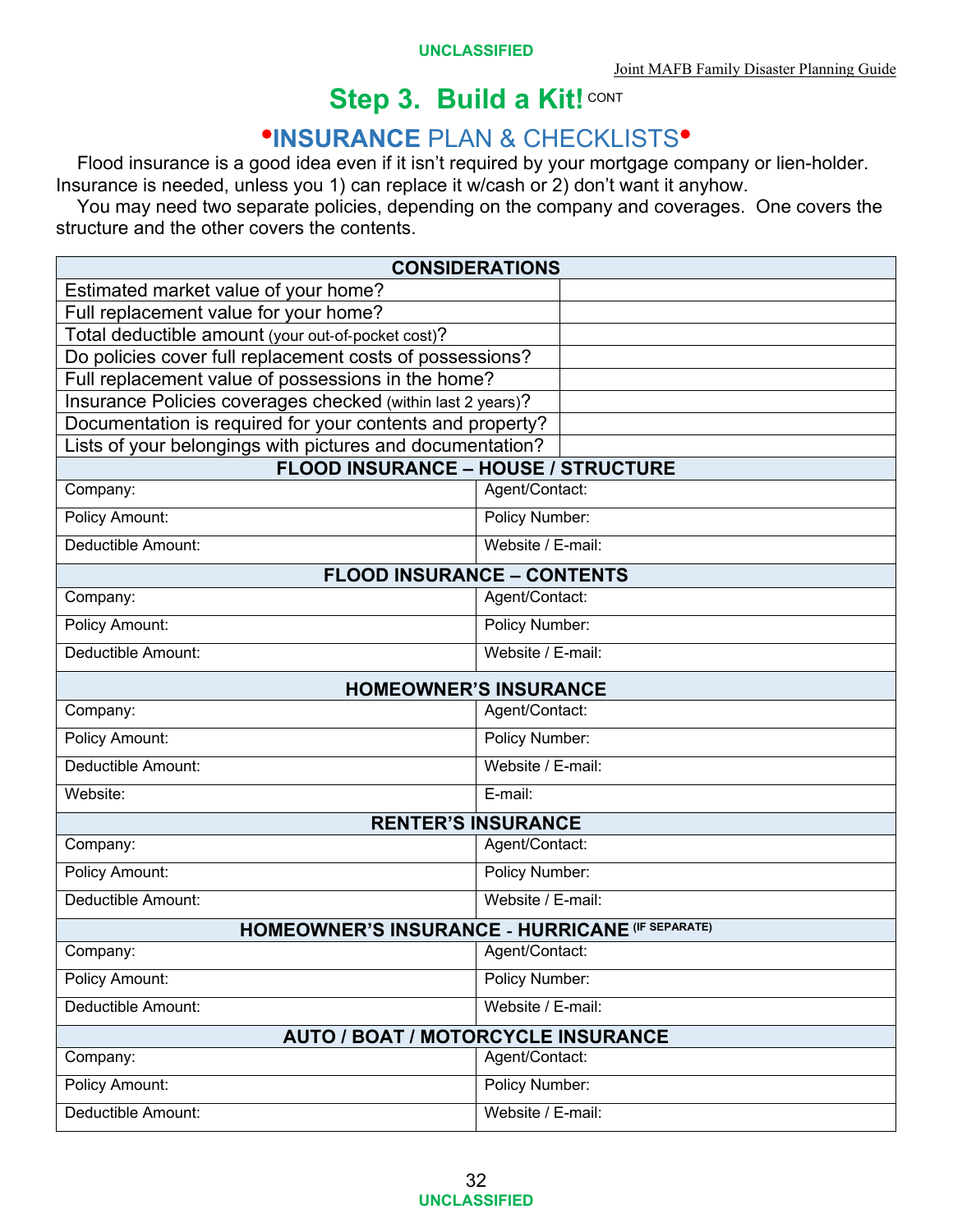# **CHILD CARE PLANNING** CHECKLIST

Use the table to calculate what and how much you will need to care for your children. Make sure to have *at least* a one-week supply on-hand. Gathering supplies at the last minute may be too late supplies may be scarce several days before you have to evacuate or ride-out the storm.

| <b>BABY FORMULA</b>       |                               |                                |  |  |
|---------------------------|-------------------------------|--------------------------------|--|--|
| <b>Amount Used Daily:</b> | Multiply by 7 Days:           | <b>Amount Needed Per Week:</b> |  |  |
|                           |                               |                                |  |  |
|                           | <b>BABY BOTTLES / NIPPLES</b> |                                |  |  |
| <b>Amount Used Daily:</b> | Multiply by 7 Days:           | <b>Amount Needed Per Week:</b> |  |  |
|                           |                               |                                |  |  |
|                           | <b>BABY FOOD</b>              |                                |  |  |
| <b>Amount Used Daily:</b> | Multiply by 7 Days:           | <b>Amount Needed Per Week:</b> |  |  |
|                           |                               |                                |  |  |
|                           | <b>STERILE WATER / WATER</b>  |                                |  |  |
| <b>Amount Used Daily:</b> | Multiply by 7 Days:           | <b>Amount Needed Per Week:</b> |  |  |
|                           |                               |                                |  |  |
|                           | <b>BABY DIAPERS</b>           |                                |  |  |
| <b>Amount Used Daily:</b> | Multiply by 7 Days:           | <b>Amount Needed Per Week:</b> |  |  |
|                           |                               |                                |  |  |
| <b>BABY WET WIPES</b>     |                               |                                |  |  |
| <b>Amount Used Daily:</b> | Multiply by 7 Days:           | <b>Amount Needed Per Week:</b> |  |  |
|                           |                               |                                |  |  |

| BE SURE TO INCLUDE OTHER IMPORTANT BABY ITEMS |                           |                            |  |  |
|-----------------------------------------------|---------------------------|----------------------------|--|--|
| □ Car Seat                                    | □ Portable Crib / Bedding | □ Stroller / Carrier       |  |  |
| <b>Blankets</b>                               | Clothing<br>$\Box$        | □ Pacifier / Favorite Toys |  |  |
|                                               |                           |                            |  |  |
|                                               |                           |                            |  |  |
|                                               |                           |                            |  |  |
|                                               |                           |                            |  |  |
|                                               |                           |                            |  |  |
|                                               |                           |                            |  |  |
|                                               |                           |                            |  |  |
|                                               |                           |                            |  |  |
|                                               |                           |                            |  |  |
|                                               |                           |                            |  |  |
|                                               |                           |                            |  |  |
|                                               |                           |                            |  |  |
|                                               |                           |                            |  |  |
|                                               |                           |                            |  |  |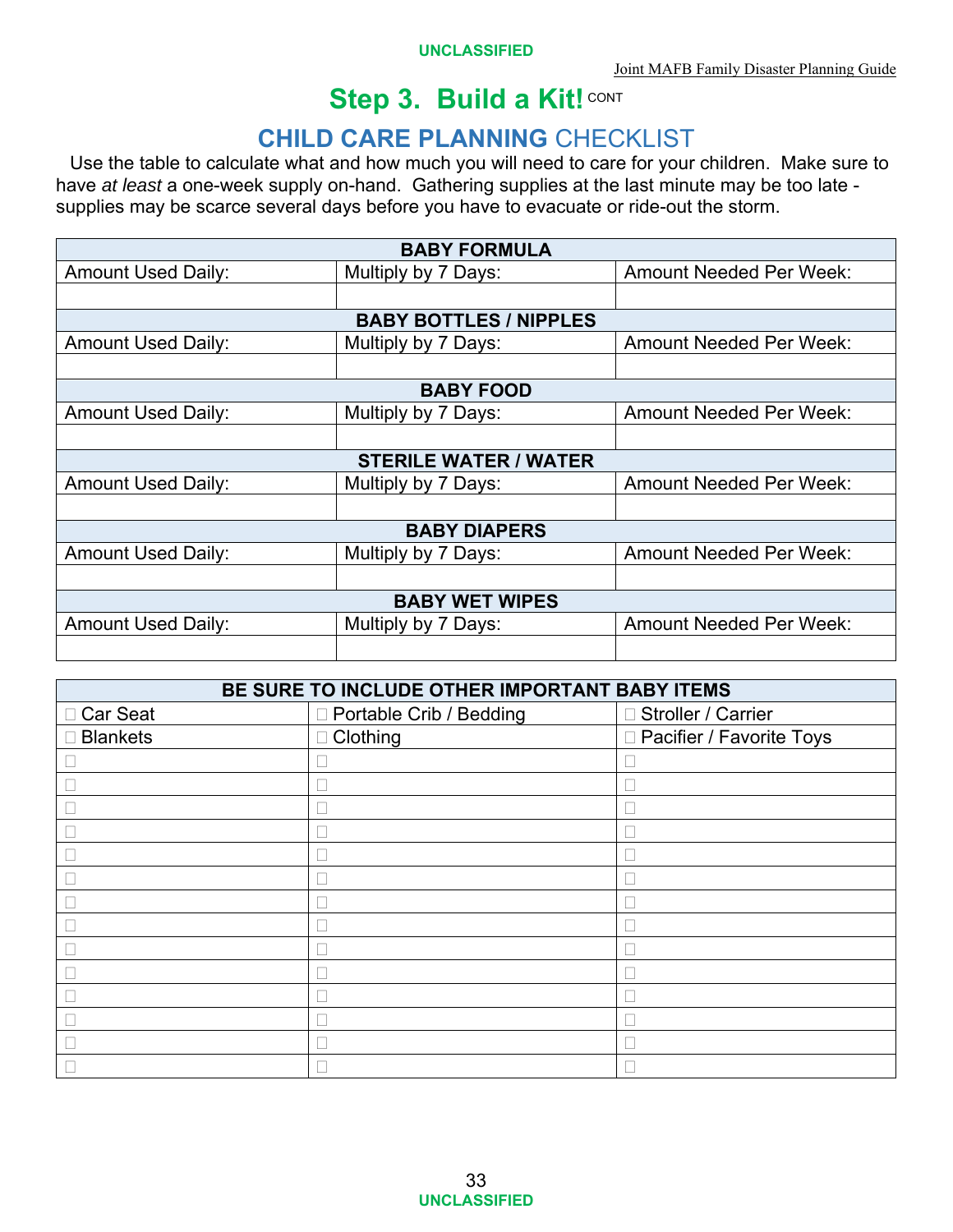# **Step 3. Build a Kit! CONT \*MEDICATION LOG\***

| Medication:                  | Reason for taking:    |  |
|------------------------------|-----------------------|--|
| Dosage and Times:            | Size, Shape, Color:   |  |
| Prescribed by Doctor:        | <b>Refill Number:</b> |  |
| Doctor phone:                | Pharmacy & phone:     |  |
| Medication:                  | Reason for taking:    |  |
| Dosage and Times:            | Size, Shape, Color:   |  |
| Prescribed by Doctor:        | <b>Refill Number:</b> |  |
| Doctor phone:                | Pharmacy & phone:     |  |
| Medication:                  | Reason for taking:    |  |
| Dosage and Times:            | Size, Shape, Color:   |  |
| <b>Prescribed by Doctor:</b> | <b>Refill Number:</b> |  |
| Doctor telephone:            | Pharmacy & phone:     |  |
| Medication:                  | Reason for taking:    |  |
| Dosage and Times:            | Size, Shape, Color:   |  |
| Prescribed by Doctor:        | <b>Refill Number:</b> |  |
| Doctor phone:                | Pharmacy & phone:     |  |
| Medication:                  | Reason for taking:    |  |
| Dosage and Times:            | Size, Shape, Color:   |  |
| <b>Prescribed by Doctor:</b> | <b>Refill Number:</b> |  |
| Doctor phone:                | Pharmacy & phone:     |  |
| Medication:                  | Reason for taking:    |  |
| Dosage and Times:            | Size, Shape, Color:   |  |
| <b>Prescribed by Doctor:</b> | <b>Refill Number:</b> |  |
| Doctor phone:                | Pharmacy & phone:     |  |

#### **MENU PLANNER**

Plan a 7-day menu for your family. Avoid refrigerated foods. Create a list of supplies, go shopping, and pack what you need in your disaster/hurricane kit.

|                  | Day 1 | Day 2 | Day 3 | Day 4 | Day 5 | Day 6 | Day 7 |
|------------------|-------|-------|-------|-------|-------|-------|-------|
| <b>Breakfast</b> |       |       |       |       |       |       |       |
| Lunch            |       |       |       |       |       |       |       |
| <b>Dinner</b>    |       |       |       |       |       |       |       |
| <b>Snacks</b>    |       |       |       |       |       |       |       |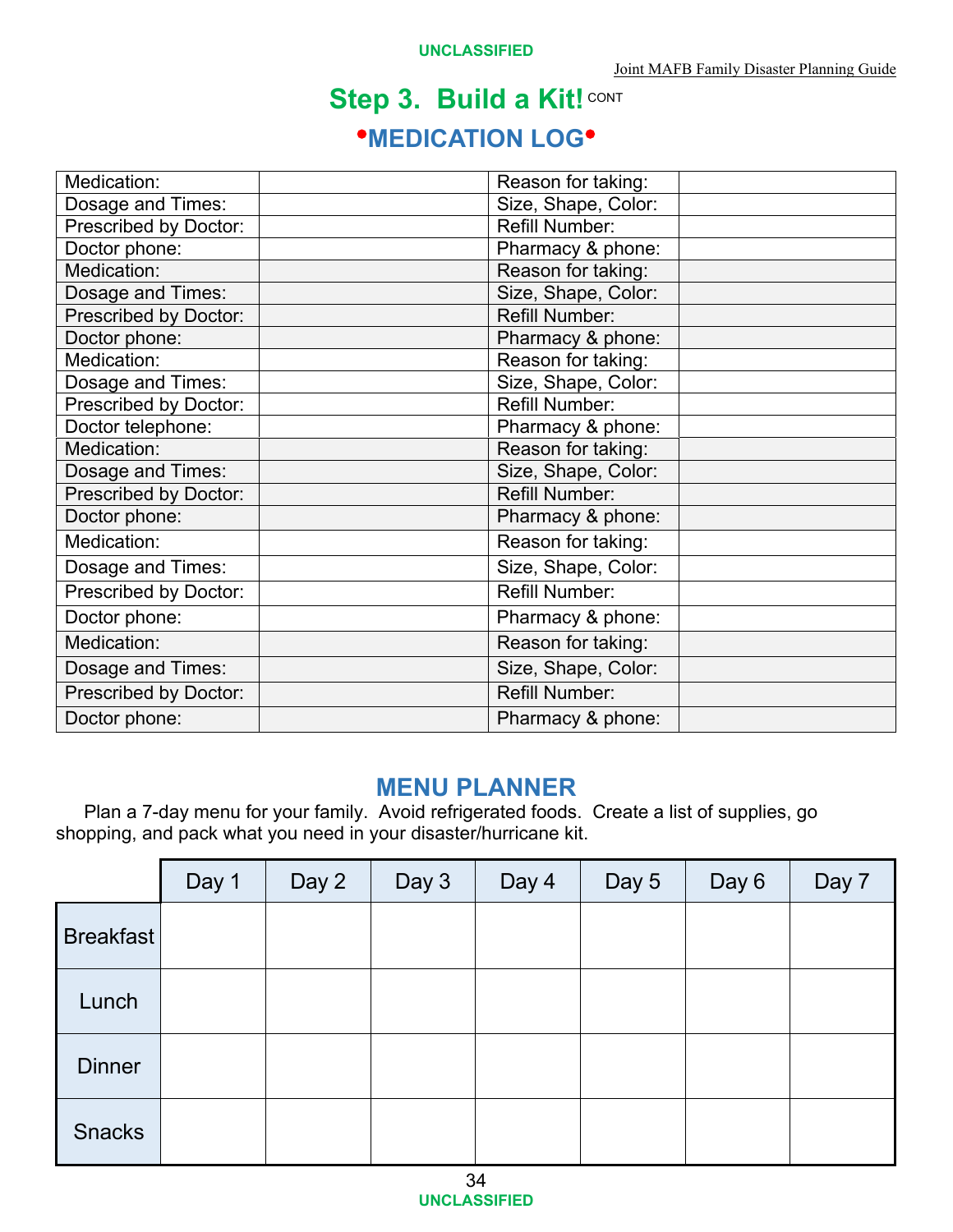# **SPECIAL NEEDS / HEALTH PLANNING**

|  |                                                                                                | N/A | <b>CONSIDERATIONS:</b>                                                                                                                                                                                              |  |  |  |
|--|------------------------------------------------------------------------------------------------|-----|---------------------------------------------------------------------------------------------------------------------------------------------------------------------------------------------------------------------|--|--|--|
|  |                                                                                                |     | Use the Menu Planner to address special nutrition/dietary needs.                                                                                                                                                    |  |  |  |
|  |                                                                                                |     | Do health providers have your contact information (routine, emergency)?                                                                                                                                             |  |  |  |
|  |                                                                                                |     | Have you provided your out-of-area contacts your contact data?                                                                                                                                                      |  |  |  |
|  |                                                                                                |     | Do your medical providers have disaster plans? Relocated treatment facility?                                                                                                                                        |  |  |  |
|  |                                                                                                |     | Have you made prior arrangements with your doctor or hospital for a disaster?                                                                                                                                       |  |  |  |
|  |                                                                                                |     | Use the Medication Log, if prescription or over-the-counter medicines are used.                                                                                                                                     |  |  |  |
|  |                                                                                                |     | Do you have at least a 2-week supply of medicines? Plans for refills?                                                                                                                                               |  |  |  |
|  |                                                                                                |     | Does any of your medicine need to be refrigerated?                                                                                                                                                                  |  |  |  |
|  | <b>Hints / Tips</b>                                                                            |     | 1. Plan for your medical providers, treatment facilities, and pharmacy are closed, or you are out of the area.<br>2. Locate where your alternates are along your evacuation routes, and around your evac locations. |  |  |  |
|  |                                                                                                |     | Use the Specialized Medical Equipment Info section if a family member uses                                                                                                                                          |  |  |  |
|  |                                                                                                |     | > Oxygen cylinders, generators, or other medical equipment                                                                                                                                                          |  |  |  |
|  | > Mobility equipment (wheelchair, scooter, walker, etc.)<br>> Breathing equipment (e.g., CPAP) |     |                                                                                                                                                                                                                     |  |  |  |
|  |                                                                                                |     |                                                                                                                                                                                                                     |  |  |  |
|  | $\triangleright$ Hearing aids or glasses                                                       |     |                                                                                                                                                                                                                     |  |  |  |
|  | $\triangleright$ Medical supplies – catheters, dressings, bandages, etc.                       |     |                                                                                                                                                                                                                     |  |  |  |
|  | Document required batteries, power cords, sizes/number of cylinders, spare parts, etc.         |     |                                                                                                                                                                                                                     |  |  |  |

| YES   NO   N/A      |  |  | <b>TRANSPORTATION ASSISTANCE</b>                                              |  |  |  |  |
|---------------------|--|--|-------------------------------------------------------------------------------|--|--|--|--|
|                     |  |  | Have you registered with the County Special Needs Program?                    |  |  |  |  |
|                     |  |  | Do you have a Special Needs Shelter assignment?                               |  |  |  |  |
|                     |  |  | Have you informed your caregiver of your Special Needs Shelter (required)?    |  |  |  |  |
|                     |  |  | Do you have your caregiver's contact data – routine and during an evacuation? |  |  |  |  |
|                     |  |  | Have you completed/updated the Service Animal Form for county requirements?   |  |  |  |  |
| Driver/Company Name |  |  |                                                                               |  |  |  |  |
| Phone # / Website   |  |  |                                                                               |  |  |  |  |

| <b>• BOAT / TRAILER / MOTORHOME INSURANCE POLICIES •</b> |                       |  |  |  |
|----------------------------------------------------------|-----------------------|--|--|--|
| <b>Company Name:</b>                                     | <b>Policy Number:</b> |  |  |  |
| <b>Policy Amount:</b>                                    | <b>Phone Number:</b>  |  |  |  |
| Deductible:                                              | Web Address:          |  |  |  |
| <b>Company Name:</b>                                     | <b>Policy Number:</b> |  |  |  |
| <b>Policy Amount:</b>                                    | <b>Phone Number:</b>  |  |  |  |
| Deductible:                                              | <b>Web Address:</b>   |  |  |  |
| <b>Company Name:</b>                                     | <b>Policy Number:</b> |  |  |  |
| <b>Policy Amount:</b>                                    | <b>Phone Number:</b>  |  |  |  |
| Deductible:                                              | Web Address:          |  |  |  |
| <b>Company Name:</b>                                     | <b>Policy Number:</b> |  |  |  |
| <b>Policy Amount:</b>                                    | <b>Phone Number:</b>  |  |  |  |
| Deductible:                                              | <b>Web Address:</b>   |  |  |  |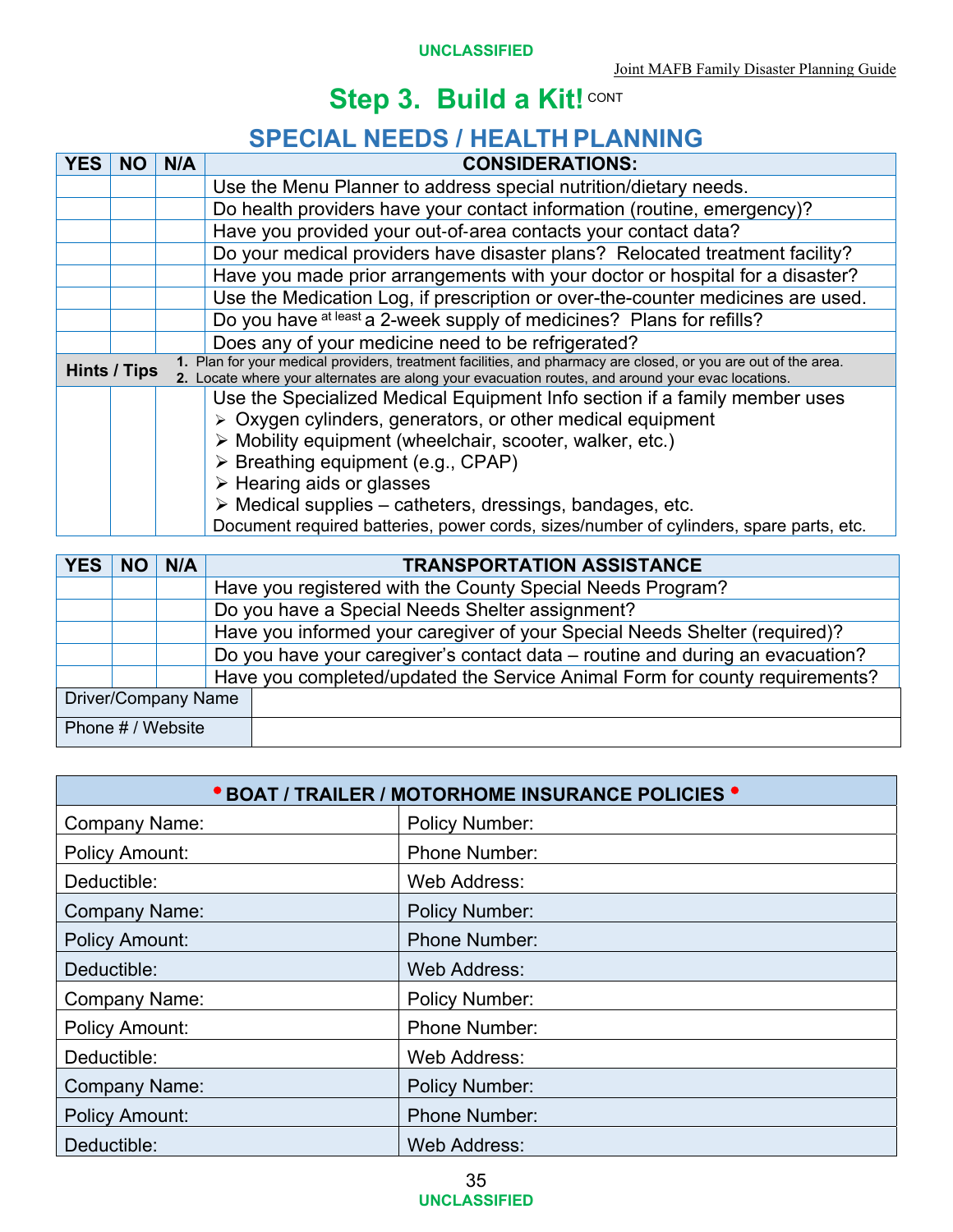# **PETS / ANIMALS PLANNING & CHECKLIST**

Obtain identification form(s) from county pet-friendly shelter(s). ensure that it is attached to your pet carrier or kennel. The below asks questions that are generally asked by pet-friendly shelters.

| <b>YES</b> | N/A | <b>PET / ANIMAL PLANNING</b>                                                       |  |  |  |
|------------|-----|------------------------------------------------------------------------------------|--|--|--|
|            |     | <b>Pets</b>                                                                        |  |  |  |
|            |     | · Evacuate with you / neighbor / friend? Staying with a neighbor / friend?         |  |  |  |
|            |     | . Kenneled with a friend, inland/? Veterinarian*? Boarding Service*?               |  |  |  |
|            |     | · Public animal shelter?                                                           |  |  |  |
|            |     | · Staying with you in a public shelter?                                            |  |  |  |
|            |     | · Staying with you in a hotel?                                                     |  |  |  |
|            |     | Pets have collar tags? Microchips? Tattoo / Brand IDs?                             |  |  |  |
|            |     | Proof of ownership, and veterinary and vaccination records?                        |  |  |  |
|            |     | Recent, good quality, pictures from all angles?                                    |  |  |  |
|            |     | Public animal shelter locations near your home? Along your evacuation routes?      |  |  |  |
|            |     | * Requirements prior to drop-off of pets/animals?                                  |  |  |  |
|            |     | o Flea / Tick treatment?<br>o Medications & Instructions?                          |  |  |  |
|            |     | o Vaccination papers?<br>o Kennel, cage, pen?                                      |  |  |  |
|            |     | o Vet records?<br>o Bedding, toys?                                                 |  |  |  |
|            |     | o Food and snacks?<br>$\circ$ Collar, tags, and/or microchip?                      |  |  |  |
|            |     | Stock Animals (horses, cattle, etc.)                                               |  |  |  |
|            |     | · Neighbors / Partners watching animals if you evacuate?                           |  |  |  |
|            |     | · Is protection available from wind, rain, flooding (barn, trees, etc.)?           |  |  |  |
|            |     | · Open gates to adjoining pastures? Move animals to a larger or different pasture? |  |  |  |

**Important Supplies.** Obtain the following supplies for your pets/animals. Consider each animal for type and quantities (food, kennel, etc.). Handle and cage animals separately – even if they normally get along.

| <b>Yes</b>                                                                                     | <b>No</b>                     | N/A | <b>PET KIT</b> <sup>s</sup> Supplies, Materials                                 |  |  |  |
|------------------------------------------------------------------------------------------------|-------------------------------|-----|---------------------------------------------------------------------------------|--|--|--|
|                                                                                                |                               |     | A sturdy kennel/cage and/or carrier for each animal.                            |  |  |  |
|                                                                                                |                               |     | 7 to 14 days of food and water.                                                 |  |  |  |
|                                                                                                | Non-spill food & water bowls. |     |                                                                                 |  |  |  |
| Medications (heartworm, flea, tick preventative, anxiety meds).                                |                               |     |                                                                                 |  |  |  |
| Leash & collar or harness. Muzzles for cats and dogs.                                          |                               |     |                                                                                 |  |  |  |
|                                                                                                |                               |     | Comfort items (favorite toy, blanket, treats).                                  |  |  |  |
|                                                                                                |                               |     | Sanitations supplies (cat litter, pan/scoop, plastic bags, paper towels, etc.). |  |  |  |
|                                                                                                |                               |     | 1 <sup>st</sup> Aid Kit and Manual.                                             |  |  |  |
|                                                                                                |                               |     |                                                                                 |  |  |  |
|                                                                                                |                               |     |                                                                                 |  |  |  |
|                                                                                                |                               |     |                                                                                 |  |  |  |
|                                                                                                |                               |     |                                                                                 |  |  |  |
| Talk to your veterinarian for advice, and go to < www.humanesociety.org > or < www.aspca.org > |                               |     |                                                                                 |  |  |  |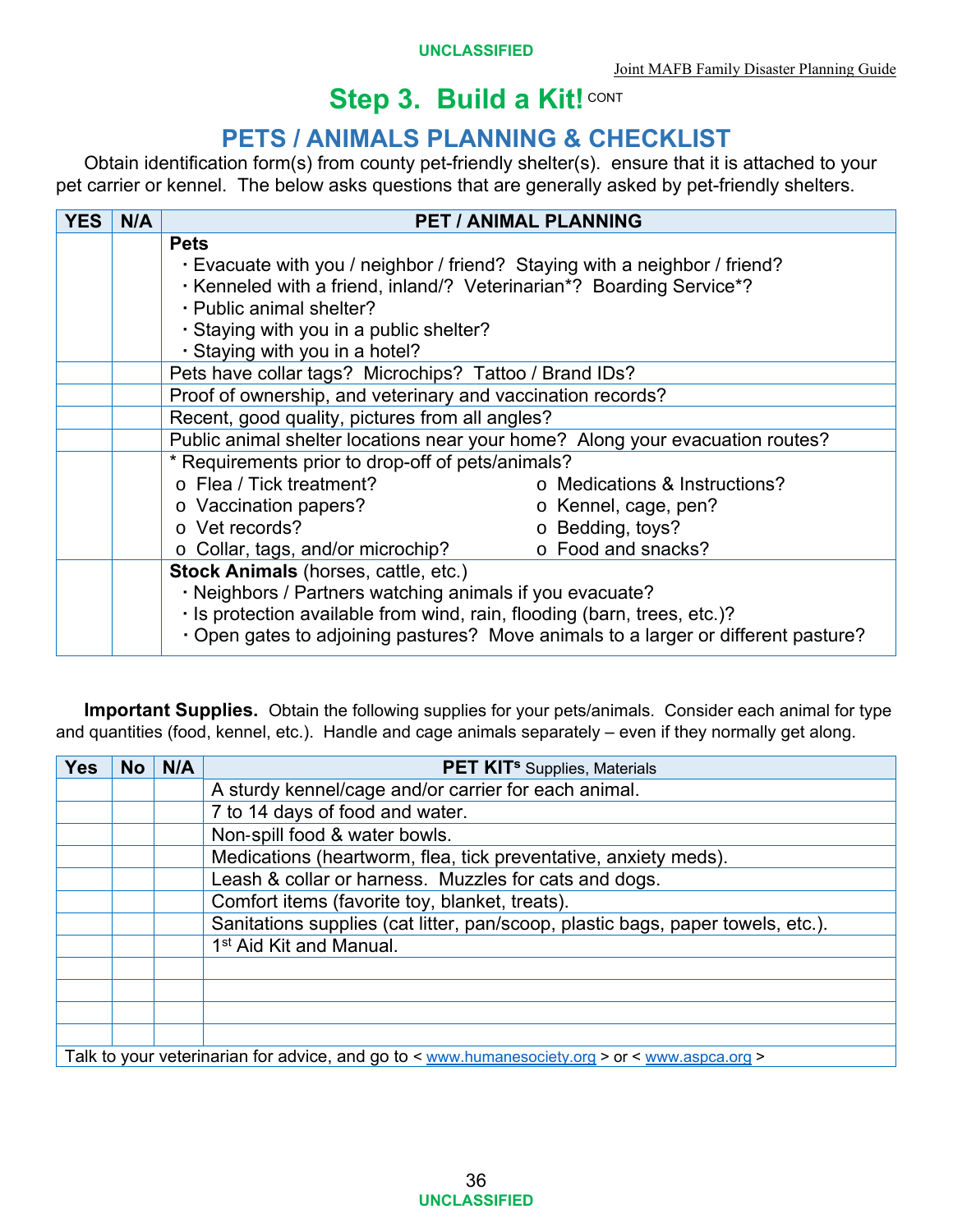| <b>PET / ANIMAL INFORMATION</b>    |                                              |  |                                                                      |  |           |  |
|------------------------------------|----------------------------------------------|--|----------------------------------------------------------------------|--|-----------|--|
| <b>RFID Chip Identification #s</b> |                                              |  |                                                                      |  |           |  |
| Tattoo ID#                         |                                              |  |                                                                      |  |           |  |
| Rabies Tag #                       |                                              |  |                                                                      |  |           |  |
| <b>Veterinarian Name</b>           |                                              |  |                                                                      |  |           |  |
| Veterinarian                       |                                              |  |                                                                      |  |           |  |
| Emergency Phone #                  |                                              |  |                                                                      |  |           |  |
| <b>Address</b>                     |                                              |  |                                                                      |  |           |  |
| Website                            |                                              |  |                                                                      |  |           |  |
| Kennel / Boarding Company          |                                              |  |                                                                      |  |           |  |
| Emergency Phone #                  |                                              |  |                                                                      |  |           |  |
| <b>Address</b>                     |                                              |  |                                                                      |  |           |  |
| Website                            |                                              |  |                                                                      |  |           |  |
| Out-of-town Friend / Boarding      |                                              |  |                                                                      |  |           |  |
| Owner's Name (listed on records)   |                                              |  |                                                                      |  |           |  |
| Home Phone #                       |                                              |  |                                                                      |  |           |  |
| Cell Phone #:                      |                                              |  |                                                                      |  |           |  |
| Work Phone #:                      |                                              |  |                                                                      |  |           |  |
| <b>Address</b>                     |                                              |  |                                                                      |  |           |  |
| Dog / Cat Breed                    |                                              |  |                                                                      |  |           |  |
| Male / Female<br><b>Sex</b>        | Spayed/Neutered                              |  | Yes / No                                                             |  | Age       |  |
| Weight                             | Height                                       |  |                                                                      |  | Eye Color |  |
| $Fur - length, color(s)$           | (long or short, brown & white stripes, etc.) |  |                                                                      |  |           |  |
| Identifying marks, features        |                                              |  |                                                                      |  |           |  |
| Disposition / Behavior             |                                              |  | (anxious, aggressive, fearful, etc.) Around children? Other animals? |  |           |  |

#### **After the Storm**

Walk pets on a leash until they become re-oriented with the home and neighborhood.<br>Familiar scents and landmarks may be altered, confusing animals. If confused, they could get lost.

Watch for reptiles/critters that may relocate with floodwaters and debris.

These can pose threats to you and threat for animals after a disaster.

Catastrophic events may cause stray animals to become anxious, defensive, or aggressive. These can pose threats to you and threat for animals after a disaster. Avoid stray or aggressive animals. Carry pictures and records of your pets/animals for identification.

After a storm, stray animals are collected and staged at temporary sites prior to transfer to more permanent shelters. The public will be notified when such sites are opened. Efforts will be made to protect the animals and returned to their owners, as quickly as possible. Look for your pet(s) at the locations nearest your home and where you last saw your pet.

| <b>Lost Pet Reporting / Search</b> |                               |  |
|------------------------------------|-------------------------------|--|
| Hillsborough County: 813-744-5660  | Pasco County: 727-834-3216    |  |
| Hernando County: 352-754-6830      | Pinellas County: 727-582-2600 |  |
| Lee County: 239-533-7387           | Sarasota County: 941-861-9500 |  |
| Manatee County: 941-742-5933       |                               |  |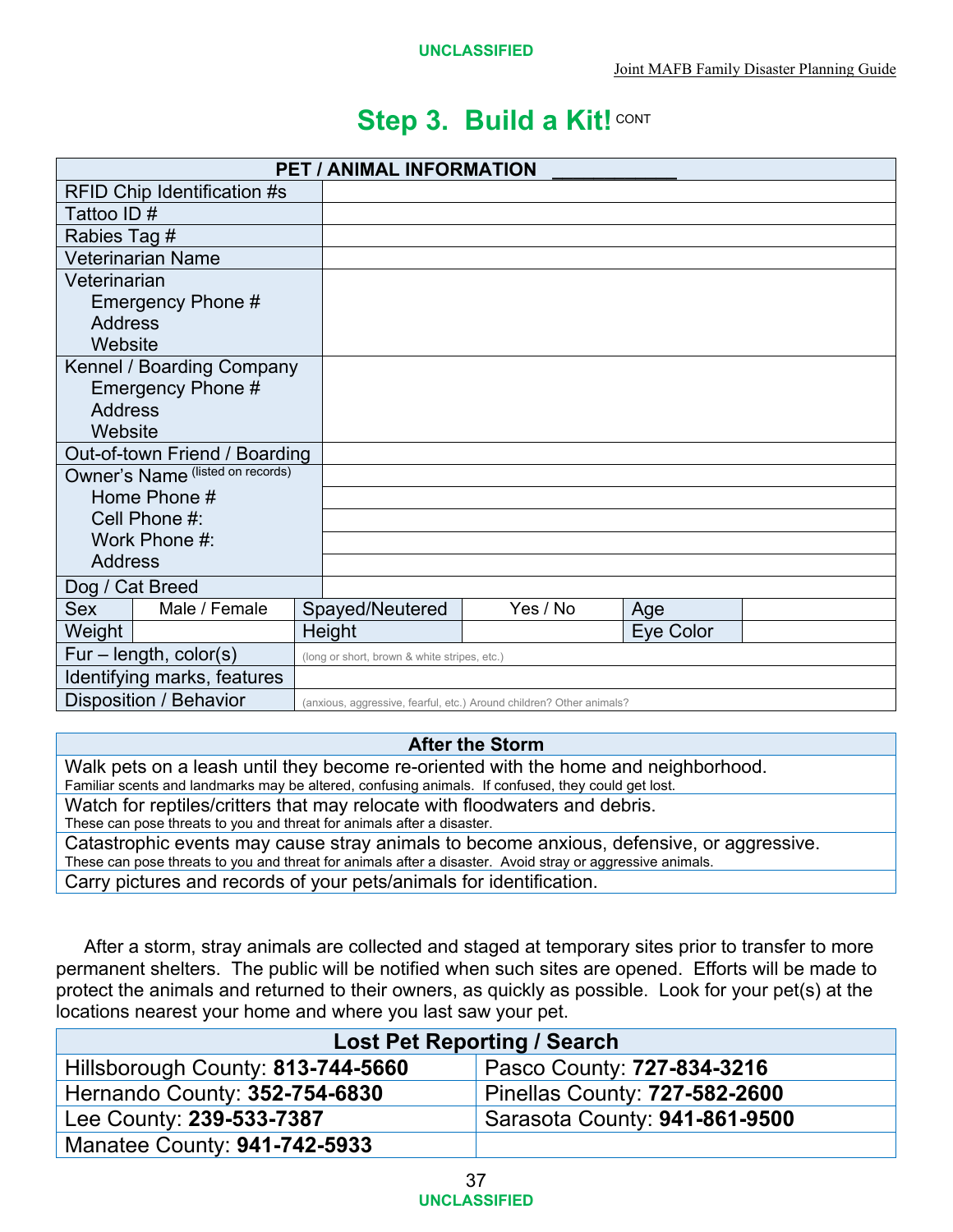## **HOUSEHOLD / PROPERTY INVENTORY LOGS**

Start by talking to your insurance policy representative. Ask for the company's preferred means of accounting for personal property and belongings. These logs, along with pictures/videos and purchase information will expedite insurance claims, if needed.

Create logs – written or printed digital copies – to list your property and pertinent details. Below is an example of a property log, but may not suffice for *your* insurance company.

| <b>HOME ELECTRONICS INVENTORY</b>                                            |                            |               |                |                    |  |
|------------------------------------------------------------------------------|----------------------------|---------------|----------------|--------------------|--|
| Item                                                                         | Brand, Model, Description, | Serial Number | Date Purchased | Est. Price / Value |  |
|                                                                              |                            |               |                |                    |  |
|                                                                              |                            |               |                |                    |  |
| Include information, descriptions to meet your insurance company's standard. |                            |               |                |                    |  |

**HOME APPLIANCES:** clothes washer/drier, dishwasher, blender/food-processor, microwave

**HOME FURNISHINGS:** bed (frame, head-/footboard, mattress), bookcases, cabinets, sofa, recliner, dining table & chairs, area rugs, etc.

**ELECTRONICS:** computer/laptop, monitor, printer, stereo, video player (DVD, VHS), projector, camera, related accessories/peripherals (mouse, keyboard, flash, rechargeable batteries), etc.

**COLLECTIBLES, JEWELRY:** coins, action figures, rings, loose stones, etc.

**EXTRANEOUS PROPERTY:** firearms, reloading equipment/supplies, accessories/supplies for automobiles, sporting equipment, etc.

**VEHICLES:** car, truck, truck, boat, motorhome, travel-trailer, motorcycle, snow-machine, quad, etc.

Also, consider logging the following separately to suit descriptions needed: **ANTIQUES, MUSICAL INSTRUMENTS, FURS**

If creating electronic logs/records, be sure to maintain printed copies that are secured from fire, theft, water damage, and other events.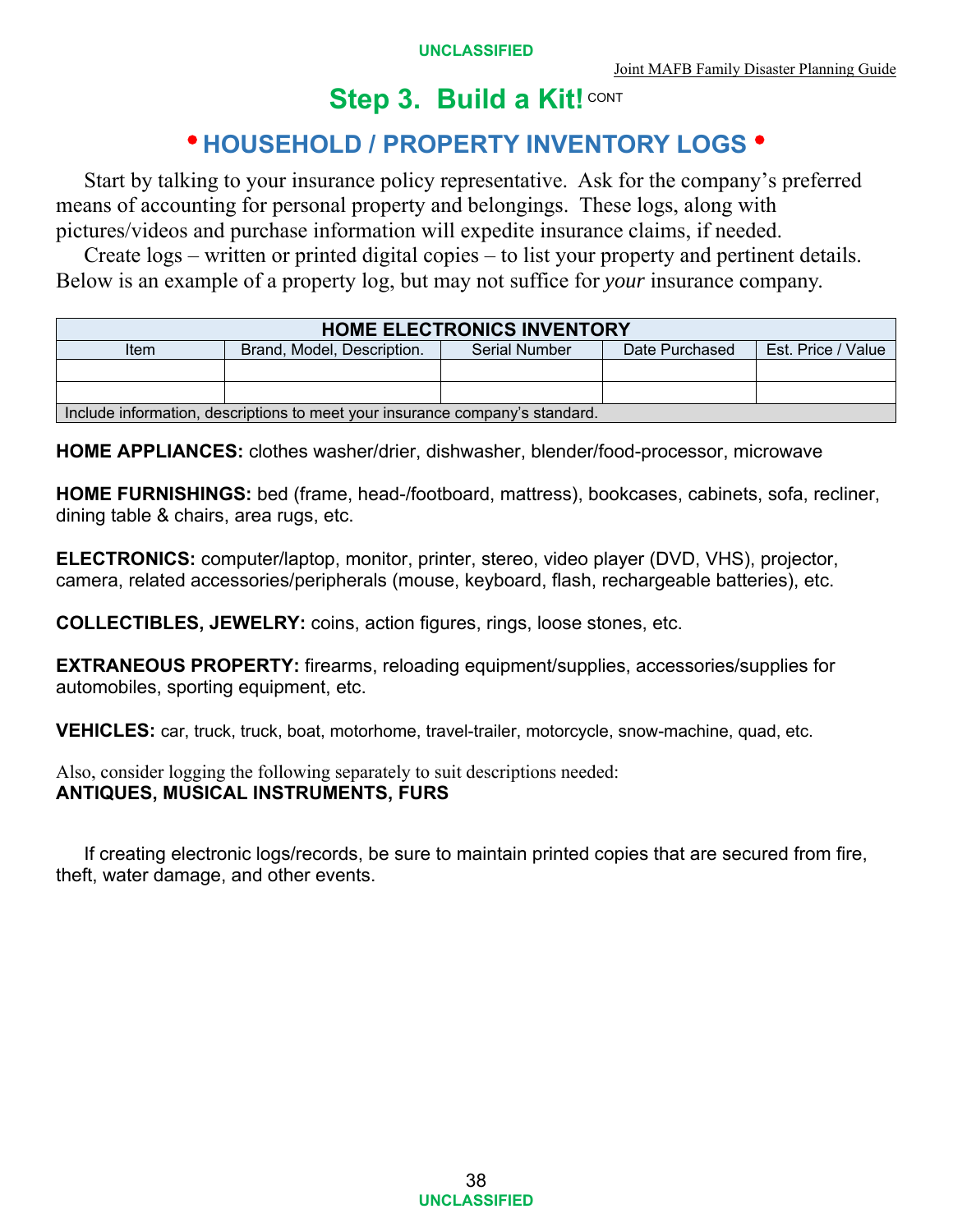**UNCLASSIFIED** 

#### **INFORMATIONAL WEBSITES MACDILL AFB, COMMANDS' INFO LINKS**

| MacDill Home Page < www.macdill.af.mil>                                                                                                                      | USCENTCOM Homepage < www.centcom.mil >                                                                                           |  |  |  |
|--------------------------------------------------------------------------------------------------------------------------------------------------------------|----------------------------------------------------------------------------------------------------------------------------------|--|--|--|
| News / Base Status < www.macdill.af.mil/News >                                                                                                               | <b>Emergency Prep</b>                                                                                                            |  |  |  |
| Hurricane Info < www.macdill.af.mil/Hurricane-Information >                                                                                                  | < www.centcom.mil/visitors-and-personnel/emergency-preparedness >                                                                |  |  |  |
| EAGLE EYES (reporting suspicious person/activity)                                                                                                            | Family Readiness, Family Readiness Ctr.                                                                                          |  |  |  |
| < www.osi.af.mil/Home/Eagle-Eyes >                                                                                                                           | < www.centcom.mil/visitors-and-personnel/family-readiness >                                                                      |  |  |  |
| USSOCOM < www.socom.mil >                                                                                                                                    | < www.centcom.mil/visitors-and-personnel/family-center >                                                                         |  |  |  |
| $JCSE <$ www.jcse.mil >                                                                                                                                      |                                                                                                                                  |  |  |  |
|                                                                                                                                                              | USMARCENT < www.marcent.marines.mil >                                                                                            |  |  |  |
|                                                                                                                                                              | <b>FACEBOOK LINKS</b>                                                                                                            |  |  |  |
| MacDill AFB < www.facebook.com/MacDillAirForceBase >                                                                                                         | USCENTCOM Family < www.facebook.com/us-central-command-                                                                          |  |  |  |
|                                                                                                                                                              | family-readiness-176869997886>                                                                                                   |  |  |  |
| USSOCOM Family < www.facebook.com/ussocomffrp>                                                                                                               | USSOCCENT Family < www.facebook.com/soccent >                                                                                    |  |  |  |
| $JCSE <$ www.facebook.com/jcsepage >                                                                                                                         | USMARCENT < www.facebook.com/marcent-family-readiness-<br>158787497514019>                                                       |  |  |  |
|                                                                                                                                                              | <b>WEATHER MONITORING</b>                                                                                                        |  |  |  |
| NOAA Nat'l Hurricane Center < www.nhc.noaa.gov >                                                                                                             | Nat'l Weather Service < www.weather.gov >                                                                                        |  |  |  |
|                                                                                                                                                              | Local Area Weather Radar < www.baynews9.com/fl/tampa/weather/radar >                                                             |  |  |  |
| Local NWS $\leq$ www.weather.gov/tbw $>$                                                                                                                     | or < www.fox13news.com/weather/interactive-radar >                                                                               |  |  |  |
|                                                                                                                                                              | <b>EMERGENCY / DISASTER PREPAREDNESS INFO</b>                                                                                    |  |  |  |
| Preparedness Planning (Ready.GOV) < www.ready.gov >                                                                                                          | USAF "Be Ready" Program < www.beready.af.mil >                                                                                   |  |  |  |
| Florida State EM < www.floridadisaster.org >                                                                                                                 | Disaster Recovery / Assistance < www.disasterassistance.gov >                                                                    |  |  |  |
|                                                                                                                                                              | Hillsborough Co EM < http://hillsboroughcounty.org/residents/public-                                                             |  |  |  |
| City of Tampa < www.tampagov.net/emergency-management >                                                                                                      | safety/emergency-management>                                                                                                     |  |  |  |
| Pasco Co EM < www.pascocountyfl.net/365/Emergency-Management >                                                                                               | Pinellas Co EM < www.pinellascounty.org/resident/disasters.htm>                                                                  |  |  |  |
| Tampa Bay Planning Council < www.tampabayprepares.org >                                                                                                      | Nat'l Weather Service < www.weather.gov/safety >                                                                                 |  |  |  |
| American Red Cross < www.redcross.org >                                                                                                                      | Ctrs For Disease Control < https://emergency.cdc.gov/protect.asp>                                                                |  |  |  |
| Disaster Kit < www.floridadisaster.org/planprepare/disaster-supply-kit > or Hurricane Kit < www.floridadisaster.org/planprepare/hurricane-supply-checklist > |                                                                                                                                  |  |  |  |
|                                                                                                                                                              | <b>SPECIAL NEEDS PREPAREDNESS</b>                                                                                                |  |  |  |
| Florida Registry < www.floridadisaster.org/snr>                                                                                                              |                                                                                                                                  |  |  |  |
|                                                                                                                                                              | Disaster Plan < https://apps.floridadisaster.org/getaplan/special_needs.aspx >                                                   |  |  |  |
|                                                                                                                                                              | <b>PETS / ANIMALS</b>                                                                                                            |  |  |  |
| Pet Planning $\langle$ www.ready.gov/pets $>$ or                                                                                                             | Pet-Friendly Shelters < www.bringfido.com/emergency/hurricane/>or                                                                |  |  |  |
| < www.floridadisaster.org/planprepare/pet-plan >                                                                                                             | <https: hotels.petswelcome.com=""> or &lt; www.tripswithpets.com &gt;</https:>                                                   |  |  |  |
| American SPCA < www.aspca.org/pet-care/general-pet-care/disaster-<br>preparedness >                                                                          | County Pet Planning < http://hillsboroughcounty.org/en/residents/animals-<br>and-pets/pet-ownership/pet-disaster-planning >      |  |  |  |
|                                                                                                                                                              |                                                                                                                                  |  |  |  |
|                                                                                                                                                              | <b>EVACUATION ZONES (by county), INFORMATION</b>                                                                                 |  |  |  |
| Florida Listings < www.floridadisaster.org/knowyourzone >                                                                                                    | Hillsborough Co < http://hillsboroughcounty.org/en/residents/public-<br>safety/emergency-management/find-evacuation-information> |  |  |  |
|                                                                                                                                                              | Pasco Co < Www.pascocountyfl.net/3610/Evacuation-Zones >                                                                         |  |  |  |
| $Pinellas <$ www.pinellascounty.org/emergency/knowyourzone.htm>                                                                                              |                                                                                                                                  |  |  |  |
| Nat'l (FEMA) Flood Zones Map < https://msc.fema.gov/portal/search >                                                                                          | Florida 511 (Traffic) < https://fl511.com >                                                                                      |  |  |  |
| Bus Services < www.gohart.org/Pages/maps-emergency-evac.aspx >                                                                                               | Finding Gas, Stations < www.gasbuddy.com >                                                                                       |  |  |  |
|                                                                                                                                                              | <b>EMERGENCY ALERTING INFO, SERVICES</b>                                                                                         |  |  |  |
| National < www.fema.gov/emergency-alert-system >                                                                                                             | Alert Florida (Statewide) < https://apps.floridadisaster.org/alertflorida >                                                      |  |  |  |
| $Tampa \leq$ www.tampagov.net/emergency-management/alert-tampa $\geq$                                                                                        | Hillsborough Co < http://hillsboroughcounty.org/en/residents/public-                                                             |  |  |  |
|                                                                                                                                                              | safety/emergency-management/hcfl-alert>                                                                                          |  |  |  |
| Pasco Co < http://egov.pascocountyfl.net/AlertPasco >                                                                                                        | Pinellas Co < https://member.everbridge.net/index/453003085614894#/login >                                                       |  |  |  |
| Nat'l Weather Alerting < www.weather.gov/enterprise >                                                                                                        | Severe Weather Radios $\leq$ www.weather.gov/nwr $>$                                                                             |  |  |  |
| <b>INFORMATIONAL VIDEOS</b>                                                                                                                                  |                                                                                                                                  |  |  |  |
|                                                                                                                                                              |                                                                                                                                  |  |  |  |
|                                                                                                                                                              |                                                                                                                                  |  |  |  |
| <b>Be Prepared for Hurricane Season</b><br>< www.youtube.com/watch?v=l0FeYNyglh0&feature=youtu.be >                                                          | Tampa Bay Worst Case Hurricane Project<br>< www.youtube.com/watch?v=7jFGEzYam40 >                                                |  |  |  |
| Hurricane KATRINA <sup>2007</sup>                                                                                                                            |                                                                                                                                  |  |  |  |
| <www.youtube.com watch?v="-Kou0HBpX4A"></www.youtube.com>                                                                                                    | Tampa Residents Flee - Hurricane IRMA <sup>2017</sup><br>< www.youtube.com/watch?v=ZCfxUhEDgnw >                                 |  |  |  |
| <b>When the Waves Swell (FEMA)</b>                                                                                                                           | <b>Intro, Emergency Planning for Kids (Ready.gov)</b>                                                                            |  |  |  |